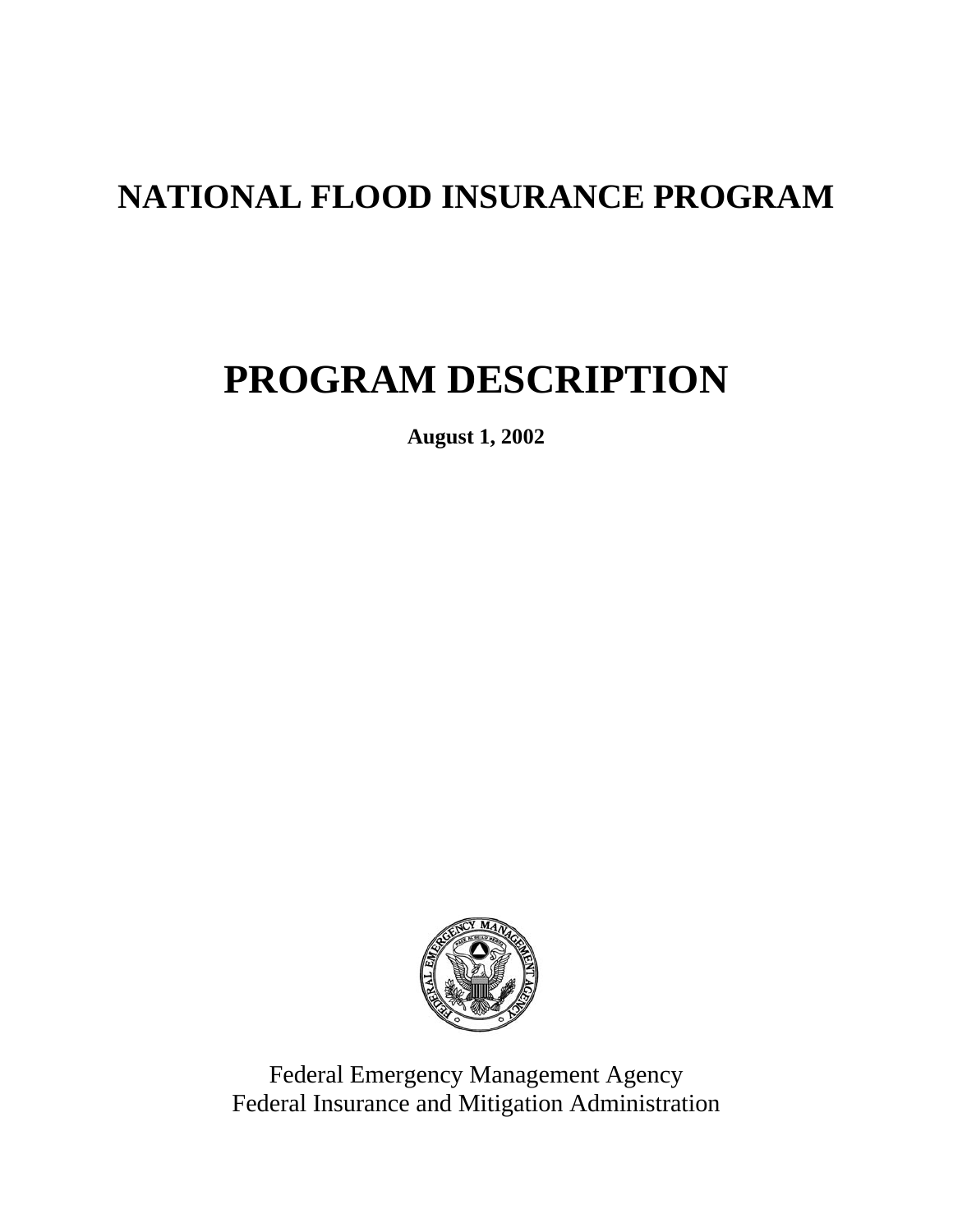# **National Flood Insurance Program**

The U.S. Congress established the National Flood Insurance Program (NFIP) with the passage of the National Flood Insurance Act of 1968. The NFIP is a Federal program enabling property owners in participating communities to purchase insurance as a protection against flood losses in exchange for State and community floodplain management regulations that reduce future flood damages. Participation in the NFIP is based on an agreement between communities and the Federal Government. If a community adopts and enforces a floodplain management ordinance to reduce future flood risk to new construction in floodplains, the Federal Government will make flood insurance available within the community as a financial protection against flood losses. This insurance is designed to provide an insurance alternative to disaster assistance to reduce the escalating costs of repairing damage to buildings and their contents caused by floods.

### **Purpose of this Document:**

The purpose of this document is to provide a comprehensive description of the NFIP intended for use by FEMA staff and NFIP constituents. It provides an overview and history of the Program and covers all three aspects of the Program: 1) floodplain identification and mapping; 2) floodplain management; and 3) flood insurance.

NFIP activities that are described in detail in this document include:

- How flood-prone areas are identified and mapped;
- FEMA's map modernization initiative;
- The floodplain management requirements a community must adopt and enforce;
- FEMA's community assistance and monitoring activities;
- How flood insurance is sold;
- What structures are eligible for flood insurance coverage and the amount of coverage available;
- How flood insurance policies are rated and claims are paid;
- The Community Rating System; and
- The Flood Mitigation Assistance program.

This document also includes a description of the Mandatory Purchase of Flood Insurance Requirement and how this requirement relates to the NFIP. Finally, it includes a description of other FEMA programs and activities that provide mitigation assistance and planning assistance in reducing the Nation's flood losses.

A list of acronyms used in this description is provided at the end of the document.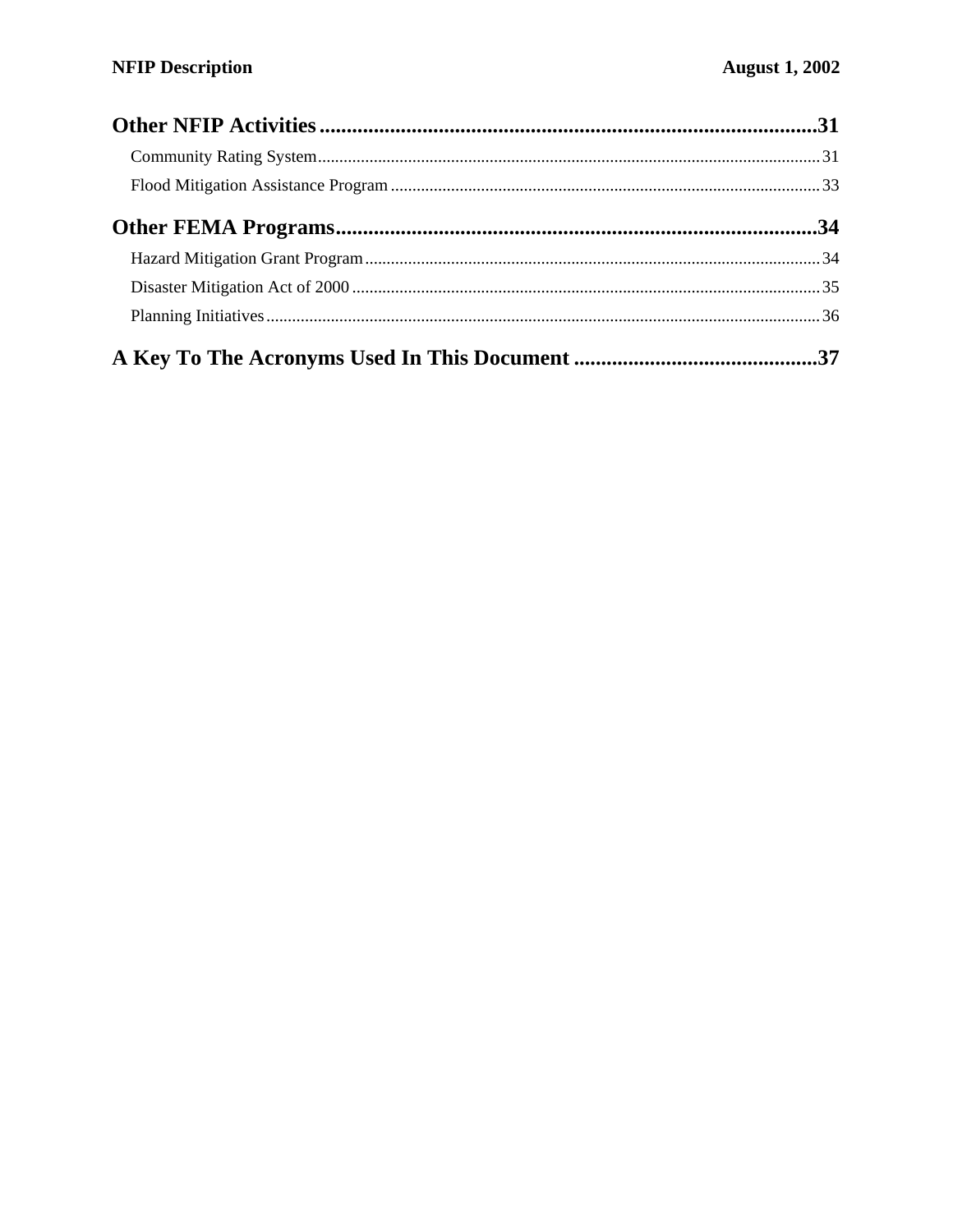### <span id="page-4-0"></span>**Federal Emergency Management Agency's Mission**

The Federal Emergency Management Agency (FEMA) is an independent Federal agency reporting to the President. Founded in 1979, FEMA's mission is to:

*Lead America to prepare for, prevent, respond to, and recover from disaster.* 

FEMA is responsible for coordinating the Federal response to floods, earthquakes, hurricanes, and other natural or man-made disasters and providing disaster assistance to States, communities and individuals. Disasters are declared by the President at the request of the Governor of the impacted State if the impacts of the disaster exceed the ability of the State and the affected communities to respond. For declared disasters, FEMA activates the Federal Response Plan with 27 signatory agencies. The Federal Response Plan provides a framework for the coordination of assistance to States, communities, and individuals by Federal agencies.

The Federal Insurance and Mitigation Administration (FIMA) within FEMA is responsible for administering the National Flood Insurance Program (NFIP) and administering programs that provide assistance for mitigating future damages from natural hazards.

FEMA also provides training and technical assistance to governmental and non-governmental entities in preparing for and responding to disasters and for protecting against future disasters through mitigation. In addition to a headquarters office in Washington, D.C., FEMA has 10 regional offices.

### **Overview of the NFIP**

Up until 1968, Federal actions related to flooding were primarily responses to significant events that resulted in using structural measures to control flooding. Major riverine flood disasters of the 1920's and 1930's led to considerable Federal involvement in protecting life and property from flooding through the use of structural flood-control projects, such as dams and levees, with the passage of the Flood Control Act of 1936. Generally, the only available financial recourse to assist flood victims was in the form of disaster assistance. Despite the billions of dollars in Federal investments in structural flood-control projects, the losses to life and property and the amount of assistance to disaster victims from floods continued to increase.

As early as the 1950's, when the feasibility of providing flood insurance was first proposed, it became clear that private insurance companies could not profitably provide such coverage at an affordable price, primarily because of the catastrophic nature of flooding and the inability to develop an actuarial rate structure which could adequately reflect the risk to which flood-prone properties are exposed. Congress proposed an experimental program designed to demonstrate the feasibility of the private sector providing flood insurance by enacting the Federal Insurance Act of 1956, but this Act was never implemented.

In recognition of increasing flood losses and disaster relief costs, major steps were taken in the 1960's to redefine Federal policy and approaches to flood control. In 1965, Congress passed the Southeast Hurricane Disaster Relief Act. The Act was as a result of the extensive damage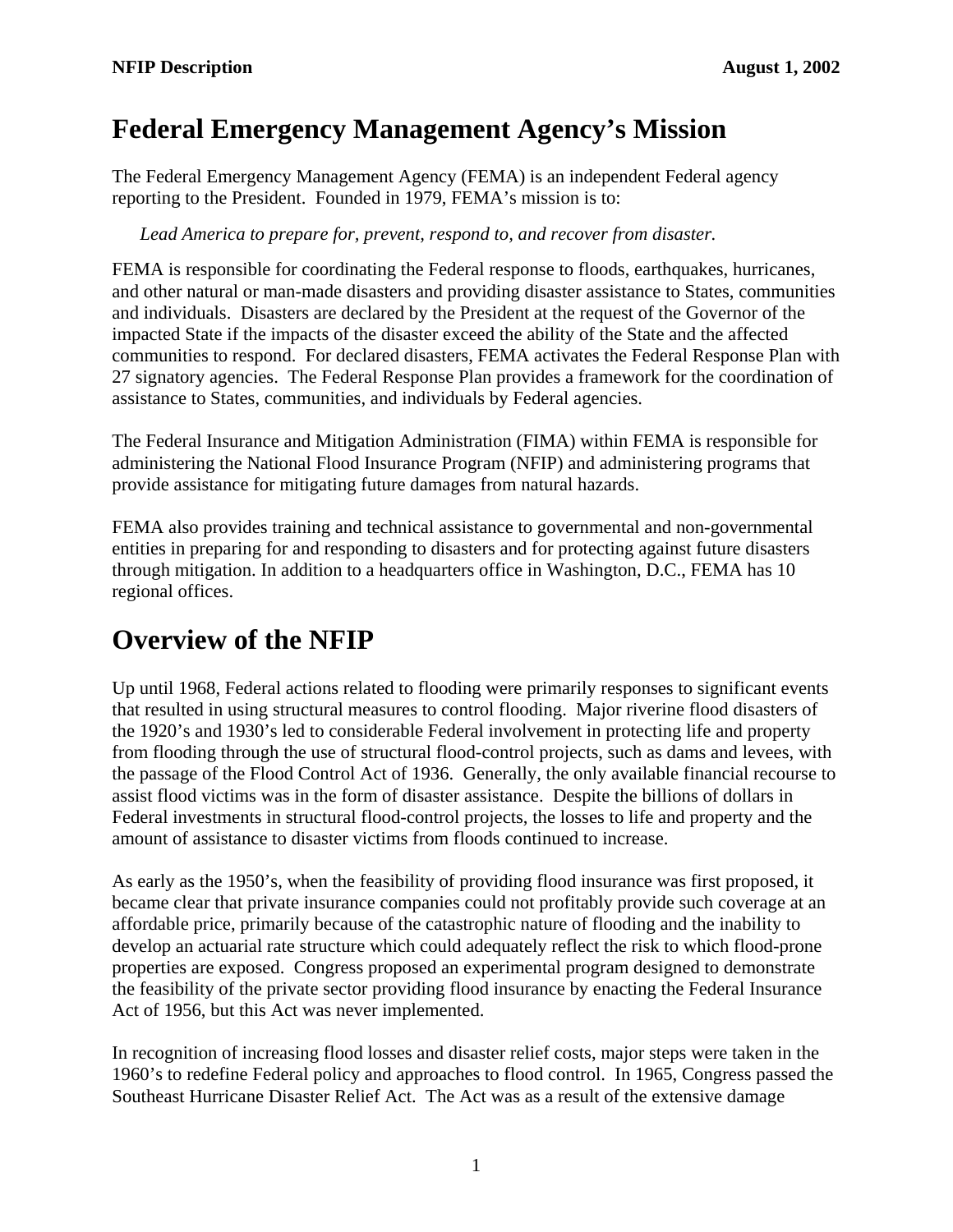caused by Hurricane Betsy in the Gulf States. The Act provided financial relief for the flooding victims and authorized a feasibility study of a national flood insurance program. The resulting report was entitled, "Insurance and Other Programs for Financial Assistance to Flood Victims". Shortly thereafter, the Bureau of the Budget Task Force on Federal Flood Control in 1966 advocated a broader perspective on flood control within the context of floodplain development in House Document 465, "A Unified National Program for Managing Flood Losses". House Document 465 included five major goals:

- Improve basic knowledge about flood hazards;
- Coordinate and plan new developments in the floodplain;
- Provide technical services;
- Move toward a practical national program of flood insurance; and
- Adjust Federal flood control policy to sound criteria and changing needs.

House Document 465 and the prior feasibility study provided the basis for the National Flood Insurance Act of 1968. The primary purposes of the 1968 Act creating the NFIP are to:

- Better indemnify individuals for flood losses through insurance;
- Reduce future flood damages through State and community floodplain management regulations; and
- Reduce Federal expenditures for disaster assistance and flood control.

Section 1315 of the 1968 Act is a key provision that prohibits FEMA from providing flood insurance unless the community adopts and enforces floodplain management regulations that meet or exceed the floodplain management criteria established in accordance with Section 1361(c) of the Act. These floodplain management criteria are contained in 44 Code of Federal Regulations (CFR) Part 60, Criteria for Land Management and Use. The emphasis of the NFIP floodplain management requirements is directed toward reducing threats to lives and the potential for damages to property in flood-prone areas. Over 19,700 communities presently participate in the NFIP. These include nearly all communities with significant flood hazards.

In addition to providing flood insurance and reducing flood damages through floodplain management regulations, the NFIP identifies and maps the Nation's floodplains. Mapping flood hazards creates broad-based awareness of the flood hazards and provides the data needed for floodplain management programs and to actuarially rate new construction for flood insurance.

When the NFIP was created, the U.S. Congress recognized that insurance for "existing buildings" constructed before a community joined the Program would be prohibitively expensive if the premiums were not subsidized by the Federal Government. Congress also recognized that most of these flood-prone buildings were built by individuals who did not have sufficient knowledge of the flood hazard to make informed decisions. Under the NFIP, "existing buildings" are generally referred to as Pre-FIRM (Flood Insurance Rate Map) buildings. These buildings were built before the flood risk was known and identified on the community's FIRM. Currently about 26 percent of the 4.3 million NFIP policies in force are Pre-FIRM subsidized compared to 70 percent of the policies being subsidized in 1978.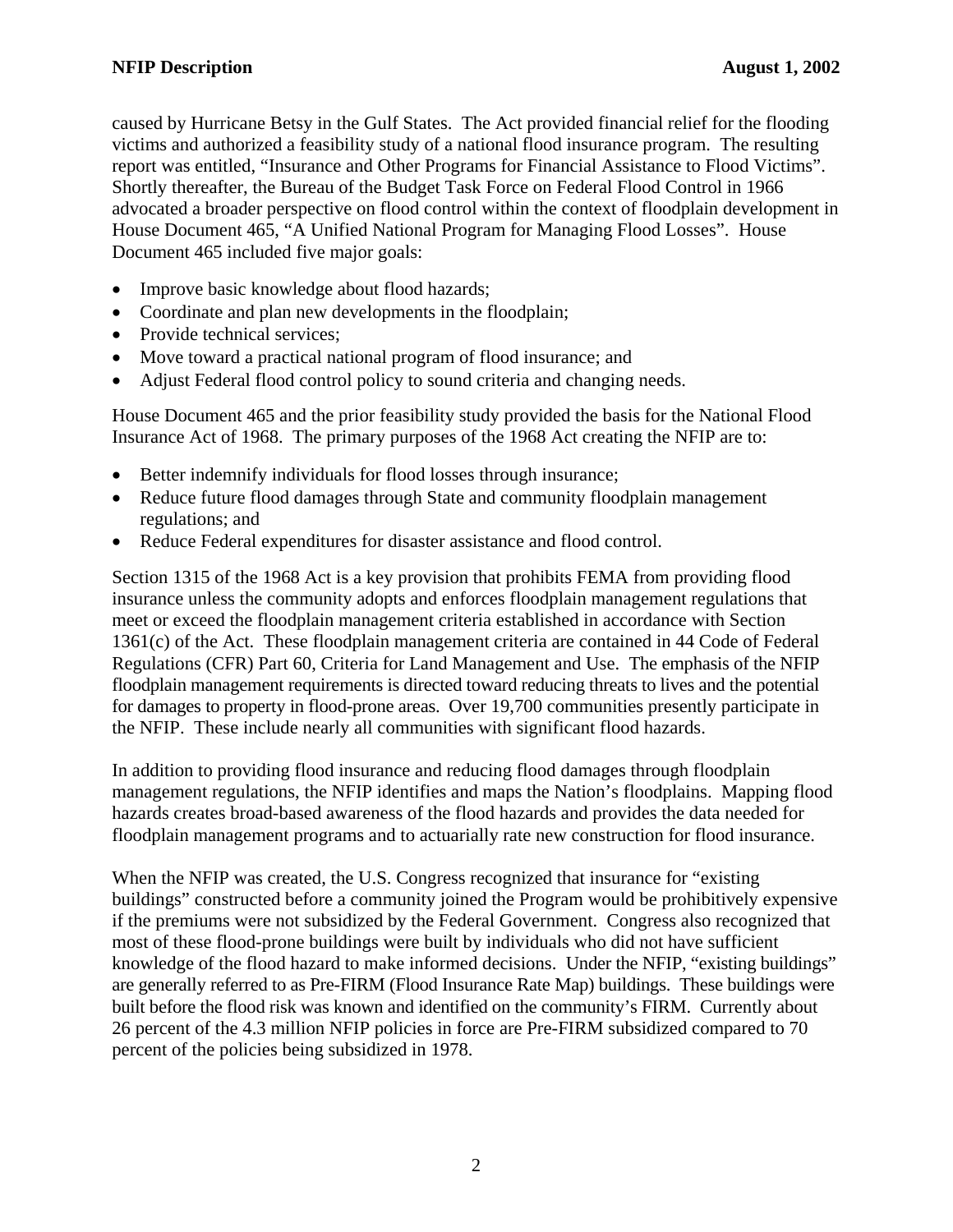In exchange for the availability of subsidized insurance for existing buildings, communities are required to protect new construction and substantially improved structures through adoption and enforcement of community floodplain management ordinances. The 1968 Act requires that full actuarial rates reflecting the complete flood risk be charged on all buildings constructed or substantially improved on or after the effective date of the initial FIRM for the community or after December 31, 1974, whichever is later. These buildings are generally referred to as "Post-FIRM" buildings.

Early in the Program's history, the Federal Government found that providing subsidized flood insurance for existing buildings was not a sufficient incentive for communities to voluntarily join the NFIP nor for individuals to purchase flood insurance. Tropical Storm Agnes in 1972, which caused extensive riverine flooding along the east coast, proved that few property owners in identified floodplains were insured. This storm cost the Nation more in disaster assistance than any previous disaster. For the Nation as a whole, only a few thousand communities participated in the NFIP and only 95,000 policies were in force.

As a result, Congress passed the Flood Disaster Protection Act of 1973. The 1973 Act prohibits Federal agencies from providing financial assistance for acquisition or construction of buildings and certain disaster assistance in the floodplains in any community that did not participate in the NFIP by July 1,1975, or within 1 year of being identified as flood-prone.

Additionally, the 1973 Act required that Federal agencies and federally insured or regulated lenders had to require flood insurance on all grants and loans for acquisition or construction of buildings in designated Special Flood Hazard Areas (SFHAs) in communities that participate in the NFIP. This requirement is referred to as the Mandatory Flood Insurance Purchase Requirement. The SFHA is that land within the floodplain of a community subject to a 1 percent or greater chance of flooding in any given year, commonly referred to as the 100-year flood.

The Mandatory Flood Insurance Purchase Requirement, in particular, resulted in a dramatic increase in the number of communities that joined the NFIP in subsequent years. In 1973, just over 2,200 communities participated in the NFIP. Within 4 years, approximately 15,000 communities had joined the Program. It also resulted in a dramatic increase in the number of flood insurance policies in force. In 1977, approximately 1.2 million flood insurance policies were in force, an increase of almost 900,000 over the number policies in force in December of 1973.

The authors of the original study of the NFIP thought that the passage of time, natural forces, and more stringent floodplain management requirements and building codes would gradually eliminate the number of Pre-FIRM structures. Nevertheless, modern construction techniques have extended the useful life of these Pre-FIRM buildings beyond what was originally expected. However, their numbers overall continue to decrease. The decrease in the number of Pre-FIRM buildings has been attributed to a number of factors such as, severe floods in which buildings were destroyed or substantially damaged, redevelopment, natural attrition, acquisition of flood damaged structures, as well as flood control projects.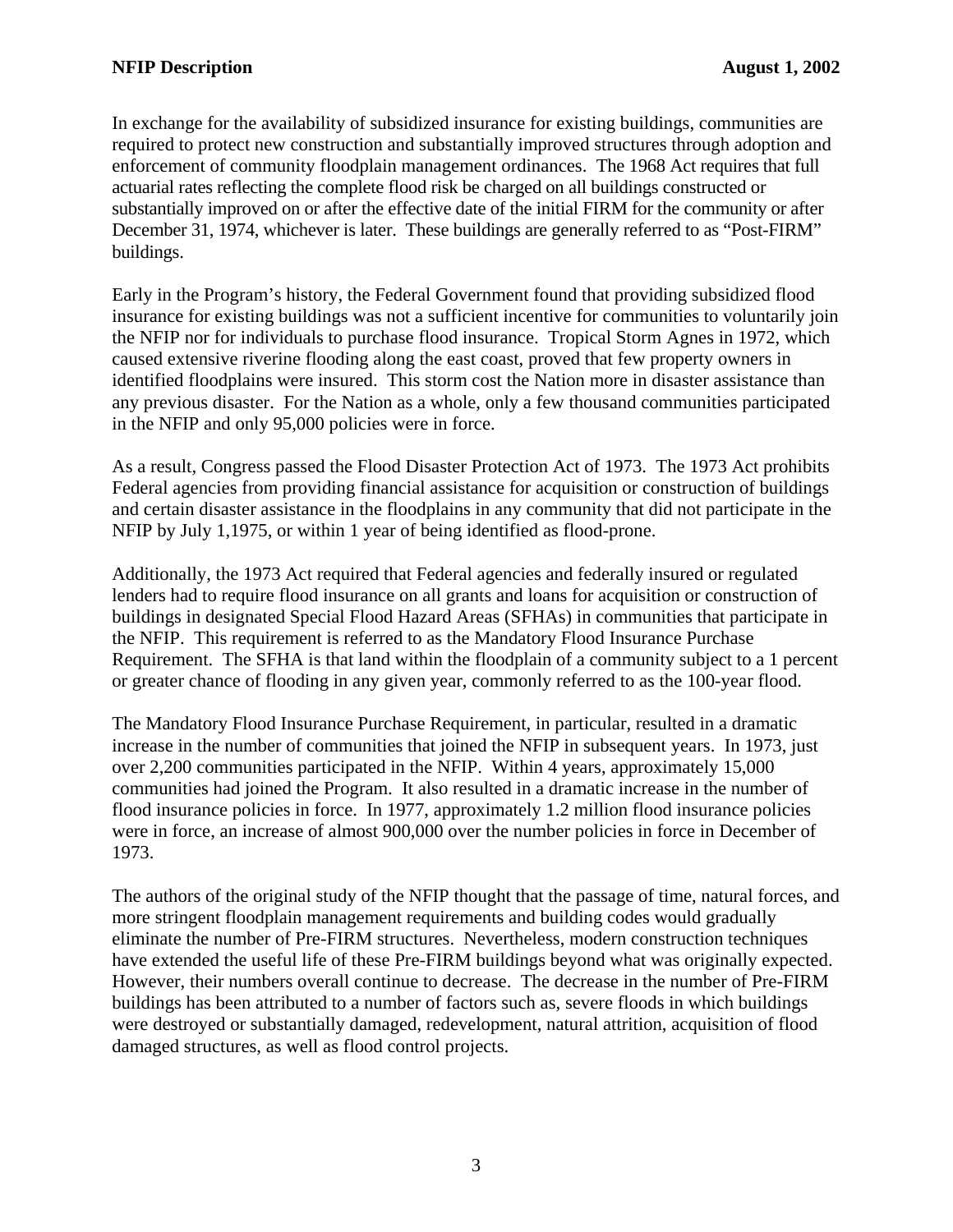<span id="page-7-0"></span>In 1994, Congress amended the 1968 Act and the 1973 Act with the National Flood Insurance Reform Act (NFIRA). The 1994 Act included measures, among others, to:

- Increase compliance by mortgage lenders with the mandatory purchase requirement and improve coverage;
- Increase the amount of flood insurance coverage that can be purchased;
- Provide flood insurance coverage for the cost of complying with floodplain management regulations by individual property owners (Increased Cost of Compliance coverage);
- Establish a Flood Mitigation Assistance grant program to assist States and communities to develop mitigation plans and implement measures to reduce future flood damages to structures;
- Codify the NFIP's Community Rating System; and
- Require FEMA to assess its flood hazard map inventory at least once every 5 years.

Funding for the NFIP is through the National Flood Insurance Fund, which was established in the Treasury by the 1968 Act. Premiums collected are deposited into the fund, and losses, and operating and administrative costs are paid out of the fund. In addition, the Program has the authority to borrow up to \$1.5 billion from the Treasury, which must be repaid along with interest. Until 1986, Federal salaries and program expenses, as well as the costs associated with flood hazard mapping and floodplain management were paid by an annual appropriation from Congress. From 1987 to 1990, Congress required the Program to pay these expenses out of premium dollars. When expressed in current dollars, \$485 million of policyholder premiums were transferred to pay salary and other expenses of the Program. Beginning in 1991, a Federal policy fee of \$25 dollars, which was increased to \$30 in 1995, is applied to most policies in order to generate the funds for salaries, expenses, and mitigation costs.

The three basic components of the Program – identifying and mapping flood-prone communities, the requirement that communities adopt and enforce floodplain management regulations, and the provision of flood insurance – are described in detail below. Other aspects and components of the Program, including the Mandatory Purchase Requirement, the Community Rating System and the Flood Mitigation Assistance program, are also described.

### **Flood Hazard Identification and Risk Assessment**

The Director of FEMA is required by statute to identify and map the Nation's flood-prone areas and to establish flood-risk zones in such areas. Flood hazard maps have been issued for over 19,200 communities at a cost of over \$1.5 billion (actual dollars) [\$2.8 billion in 2001 dollars]. To date, approximately 100,000 flood map panels have been produced depicting approximately 150,000 square miles of floodplain areas.

The FEMA flood hazard maps are used an estimated 15 million times annually for State and community floodplain management regulations, for calculating flood insurance premiums, and for determining whether property owners are required by law to obtain flood insurance as a condition of obtaining mortgage loans or other Federal or federally related financial assistance. FEMA's flood hazard maps are also used by States and communities for emergency management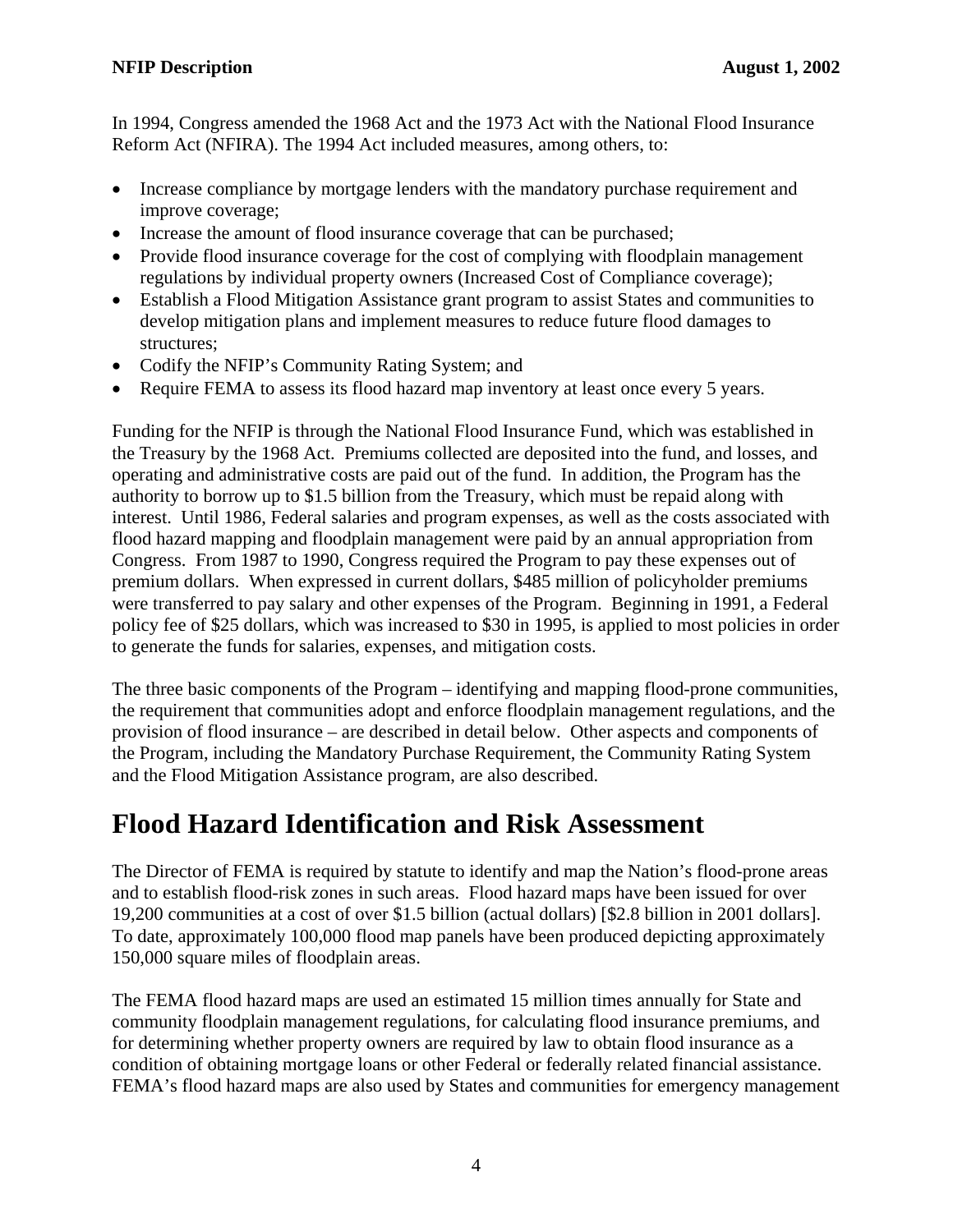<span id="page-8-0"></span>and for land use and water resources planning and by Federal agencies implementing Executive Order 11988, Floodplain Management for Federal actions proposed in or affecting floodplains.

### **The "100-year" Standard**

The NFIP would not be able to offer insurance at affordable rates without the existence of risk management (floodplain management) to reduce flood losses. In order to assess and manage the flood risk, a national standard was needed. The U.S. Department of Housing and Urban Development, which initially administered the NFIP before FEMA was created, began its administration of the NFIP by calling on a group of experts to advise the agency as to the best standard to be used as the basis for risk assessment, insurance rating, and floodplain management for the Program. After extensive study and coordination with Federal and State agencies, this group recommended the 1-percent-annual-chance flood (also referred to as the 100-year or "Base Flood") be used as the standard for the NFIP.

The 1-percent-annual-chance flood was chosen on the basis that it provides a higher level of protection while not imposing overly stringent requirements or the burden of excessive costs on property owners. The 1-percent-annual-chance flood (or 100-year flood) represents a magnitude and frequency that has a statistical probability of being equaled or exceeded in any given year, or, stated alternatively, the 100-year flood has a 26 percent (or 1 in 4) chance of occurring over the life of a 30-year mortgage.

In 1973, the Senate Committee on Banking, Housing and Urban Affairs, which had oversight responsibility for the NFIP, heard arguments on both sides on the appropriateness of the 100 year base flood standard. The Committee concluded that the 1-percent-annual-chance flood was reasonable and consistent with national objectives in reducing flood losses. In 1981, the Office of Management and Budget (OMB) directed FEMA to review the use of the 1-percent-annualchance flood as part of the President's 1981 Task Force on Regulatory Relief. In its report to OMB, FEMA reaffirmed the overwhelming support for the Base Flood standard in responses from the public and private sector.

The 1-percent-annual-chance flood is a regulatory standard used by Federal agencies, and most States, to administer floodplain management programs. The 1-percent-annual-chance flood standard has been used since the inception of the NFIP and is used for floodplain management purposes in all of the 19,200 participating communities that have been issued flood hazard maps.

### **Identifying and Mapping Flood-Prone Areas**

To meet the objective that studies be conducted to accurately assess the flood risk within each flood-prone community, the 1968 Act called for: 1) the identification and publication of information within five years for all floodplain areas that have special flood hazards; and 2) the establishment of flood-risk zones in all such areas to be completed over a 15-year period following passage of the Act.

When the NFIP was initially established, communities had to have been mapped and have floodrisk zones established before they could participate in the Program. Within the first year of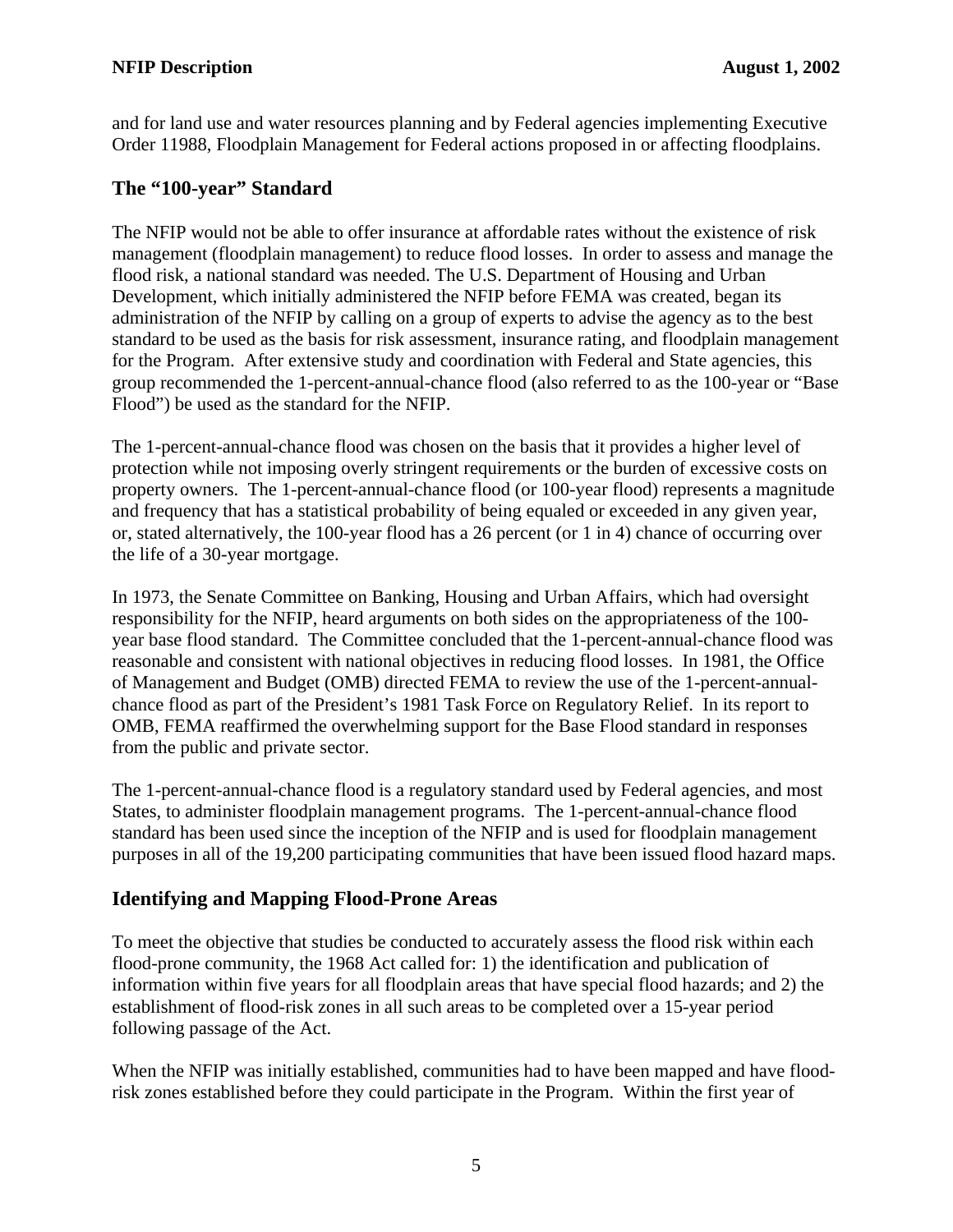NFIP's operation, it became evident that the time required to complete the detailed flood insurance studies would markedly delay implementation of the Program in many flood-prone communities. As a result, an interim means for more rapid community participation in the NFIP had to be provided. The Housing and Urban Development Act of 1969 expanded participation by authorizing an Emergency Program under which insurance coverage could be provided at non-actuarial, federally subsidized rates in limited amounts during the period prior to completion of a community's Flood Insurance Study (FIS).

Until an FIS could be conducted, Flood Hazard Boundary Maps, which delineated the boundaries of the community's SFHAs, were prepared using approximate methods. These methods identified on an approximate basis a 1-percent-annual-chance floodplain, but did not include the determination of Base Flood Elevations (BFEs) (100-year flood elevations), flood depths, or floodways. The Flood Hazard Boundary Map was intended to assist communities in managing floodplain development, and to assist insurance agents and property owners in identifying those areas where the purchase of flood insurance was advisable.

FISs that use detailed hydrologic and hydraulic analyses to develop BFEs and designate floodways and risk zones for developed areas of the floodplain were subsequently produced for most NFIP communities. Once more detailed risk data were provided to communities, the community could enter the Regular Program whereby the community is required to adopt more comprehensive floodplain management requirements and owners of structures could purchase higher amounts of insurance.

In producing and updating FISs, FEMA typically uses a combination of two study approaches (approximate and detailed) in identifying a community's flood hazards. Detailed study methods typically employ the use of engineering models and, at a minimum, result in the determination of BFEs or flood depths and floodways that will be displayed on the FIRM. In general, the decision whether to use the approximate method or detailed method is based on existing and anticipated development in and near the floodplain. Flood hazard information for flooding sources that affect developed or developing areas are based on detailed studies whenever possible; approximate study methods, which are less rigorous than detailed methods and do not determine BFEs or floodways, may be used for undeveloped or sparsely developed areas.

An FIS usually generates the following flood hazard information:

- BFEs are presented as either water-surface elevations or average depths of flow above the ground surface. These elevations and depths are usually referenced to either the National Geodetic Vertical Datum of 1929 (NGVD29) or the North American Vertical Datum of 1988 (NAVD88).
- Water-surface elevations for the 10-year (10-percent-annual-chance), 50-year (2-percentannual-chance), 100-year (1-percent-annual-chance), and 500-year (0.2-percent-annualchance) floods.
- Boundaries of the regulatory 100-year floodway. The regulatory floodway is defined as the channel of a stream plus any adjacent floodplain areas that must be kept free of encroachment so that the entire Base Flood (100-year flood) discharge can be conveyed with no greater than a 1.0-foot increase in the BFE.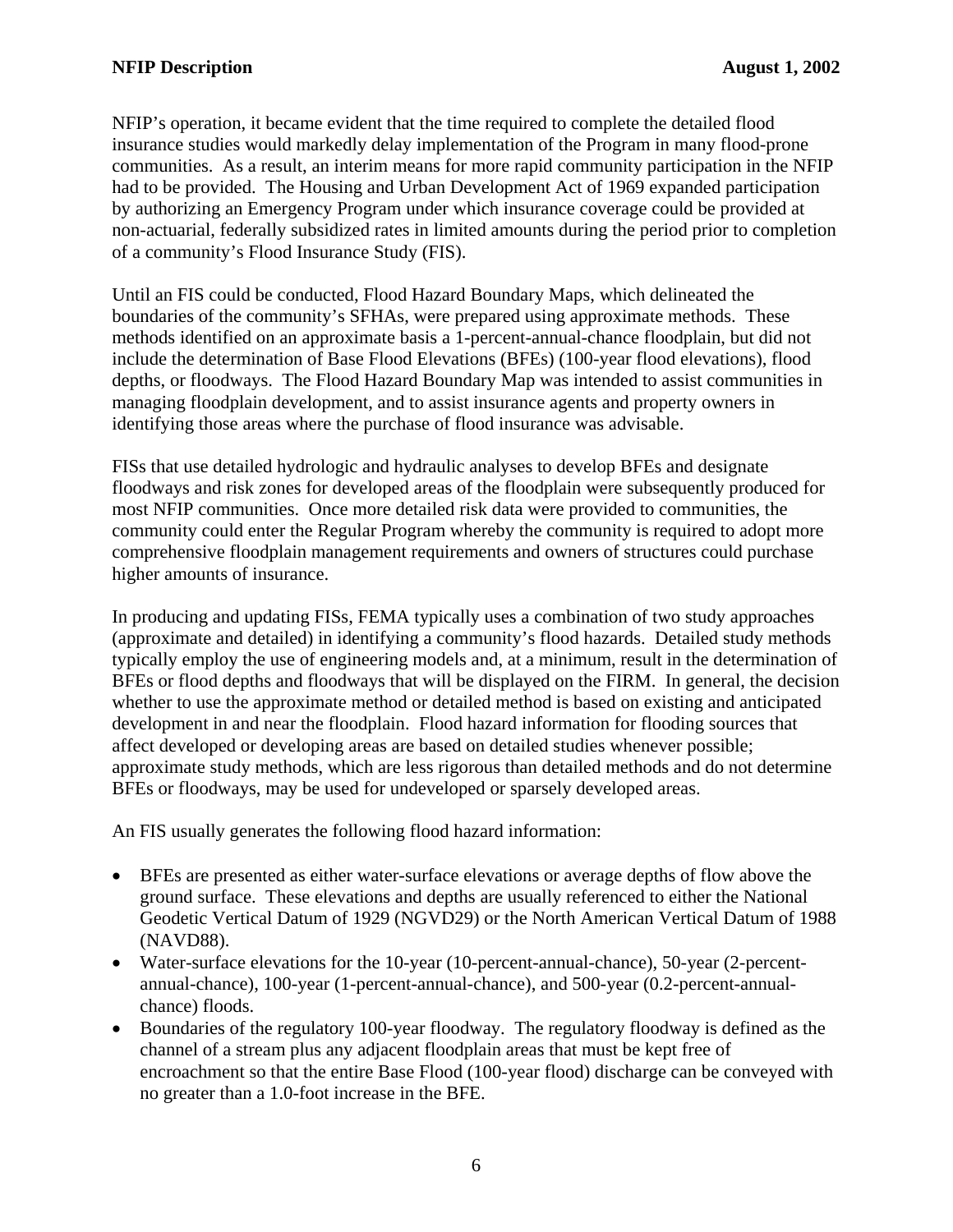<span id="page-10-0"></span>• The boundaries of the 100- and 500-year floodplains. The 100-year floodplain is referred to as the Special Flood Hazard Area (SFHA).

The results of the FIS are presented on a map, referred to as a Flood Insurance Rate Map (FIRM), and presented in the FIS report in a narrative and graphically as flood profiles attached to the narrative. FEMA determines the 1-percent-annual-chance flood, shown on the FIRMs as A Zones or V Zones, from information that obtained through consultation with the community, and from floodplain topographic surveys, detailed hydrologic and hydraulic analyses, and historic records. FEMA uses commonly accepted computer models and engineering methods that estimate hydrologic and hydraulic conditions to determine the 1-percent-annual-chance flood, to determine BFEs, and to designate flood-risk zones.

FEMA defines technical requirements, product specifications for Flood Hazard Maps and related NFIP products, and associated coordination and documentation activities in *Guidelines and Specifications for Flood Hazard Mapping Partners*, dated February 2002. The Guidelines, which are used to prepare FISs and restudies, provide information for the evaluation of riverine and alluvial fan flood hazards, coastal flooding and flood-related erosion, and flood hazards along the Great Lakes. The Guidelines also include procedures for conducting hydrologic and hydraulic analyses of a flooding source or sources in order to establish BFEs. Also, included in the Guidelines is information on process and products associated with the Cooperative Technical Partners initiative, digital Flood Insurance Rate Map (DFIRM) specifications, and the option of including a flood hazard zone reflecting future conditions on the FIRM when requested by the community.

Along rivers, streams, and lakes within the United States, FEMA computes flood elevations using computer models, statistical techniques, or both. These elevations are a function of the amount of water expected to enter a particular system by means of precipitation and runoff. The SFHAs in riverine areas are primarily identified as "A Zones" on the FIRM.

Along the coast, FEMA determines SFHAs by an analysis of storm surge, wind direction and speed, wave heights, and other factors. FEMA designates these areas along the coast as both V Zones and A Zones on the FIRM. V Zones are the more hazardous coastal flood zones because they are subject to high velocity wave action. FEMA applies the V-Zone designation to those areas along the coast where water depth and other conditions would support at least a 3-foot wave height. FEMA also considers other factors in identifying V Zones, such as wave run-up. FEMA usually designates A Zones in coastal areas landward of the V Zone. Coastal flood hazards areas mapped as A Zones can be subject to storm surge and damaging waves; however, the waves are less than 3 feet in height.

### **Flood Mapping Process**

Over 10,000 communities have been provided detailed FISs and have been issued FIRMs that include BFEs for Zones AE, A1-30, AH, AO, AR/AE, AR/A1-30, AR/AO, AR/AH, VE, and V1-30. Most of these NFIP communities will have FIRMs that include a combination of SFHAs that have been studied in detail with BFEs and floodway data and SFHAs that have been studied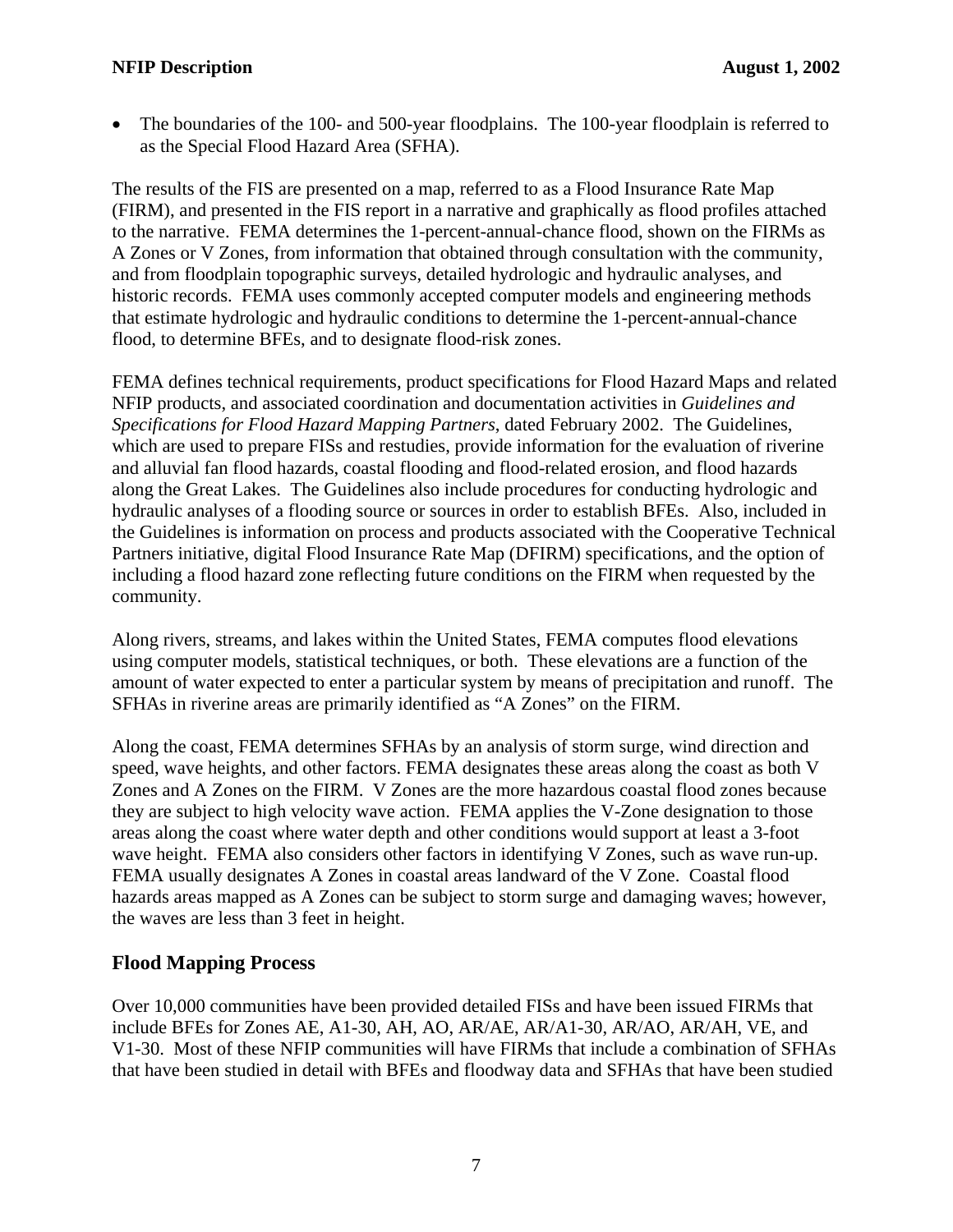<span id="page-11-0"></span>using approximate methods which have been designated Zone A without BFEs or floodway designations.

A draft FIS can be prepared by a study contractor to FEMA under the NFIP Regulations at 44 CFR Part 66 or by appellants under 44 CFR Part 65 for the purpose of establishing or revising BFE and floodway data. FEMA reviews and modifies, as appropriate, the draft FIS to ensure it complies with established NFIP criteria. Once FEMA has received and approved the draft FIS, FEMA releases the information to the public as a Preliminary FIS and FIRM for review and comment during a statutory 90-day appeal period before proposed elevations become effective.

During the appeal period, any owner or lessee of real property within the community where the proposed elevation determination has been made may file a written appeal. The appeal must be based on a demonstration that the elevations proposed by FEMA are scientifically and/or technically incorrect. Until such time as the 90-day appeal period is completed and the community is provided with a notice of final flood elevation determination, the BFE and floodway data in the FIS are considered preliminary and subject to change. During the preparation and review of the FIS and the appeals, FEMA coordinates closely with State and local officials and presents its findings at public meetings.

### **Depiction of Levee Systems and Floodwall Systems on NFIP Maps**

FEMA does not design, construct, fund, or approve levee systems or floodwall systems. However, FEMA has developed stringent criteria that must be met before any system can be depicted as providing protection from the 1-percent-annual-chance flood on a FIRM. Once the criteria in the NFIP regulations have been met, FEMA will remove the property behind the levee or floodwall from the 1-percent-annual-chance floodplain. FEMA's review of a levee or floodwall system is for the sole purpose of establishing appropriate risk-zone determinations for NFIP maps and does not constitute a determination or warranty by FEMA as to how a structure or system will perform in a flood event. Because of the potentially devastating effects to life and property should a levee or floodwall fail or be overtopped, FEMA takes special care in considering the impacts of such structures on flood hazards.

FEMA recognizes only a levee system or floodwall system that meets, and continues to meet, minimum design standards that provide protection from the 1-percent-annual-chance flood. Specifically, the criteria established in 44 CFR §65.10 must be satisfied before a levee may be credited and mapped as providing protection from the 1-percent-annual-chance flood event. The criteria include:

• **Design criteria,** which address minimum freeboard above flood height, closure devices for any openings, embankment protection, embankment and foundation stability, settlement, and interior drainage. All data submitted to demonstrate compliance with these structural requirements must be certified by a registered professional engineer. In lieu of submitting these data, a Federal agency with responsibility for levee design may certify that the levee and/or levee system provides adequate protection against the 1-percent-annual-chance flood.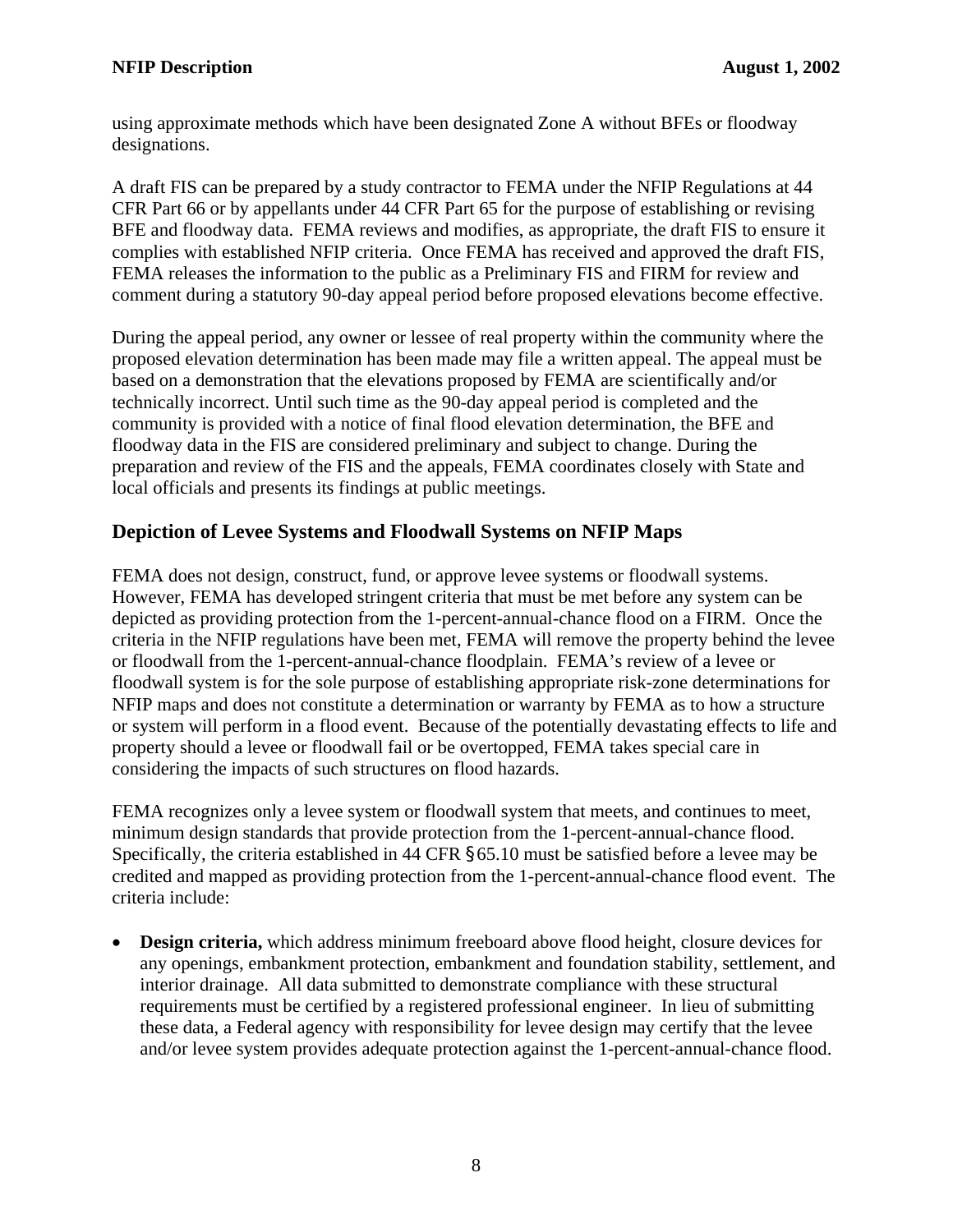- <span id="page-12-0"></span>• **Operations plan and criteria**, which address operation of closures and interior drainage systems during a flood event. Operations for a levee system must be under the jurisdiction of a Federal or State agency, an agency created by Federal or State law, or an agency established by a community participating in the NFIP.
- **Maintenance plans and criteria** require an officially adopted maintenance plan. At a minimum, the plan must specify the maintenance activities to be performed, the frequency of their performance, and the person responsible for their performance. All maintenance activities must be performed under the jurisdiction of a Federal or State agency, an agency created by a Federal or State law, or an agency of a community participating in the NFIP.

### **Changes to the Flood Maps**

The flood risk information presented on the FIRM and in the FIS report forms the technical basis for the administration of the NFIP. FEMA exercises great care to ensure that the analytical methods employed in the FISs are scientifically and technically correct, that the engineering standards followed meet professional standards, and, ultimately, that the results of the FIS are accurate. Although the NFIP maps and FIS reports are prepared according to rigorous technical standards, FEMA recognizes that changes to the maps and reports may be necessary. Some reasons for the changes are due to improvements in the techniques used in assessing flood risks, changes in physical conditions in the floodplains or watersheds, and the availability of new scientific or technical data.

In addition, the limitations imposed by the scales at which the maps are prepared may result in individual properties being inadvertently included in SFHAs. FEMA has developed a process, referred to as a Letter of Map Amendment (LOMA), to correct these inadvertent inclusions. A LOMA results from an administrative procedure that involves the review of technical data submitted by the owner or lessee of property who believes the property has incorrectly been included in a designated SFHA. A LOMA amends the currently effective FEMA map and establishes that a specific property is not located in an SFHA, thereby removing the Mandatory Flood Insurance Purchase Requirement.

FEMA has similarly established administrative procedures for changing effective maps based on new or revised scientific or technical data that reflect other changes to the floodplain including projects such as fill and flood control measures. The map actions are referred to as Letter of Map Revision based on Fill (LOMR-F) and Letter of Map Revision (LOMR) respectively.

The NFIP regulations allow FEMA to revise and amend maps and FIS reports, as warranted, or after it receives requests from community officials and individual property owners. To help FEMA ensure that the maps and reports present information that accurately reflects existing flood risks, the NFIP regulations require that each NFIP community inform FEMA of any physical changes that affect BFEs in the community and, within 6 months of the date that such data are available, submit those data that show the effects of the changes.

In making revisions and amendments, FEMA must adhere to the same engineering standards applied in the preparation of the original NFIP maps and FIS reports. Therefore, when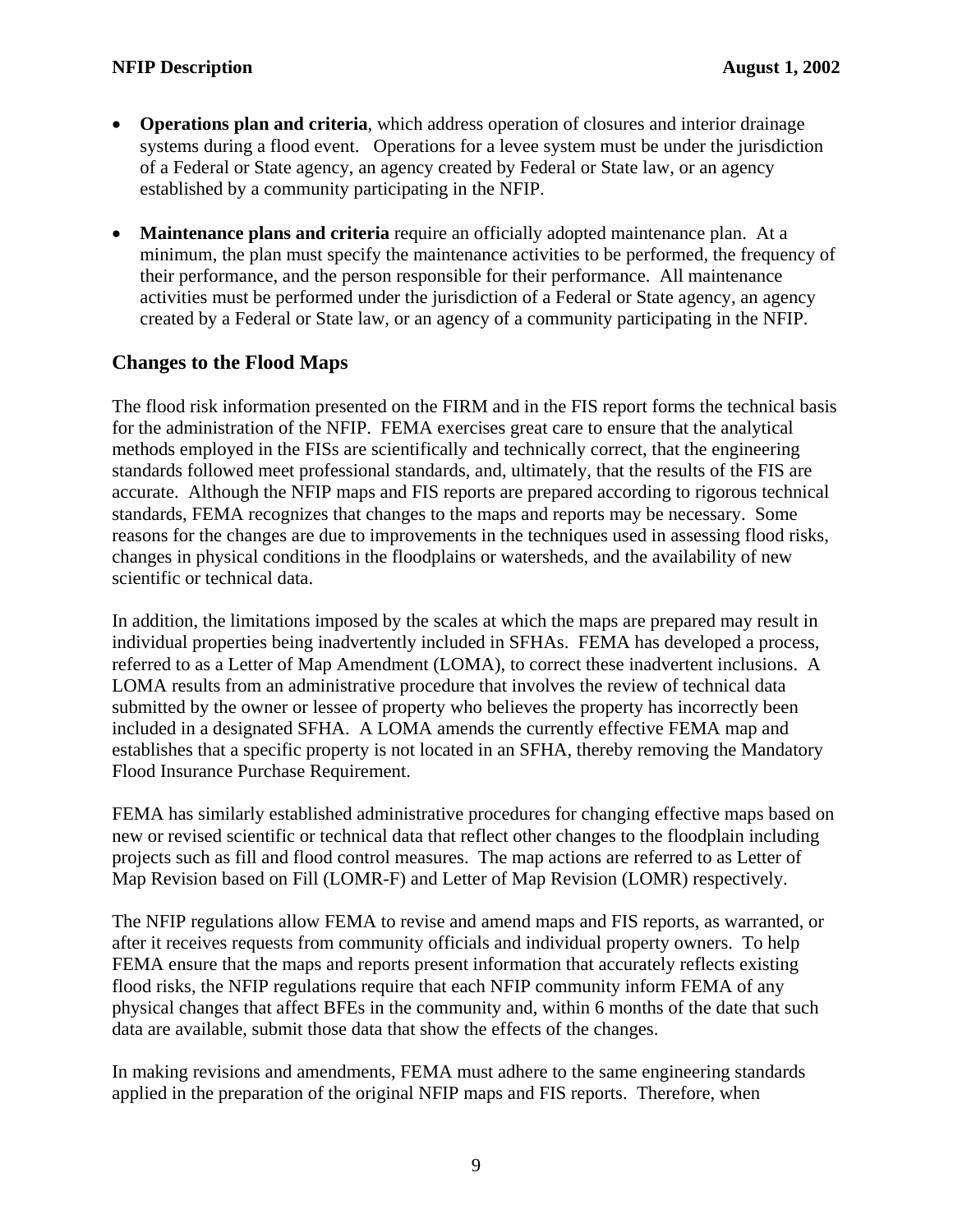<span id="page-13-0"></span>requesting changes to NFIP maps and reports, community officials and property owners are required to submit adequate supporting data. Those data enable FEMA to review and evaluate the requests and to carry out its responsibility of ensuring that the flood-risk information presented is scientifically and technically correct.

Because LOMAs, LOMR-Fs, and LOMRs officially amend or revise the flood maps, they must reflect existing conditions, such as an "as-built" project. Communities, developers, and property owners also frequently submit requests for proposed projects in floodplain areas to FEMA for review and comment. Such requests typically include data and analyses of the pre- and postproject conditions so that FEMA can ascertain the impact on flood hazards of the proposed project. FEMA reviews such requests using the same data and engineering standards that are used for "as-built" requests. FEMA's response is provided in the form of a "conditional" LOMA, LOMR-F, or LOMR, which state whether the proposed project, if built as proposed, would justify a map revision. A conditional LOMA, LOMR-F, or LOMR does not constitute a building permit; the authority to approve projects and issue building permits lies with the local community and, in some instances, State agencies.

### **Mapping the Coastal Barrier Resource System or Otherwise Protected Areas**

Congress passed the Coastal Barrier Resources Act in 1982 and the Coastal Barrier Improvement Act in 1990, defining and establishing a system of protected coastal areas (including the Great Lakes) and Otherwise Protected Areas (OPAs) known as the Coastal Barrier Resources System (CBRS). The Acts provide protection to CBRS areas by prohibiting most expenditures of Federal funds in CBRS areas, including the sale of flood insurance for buildings constructed or substantially improved after the effective date of the CBRS area. These prohibitions refer to "any form of loan, grant, guarantee, insurance, payment, rebate, subsidy or any other form of direct or indirect Federal assistance," with specific and limited exceptions.

Congress designated the initial CBRS areas in 1982 and is the only entity that may authorize a revision to CBRS boundaries. Revisions to CBRSs are typically authorized by Congress based on State and local requests as well as recommendations made by the U.S. Fish and Wildlife Service. Because of the prohibition on the sale of flood insurance for buildings constructed or substantially improved after the CBRS effective date, it is critical to depict these areas on FIRMs. Thus, FEMA, in cooperation with the U.S. Fish and Wildlife Service, transfers the boundaries from Congressionally-adopted source maps, titled "Coastal Barrier Resource System," to FIRMs so that insurance agents will not inadvertently sell flood insurance policies for buildings not eligible for the purchase of flood insurance.

### **Map Modernization Program**

Nationwide, approximately 75 percent of the FEMA flood maps are more than 10 years old. Because flood hazards are dynamic and usually increase over time as development occurs, old maps tend to understate actual, existing flood hazards. Additionally, most of the maps were produced using now antiquated manual cartographic techniques. The primary reason for the existing backlog of outdated maps has been inadequate program funding over the past 20 years.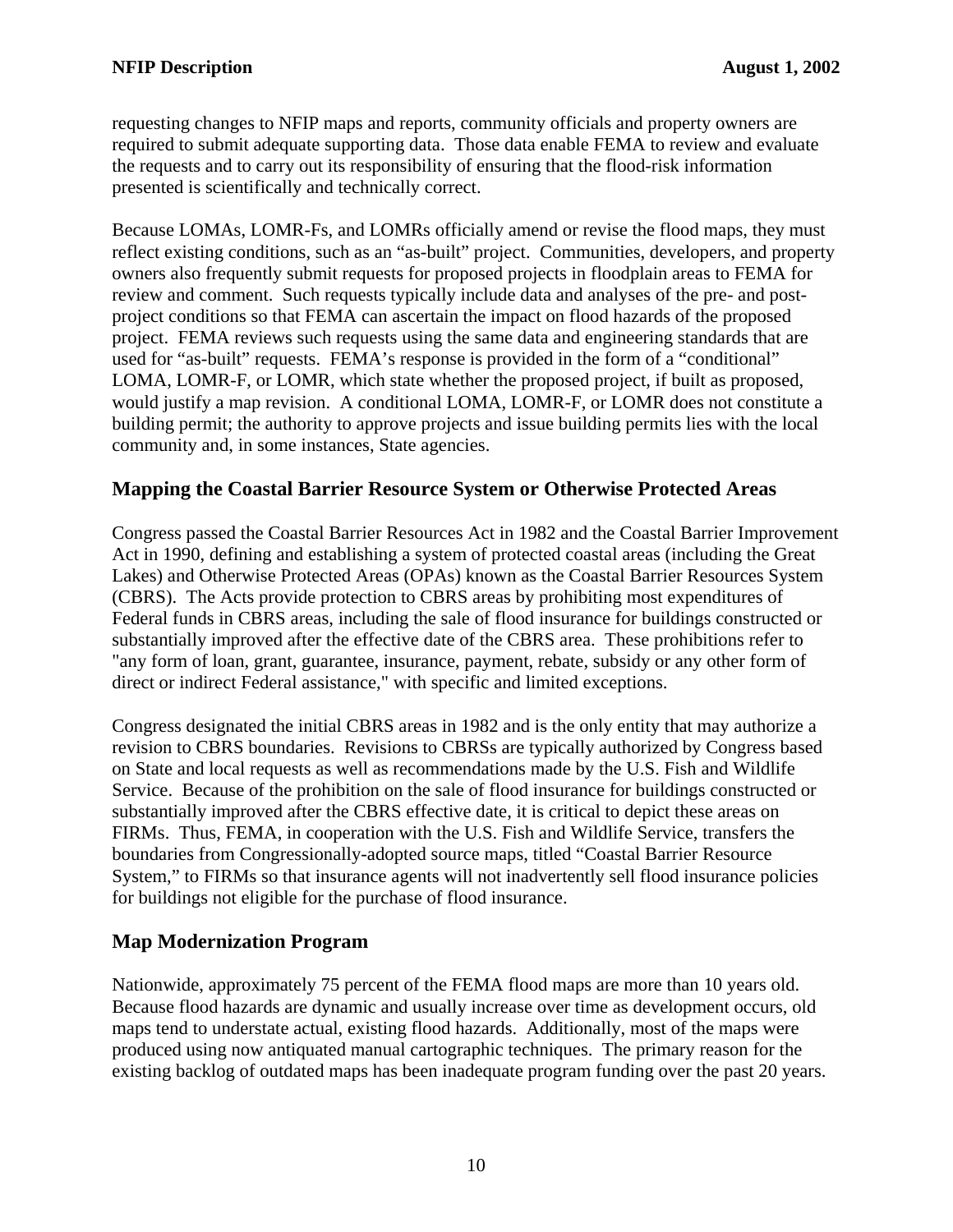As a result, in 1997, FEMA designed a plan to modernize the FEMA flood-mapping program. With implementation of the modernization plan, the flood hazard information provided to communities would be more accurate and extensive, resulting in safer communities. The plan proposes a 7-year upgrade to the flood map inventory and an enhancement of products, services, and process that entails:

- Converting Level-1 Flood Map Upgrades that entail converting the maps to a digital format for approximately 11,140 communities (55,700 map panels)—this includes resolving community-identified map maintenance needs for 16,500 map panels; upgrading existing digitally produced 20,700 map panels to the new digital FIRM specifications; and when feasible, cost-effectively enhancing the flood theme (e.g., redelineation of floodplain boundaries on updated topography or limited detailed studies to update approximate flood zones).
- Conducting Level-2 Flood Map Upgrades that entail all of the features of Level 1 Flood Map Upgrades plus incorporating updated detailed flood data through studies and restudies for approximately 4,700 communities with inadequate floodplain mapping (23,540 map panels);
- Flood map creations for approximately 2,700 flood-prone communities without flood maps (13,700 map panels);
- Integrating communities, States, and regional agencies into the mapping process through the Cooperating Technical Partners (CTP) initiative;
- Converting the maps to metric, as required by Executive Order 12770, and to the North American Vertical Datum of 1988; and
- Improving customer service to make the maps easier to obtain and use, including electronic and digital printing and distribution.

Over the proposed 7-year modernization period, the entire flood map inventory would be converted to a digital format. Additionally, approximately 13,700 new digital map panels would be created for flood-prone communities that do not currently have flood maps.

As a cornerstone of the plan, FEMA continues to fully integrate communities, States, and regional agencies in the flood mapping process through the Cooperating Technical Partners (CTP) program. To date, more than 115 partners have joined the CTP program, which includes two large remapping efforts for the States of New York and North Carolina. The program initiated for the State of North Carolina is the first statewide flood mapping initiative and includes 16 other Federal agencies. The CTP initiative allows partnering entities to perform all or portions of data collection and mapping tasks. Cooperating Technical Partners can use the *Guidelines and Specifications for Flood Hazard Mapping Partners* in performing supporting technical analyses and preparation of flood hazard maps.

To date, funding to implement the map modernization plan has not been made available.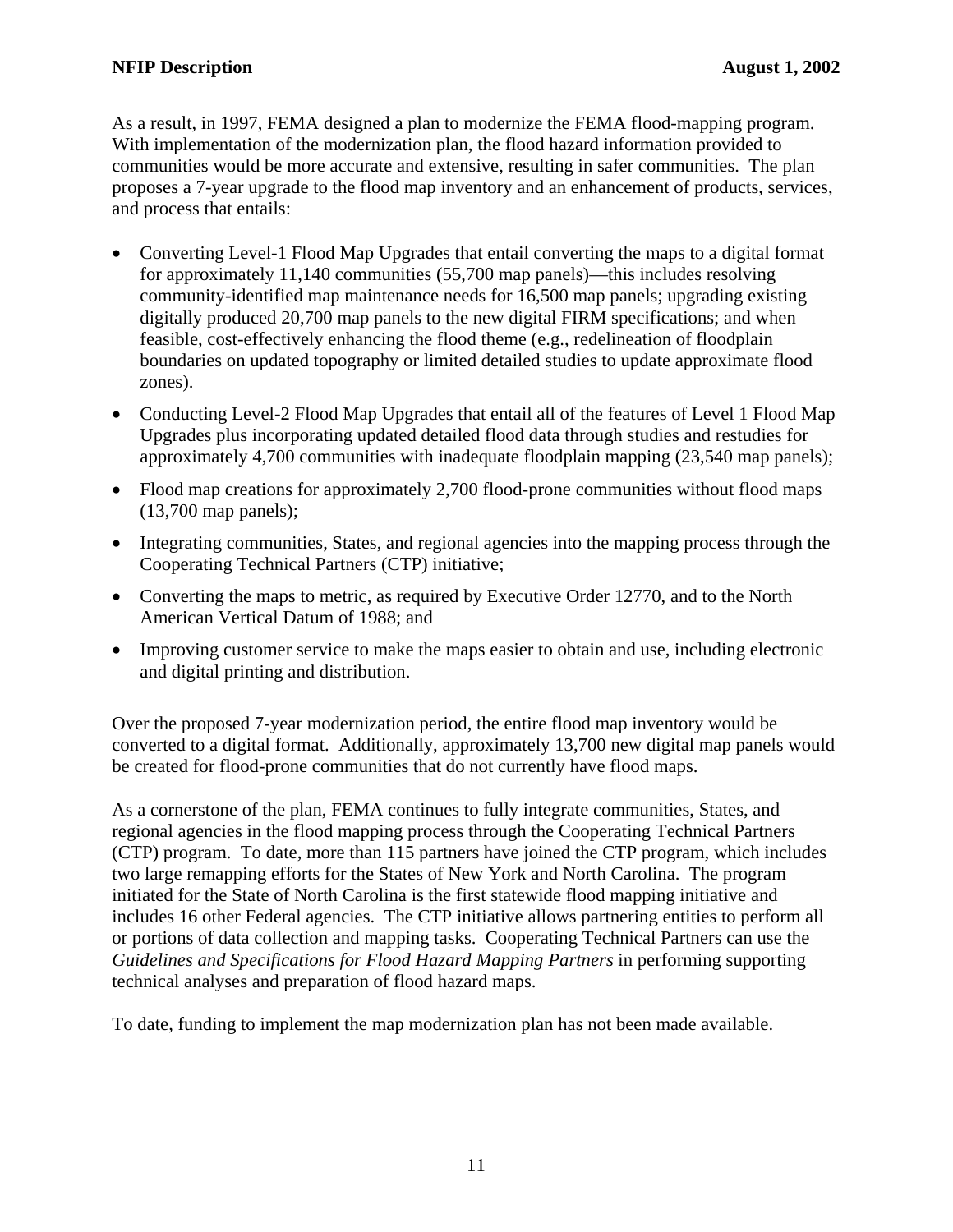### <span id="page-15-0"></span>**Mapping Future Conditions**

Historically, flood hazard information presented on NFIP flood maps has been based on the existing conditions of the floodplain and watershed. The primary reason is that future land-use development, such as urban growth, is uncertain and difficult to predict and has not, therefore, been considered in FISs.

In recent years, a number of communities that are experiencing urban growth have expressed interest in using hydrology based on future conditions to regulate floodplain development. FEMA conducted an extensive evaluation to determine whether future conditions flood hazard information could and should be placed on FIRMs and in the accompanying FIS. On November 27, 2001, FEMA issued a final rule that allows for floodplains that reflect future conditions hydrology to be shown on the FIRM at the request of the community.

The future conditions flood hazard information will be provided for informational purposes only and it is up to the community to decide whether to use the information to regulate floodplain development. When future conditions floodplains are included on the FIRM, both the existing conditions floodplain and the future conditions floodplain will be shown. The existing conditions data will continue to be used to establish flood insurance rates and to determine if flood insurance is required. The new procedure will allow FEMA to maintain national standards while at the same time providing additional information for use by the community.

### **Floodplain Management**

Section 1315 of the 1968 Act prohibits FEMA from providing flood insurance to property owners unless the community adopts and enforces floodplain management criteria established under the authority of Section 1361(c) of the Act. These criteria are established in the NFIP regulations at 44 CFR §60.3. The community must adopt a floodplain management ordinance that meets or exceeds the minimum NFIP criteria. Under the NFIP, "community" is defined as:

*"any State, or area or political subdivision thereof, or any Indian tribe or authorized tribal organization, or Alaska Native village or authorized native organization, which has authority to adopt and enforce floodplain management regulations for the areas within its jurisdiction."* 

The Program has served as an important impetus for the establishment of floodplain management programs nationwide in the approximately 19,700 participating communities and most States and territories. Community participation in the NFIP is voluntary. Prior to the creation of the NFIP, floodplain management as a practice was not well established – only a few States and several hundred communities actually regulated floodplain development. For many communities, the NFIP was the community's initial exposure to land use planning and community regulations. The power to regulate development in the floodplain, including requiring and approving permits, inspecting property, and citing violations, is granted to communities under a State's police powers. FEMA has no direct involvement in the administration of local floodplain management ordinances. Since the Federal Government does not have land use authority, the NFIP is based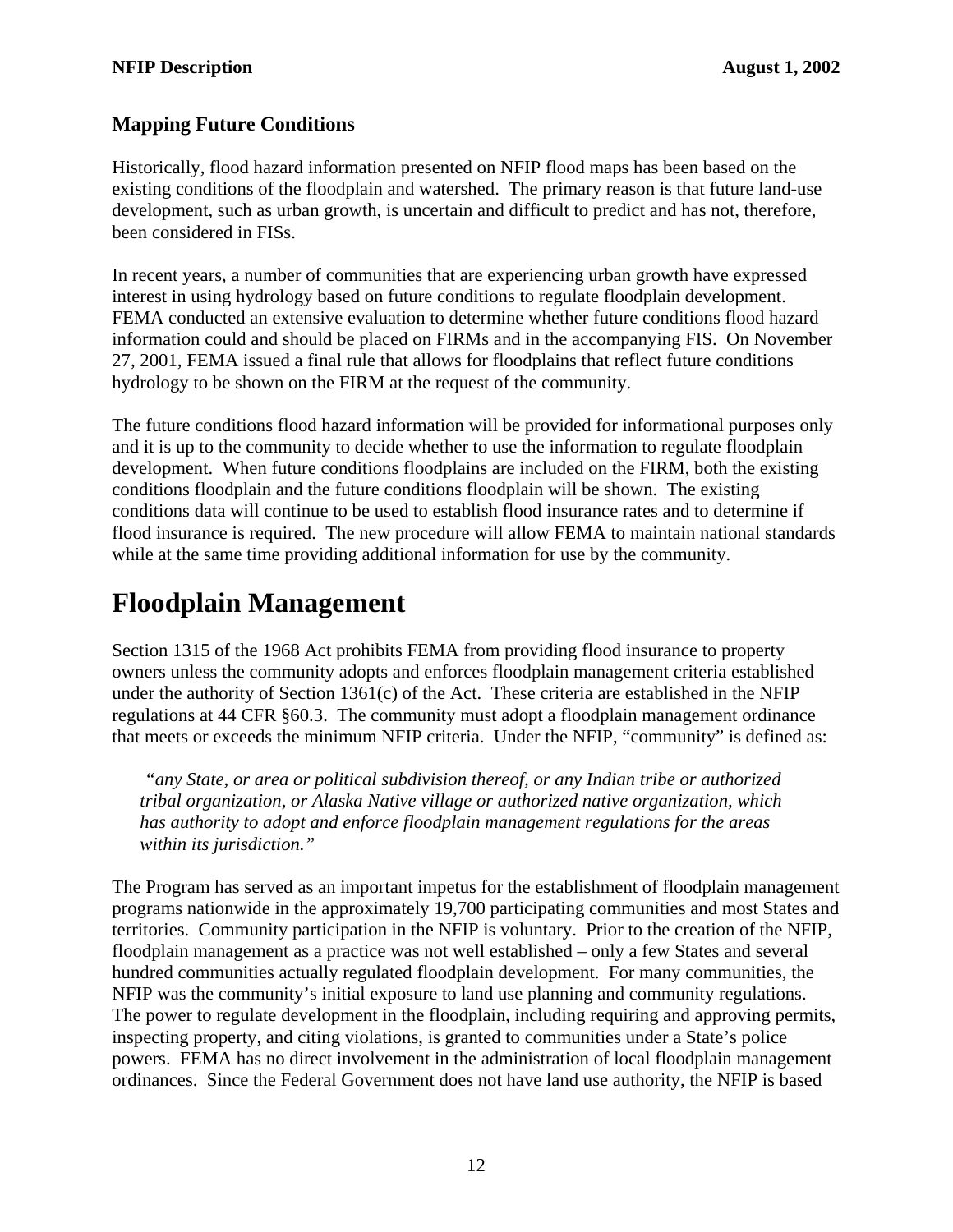<span id="page-16-0"></span>on the Federal government's power to spend under the Constitution rather than any Federal authority to regulate land use.

### **Minimum NFIP Floodplain Management Requirements**

Under the NFIP, the minimum floodplain management requirements that a community must adopt depends on the type of flood risk data (detailed FIS and FIRMs with BFEs or approximate A Zones and V Zones without BFEs) that the community has been provided by FEMA. Under the NFIP regulations, participating NFIP communities are required to regulate all development in SFHAs. "Development" is defined as:

*"any man-made change to improved or unimproved real estate, including but not limited to buildings or other structures, mining, dredging, filling, grading, paving, excavation or drilling operations or storage of equipment or materials."*

Before a property owner can undertake any development in the SFHA, a permit must be obtained from the community. The community is responsible for reviewing the proposed development to ensure that it complies with the community's floodplain management ordinance. Communities are also required to review proposed development in SFHAs to ensure that all necessary permits have been received from those governmental agencies from which approval is required by Federal or State law, such as 404 wetland permits from the Army Corps of Engineers or permits under the Endangered Species Act.

Under the NFIP, communities must review subdivision proposals and other proposed new development, including manufactured home parks or subdivisions to ensure that these development proposals are reasonably safe from flooding and that utilities and facilities servicing these subdivisions or other development are constructed to minimize or eliminate flood damage.

In general, the NFIP minimum floodplain management regulations require that new construction or substantially improved or substantially damaged existing buildings in A Zones must have their lowest floor (including basement) elevated to or above the Base Flood Elevation (BFE). Nonresidential structures in A Zones can be either elevated or dry-floodproofed. In V Zones, the building must be elevated on piles and columns and the bottom of the lowest horizontal structural member of the lowest floor of all new construction or substantially improved existing buildings must be elevated to or above the BFE. The minimum floodplain management requirements are further described below:

For all new and substantially improved buildings in A Zones:

- All new construction and substantial improvements of residential buildings must have the lowest floor (including basement) elevated to or above the BFE.
- All new construction and substantial improvements of non-residential buildings must either have the lowest floor (including basement) elevated to or above the BFE or dry-floodproofed to the BFE. Dry floodproofing means that the building must be designed and constructed to be watertight, substantially impermeable to floodwaters.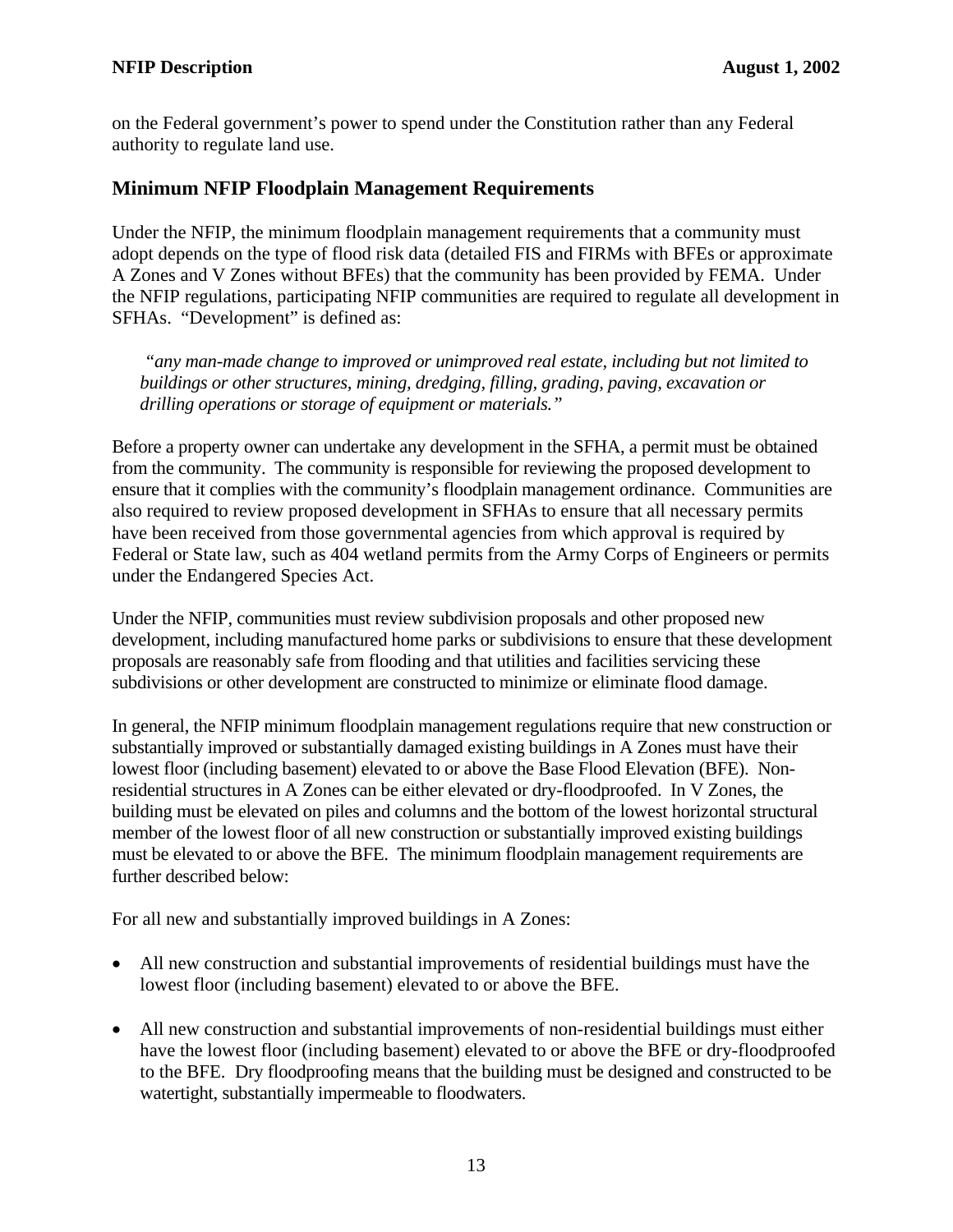- Buildings can be elevated to or above the BFE using fill, or they can be elevated on extended foundation walls or other enclosure walls, on piles, or on columns.
- Because extended foundation or other enclosure walls will be exposed to flood forces, they must be designed and constructed to withstand hydrostatic pressure otherwise the walls can fail and the building can be damaged. The NFIP regulations require that foundation and enclosure walls that are subject to the 100-year flood be constructed with flood-resistant materials and contain openings that will permit the automatic entry and exit of floodwaters. These openings allow floodwaters to reach equal levels on both sides of the walls and thereby lessen the potential for damage. Any enclosed area below the BFE can only be used for the parking of vehicles, building access, or storage.

In addition, to the above requirements, communities are required to select and adopt a regulatory floodway in riverine A Zones. The area chosen for the regulatory floodway must be designed to carry the waters of the 1-percent-annual-chance flood without increasing the water surface elevation of that flood more than one foot at any point. Once the floodway is designated, the community must prohibit development within that floodway which would cause any increase in flood heights. The floodway generally includes the river channel and adjacent floodplain areas that often contain forests and wetlands, an area estimated at 5.8 million acres (or over 9,000 square miles) on the FIRMs. This requirement has the effect of limiting development in the most hazardous and environmentally sensitive part of the floodplain.

For all new and substantially improved buildings in V Zones:

- All new construction and substantial improvements of buildings must be elevated on piles and columns so that the bottom of the lowest horizontal structural member of the lowest floor is elevated to or above the BFE. No fill can be used for structural support.
- All new construction and substantial improvements of buildings must be properly anchored to resist flotation, collapse, and lateral movement.
- In V Zones, the velocity water and wave action associated with coastal flooding can exert strong hydrodynamic forces on any obstruction to the flow of water. Standard foundations such as solid masonry walls or wood-frame walls will obstruct flow and be at risk to damage from high-velocity flood forces. In addition, solid foundation walls can direct coastal floodwaters into the elevated portion of the building or into adjacent buildings. The result can be structural failure of the building. For these reasons, the area below the lowest floor of the elevated building in V Zones must either be free of obstruction, or any enclosure must be constructed with open wood lattice-panels or insect screening or, be constructed with nonsupporting/non-load bearing breakaway walls which meet applicable NFIP criteria. Any enclosed area below the BFE can only be used for the parking of vehicles, building access, or storage.
- In order to further protect structures from damaging wave impacts, structures must be located landward of the reach of mean high tide. Furthermore, man-made alteration of sand dunes and mangrove stands, which would increase potential flood damage, are prohibited within V Zones.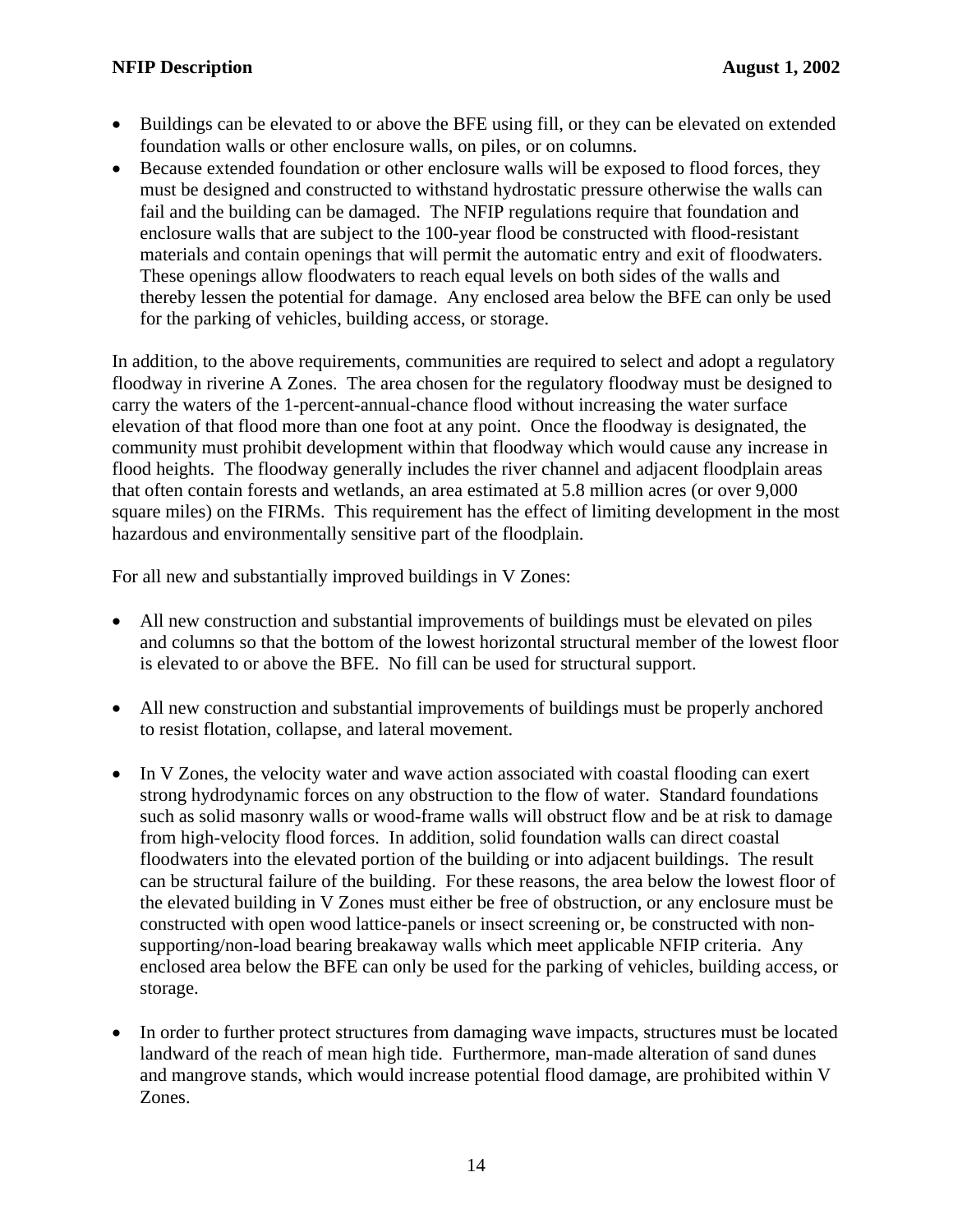In responding to the public's desire to have an enclosed area below an elevated building, but recognizing the potential risks to lives and property, the NFIP floodplain management regulations permit certain limited uses of enclosures below the lowest floor in A Zones or V Zones. Under the NFIP, the enclosed area below an elevated building in an A Zone or V Zone can only be used for the parking of vehicles, building access, or storage. The allowance of these uses below the BFE is permitted because the amount of damage caused by flooding to these areas can easily be kept to a minimum by following the performance standards for the design and construction of enclosures in A Zones and V Zones described above and by using flood-resistant building materials. To further minimize flood damages, mechanical, electrical, plumbing equipment, and other service facilities must be designed and/or located above the BFE so as to prevent damage during conditions of flooding.

The Program has led to a large reduction in potential average annual flood damages for new construction (Post-FIRM structures). The NFIP's loss experience indicates that \$1 billion in flood damages are avoided each year as a result of the NFIP floodplain management regulations for new construction. Structures built to NFIP criteria experience 80 percent less damage through reduced frequency and severity of losses.

On the other hand, there is still significant flood damage potential for existing flood-prone buildings (Pre-FIRM structures). According to estimates developed in a 1997 study, there are 6.6 million structures located in SFHAs identified on the FIRMs. These 6.6 million structures include 6.2 million residential structures (representing about 8 million housing units) and 0.4 million nonresidential structures. Of the 6.6 million structures, 4.3 million Pre-FIRM structures were built prior to the issuance of a community's FIRM and the adoption of floodplain management regulations. The problem is not with the total universe of Pre-FIRM buildings. The 4.3 million Pre-FIRM structures have varying degrees of flood risk with just over half of these structures estimated to have their lowest floor below the BFE. Of those Pre-FIRM structures that have their lowest floor below the BFE, a smaller group of Pre-FIRM structures have their lowest floor well below the BFE and are subject to the severest risk.

The NFIP substantial improvement requirement and substantial damage requirement provides a mechanism to ensure that a significant increase in investment in existing Pre-FIRM buildings will receive needed protection from the flood risk. If a community determines that the cost of improvements to a home or business equals or exceeds 50% of the market value of the building, the building is considered a "substantial improvement". If a community determines that the cost of restoring a home or business equals or exceeds 50 of the market value of the building before the damage from any origin occurred, the building is considered "substantially damaged". A substantially improved building or substantially damaged building must meet the minimum requirements of the NFIP. It is the community's responsibility to make substantial improvement or substantial damage determinations

The substantial damage requirement of the NFIP has been difficult for some communities to enforce. One of the primary reasons for this has been that local officials find it difficult to enforce the requirement on property owners who do not have the financial resources to both repair and bring the buildings into compliance. In the last ten years, financial resources to mitigate substantially damaged buildings have improved. With passage of the National Flood Insurance Reform Act of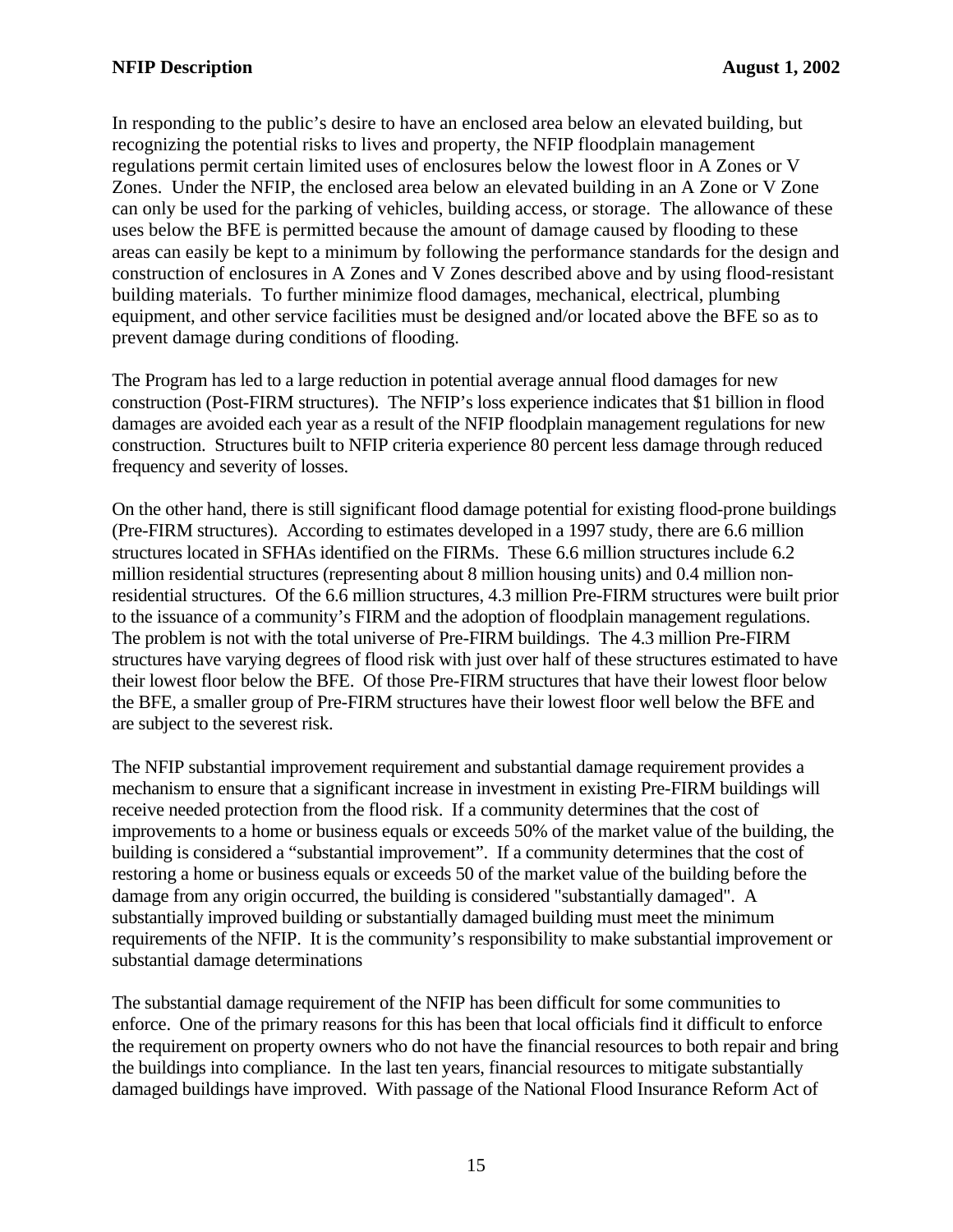<span id="page-19-0"></span>1994, activities that support reducing future damages to existing flood-prone buildings that have been substantially damaged now include: Increased Cost of Compliance coverage and the Flood Mitigation Assistance (FMA) program.

In addition, FEMA's Hazard Mitigation Grant Program (HMGP) under Section 404 of the Robert T. Stafford Disaster Relief and Emergency Relief Act of 1988, as amended, also provides considerable resources in reducing or eliminating future flood damages to existing structures after a flood disaster. The Disaster Mitigation Act of 2000, which amended the Stafford Act, will provide additional resources for mitigation projects and planning. These activities are further described under "Other NFIP Activities" below. FEMA's resources combined with resources from other Federal agencies, such as the Department of Housing and Urban Development and the Small Business Administration, have improved the level of compliance with the substantial damage requirement by providing property owners with the financial help they need to meet Program requirements.

A number of the existing Pre-FIRM structures experience repeat flood damages and represent a significant problem for the Program. NFIP Repetitive Loss Properties have been generally defined as those that have had at least two losses of \$1,000 or more within any 10-year period. Currently there are about 45,000 insured repetitive loss structures in the country. These buildings represent a serious drain on the National Flood Insurance Fund and have accounted for nearly one-third of all paid losses. The NFIP Regulations do not include specific criteria to address repetitively damaged structures similar to the substantial damage requirement. However, FEMA has developed a Repetitive Loss Strategy to identify properties throughout the country that are most at risk for repeat flooding, and to reduce their exposure through targeted buyouts, relocation, and elevation. The strategy targets a subset of Repetitive Loss Properties that includes currently insured properties that have 2 or 3 losses where the cumulative flood insurance claim payments are greater than the building value or those properties that have had 4 or more losses. These represent around 10,000 buildings. FEMA's mitigation programs are being focused on these buildings, which will result in significant reductions in NFIP claims and overall flood damages as they are mitigated.

### **Ordinance Adoption**

Once FEMA provides a community with the flood hazard information upon which floodplain management regulations are based, the community is required to adopt a floodplain management ordinance that meets or exceeds the minimum NFIP requirements. FEMA can suspend communities from the Program for failure to adopt once the community is notified of being flood-prone or for failure to maintain a floodplain management ordinance that meets or exceeds the minimum requirements of the NFIP. The procedures for suspending a community from the Program for failure to adopt or maintain a floodplain management ordinance that meets or exceeds the minimum requirements of the NFIP are established in the NFIP regulations at 44 CFR §59.24(a) and (d).

Since 1968, just over 2,300 communities have been suspended for failure to adopt. Most of these communities subsequently adopted a compliant ordinance and were eventually reinstated into the Program. A community either has or does not have a compliant ordinance. There are currently 261 communities suspended from the Program for failure to adopt floodplain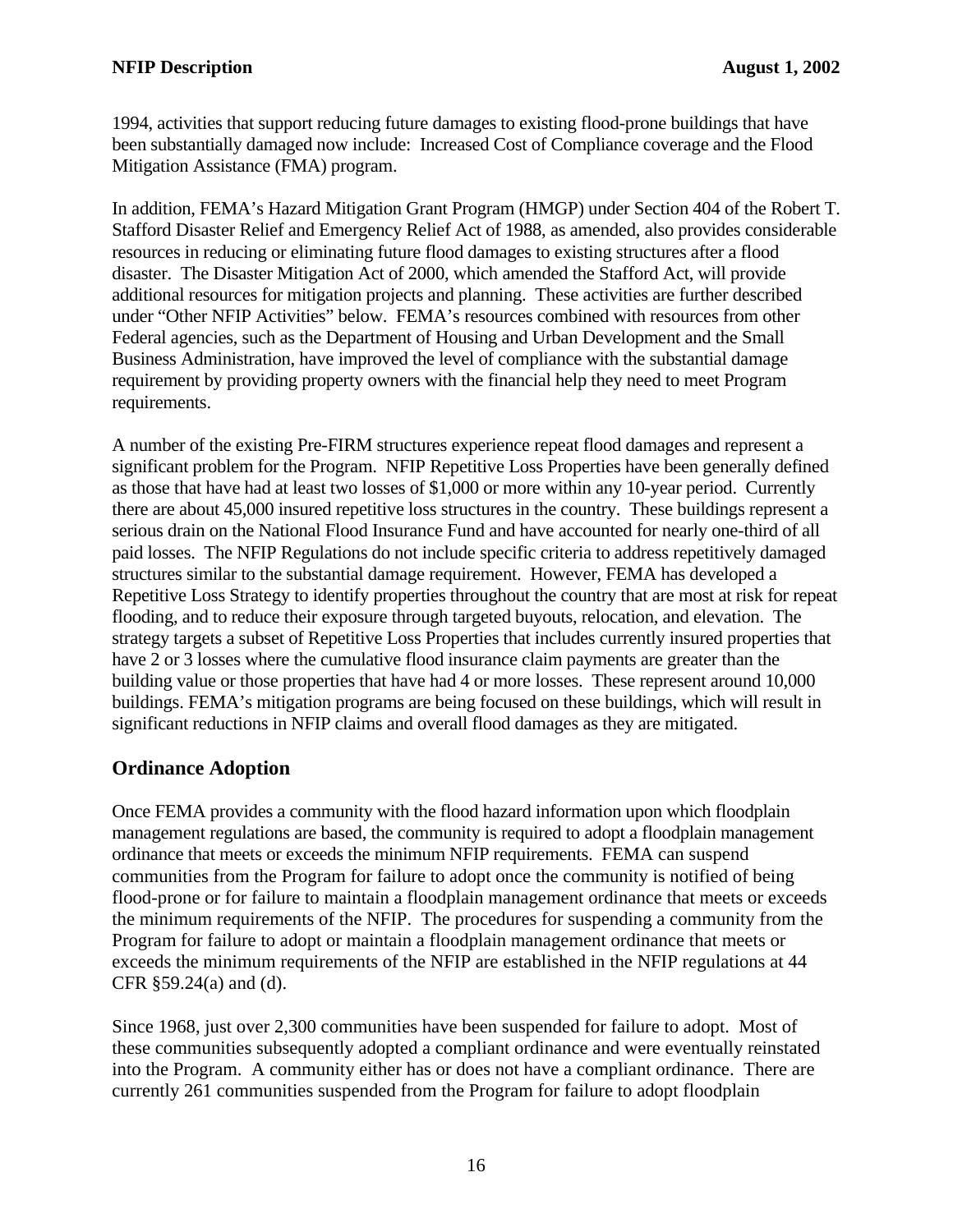<span id="page-20-0"></span>management regulations that meet or exceed the minimum NFIP requirements. These are generally small communities with little or no floodplain development.

In these suspended communities, flood insurance is not available to property owners. In addition, these communities are subject to limitations on Federal financial assistance in Section 202(a) of 1973 Act which prohibits Federal officers or agencies from approving any form of loan, grant, guaranty, insurance, payment, rebate, subsidy, disaster assistance loan or grant, for acquisition or construction purposes within SFHAs. For example, this would prohibit mortgage loans guaranteed by the Department of Veterans Affairs, insured by the Federal Housing Administration, or secured by the Rural Economic and Community Development Services. In the case of disaster assistance under the Robert T. Stafford Disaster Relief and Emergency Assistance Act of 1988, as amended, this prohibition only applies to assistance in connection with a flood.

Furthermore, Section 202(b) of the 1973 Act requires federally regulated lending institutions to notify the purchaser or lessee of improved real property situated in a SFHA whether Federal disaster assistance will be available when such property is being used to secure a loan that is being made, increased, extended or renewed.

### **Monitoring Community Compliance**

FEMA monitors communities to ensure that they have adopted an ordinance that meets or exceeds the minimum NFIP floodplain management criteria and to ensure that they are effectively enforcing their ordinance. While the NFIP floodplain management criteria are administered by States and communities through their floodplain management regulations, FEMA's role is to provide technical assistance and to monitor communities for compliance with the minimum NFIP criteria. If communities do not adequately enforce their floodplain management regulations, they can be placed on probation and potentially suspended from the Program following probation.

FEMA or States on behalf of FEMA conduct Community Assistance Visits (CAVs) and Community Assistance Contacts (CACs) to monitor community floodplain management programs. A CAV is a scheduled visit to an NFIP community for the purpose of conducting a comprehensive assessment of the community's floodplain management program. The CAV is also used as an opportunity to provide technical assistance to the community. A CAV typically involves a tour of the floodplain, a meeting with local floodplain management officials, and an examination of the community's floodplain development permit and variance files. The visit is documented in a follow-up letter to the community. If any issues are identified during the CAV, such as a possible floodplain violation or program deficiency, these issues are also addressed in the follow-up letter. The community is responsible for resolving any program deficiencies or remedying any violations identified.

A CAC is used to establish a contact with a community for the purpose of determining if any problems or issues exist and to offer the community assistance if necessary. CACs can be conducted by means of a telephone call or brief visit. While CACs are a less comprehensive assessment of a community's floodplain management program, sufficient information about the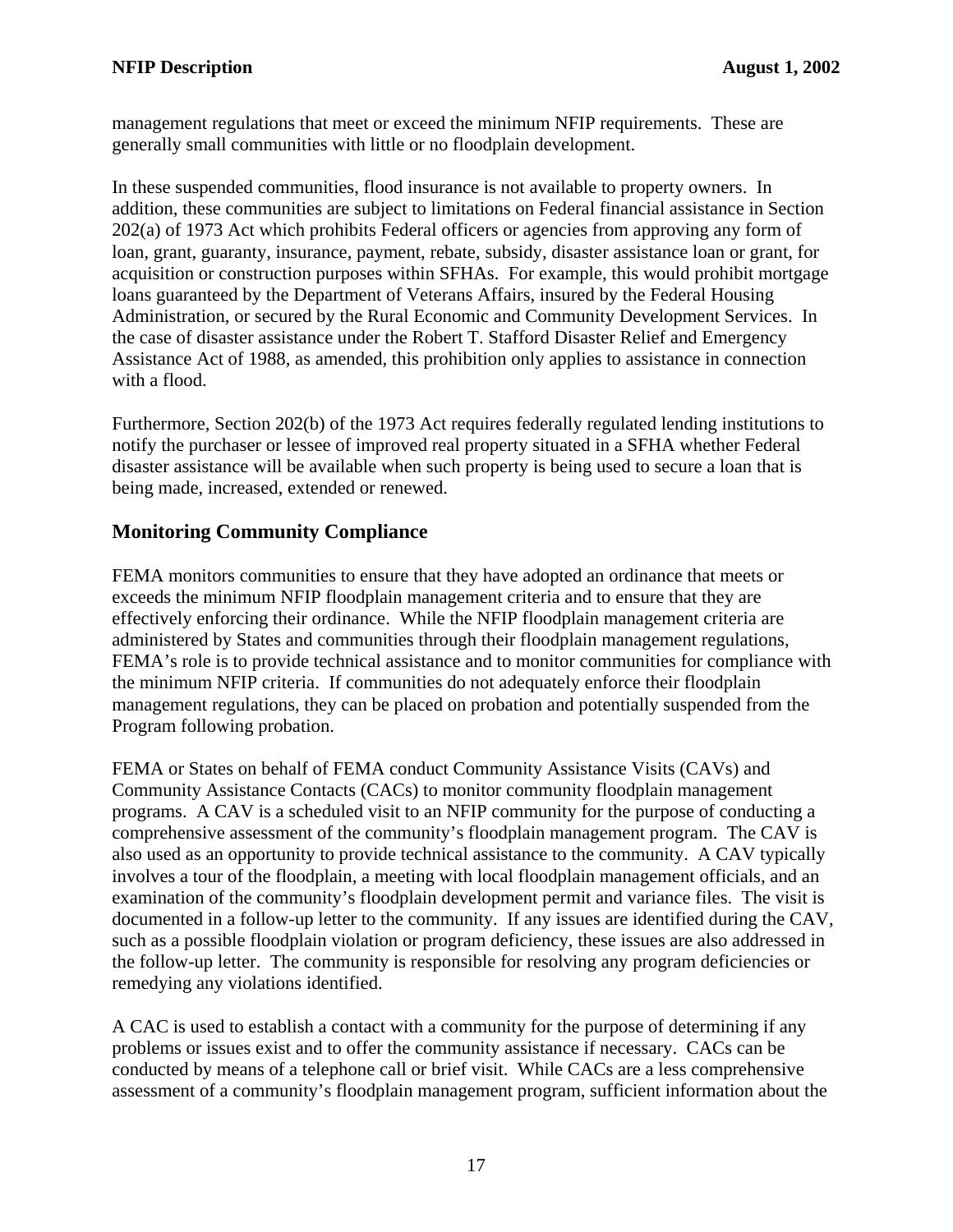<span id="page-21-0"></span>community's floodplain management program can be obtained in order to determine whether there are more serious floodplain management problems in the community.

Several thousand local officials are contacted annually through CAVs, CACs, and other activities such as workshops and formal floodplain management courses. Also, a number of local officials directly contact State or FEMA regional staff for technical assistance. Because of resource limitations in conducting CAVs and CACs in any given year, FEMA has established criteria in prioritizing which communities will be visited or contacted. Basically, a CAV should be conducted in communities with known or suspected program deficiencies or potential violations or communities experiencing development in the floodplain. CACs are not conducted in communities where more serious floodplain problems or issues are known or suspected. CACs are generally used as a screening tool for determining whether a community should receive the level of attention of a CAV. Together, they provide FEMA with an effective means of monitoring participating communities and providing technical assistance.

FEMA staff can also monitor enforcement by communities through applications for flood insurance policies, which often identify buildings that are potentially in violation of the NFIP minimum floodplain management requirements. In addition, FEMA can monitor enforcement by communities through the LOMR (Letter of Map Revision) process. Requests through the LOMR process to remove land from the floodplain designation based on fill may indicate that floodplain areas have been improperly filled such as in a floodway or in a coastal V Zone or that a building has its lowest floor below the BFE. The respective FEMA regional office will follow-up with the community to determine whether the building or floodplain development is in compliance with the community's floodplain management regulations and may conduct a CAV if warranted.

### **Actions Against Communities For Failure to Enforce**

Most deficiencies in a community's floodplain management program or violations of local ordinances are generally due to lack of understanding of the NFIP requirements, lack of technical skills, failure to understand the rationales behind the NFIP requirements, or lack of an appreciation of the insurance implications and other consequences of a decision. Most problems that are identified can be solved through community assistance efforts. When this does not happen, FEMA has procedures in place to conduct an enforcement action in order to obtain compliance by the community. If a community does not adequately enforce its floodplain management regulations, it can be placed on probation or suspended from the Program.

Following a CAV, the community must be given reasonable time to demonstrate buildings are compliant with the ordinance or it must correct any program deficiencies and remedy any violations identified during the visit. This affords the community the appropriate due process. It also makes placing a community on probation, if necessary, and potentially suspending a community legally defensible. As long as a community is making adequate progress toward correcting program deficiencies and remedying violations, FEMA will not initiate formal probation. It is important that the community work toward resolving its problems to ensure that future flood damages and potential loss of life are mitigated. FEMA, however, will initiate probation in a community that does not make sufficient progress in resolving its floodplain management issues or chooses not to address them. The procedures for placing a community on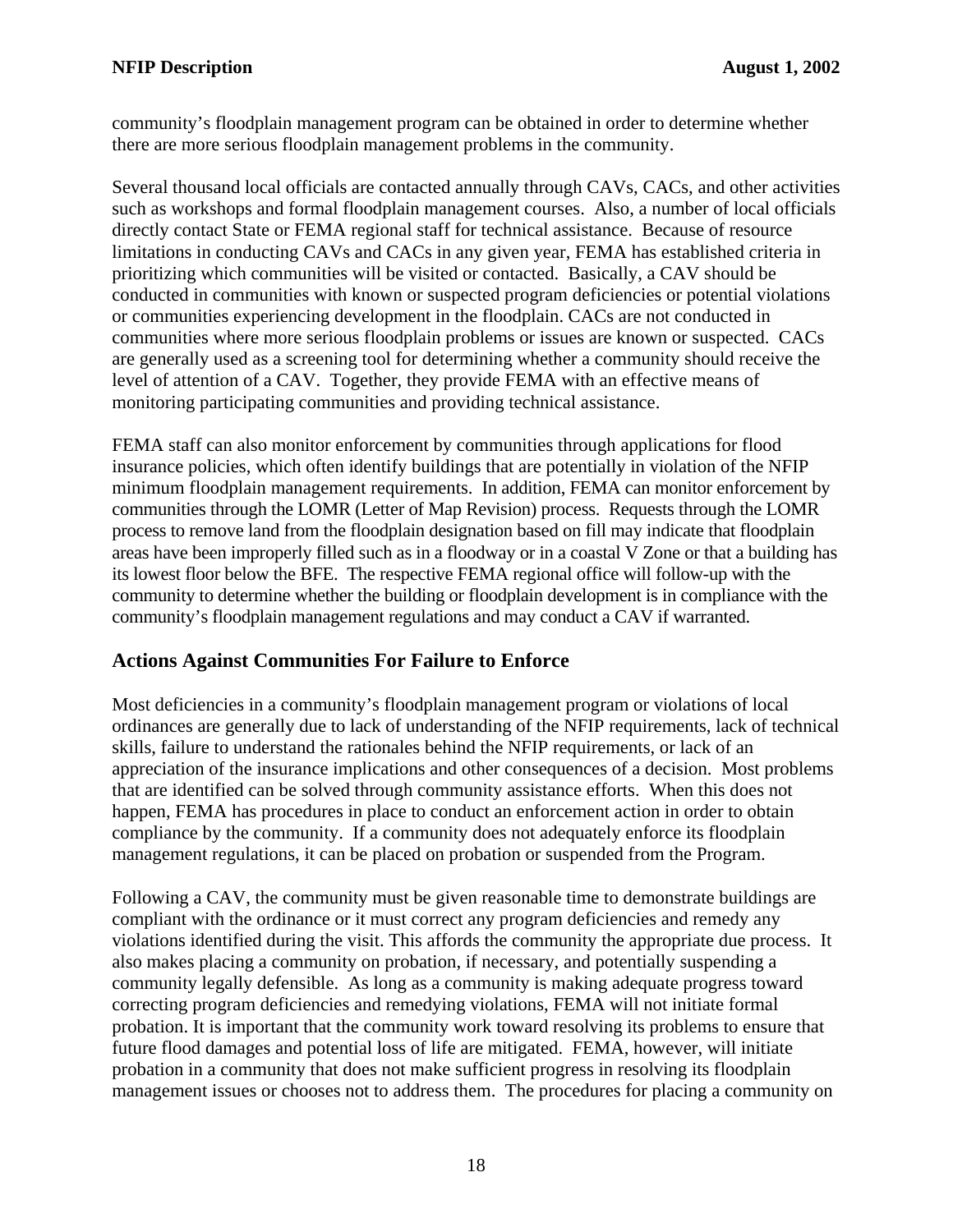<span id="page-22-0"></span>probation or suspending a community from the Program are established in the NFIP regulations at 44 CFR §59.24(b) and (c).

When it becomes necessary to initiate probation, FEMA notifies the community that it will be placed on probation upon 120 days if the community does not demonstrate it has corrected its program deficiencies and has remedied violations to the maximum extent possible. While probation has no effect on the availability of flood insurance, an additional charge of \$50 is added to the premium for each policy for a period of at least one year. A 120-day notice is provided to the community so that FEMA can then give policyholders adequate notification of the impending probation and the additional premium that will be charged. According to the NFIP regulations, FEMA must provide policyholders a notice at least 90 days before the probation is to begin. During the 120-day period, the community has the opportunity to avoid probation by demonstrating compliance with the NFIP requirements.

When a community is placed on probation, FEMA sends a letter to the community establishing new compliance deadlines. If the community fails to take remedial measures during the period of probation, the community may be suspended from the NFIP. When a community is suspended from the NFIP, flood insurance is no longer available. Also, the community is subject to limitations on Federal financial assistance described above under Ordinance Adoption.

As of July 23, 2002, there are 7 communities currently on probation nationwide. Since 1986, 107 communities have been sent a formal notice that they will be placed on probation if they do not address the program deficiencies or violations identified. Out of the 107 communities, 51 have actually been placed on probation. The remaining communities satisfactorily resolved their program deficiencies and violations before being placed on probation. Nine communities were eventually suspended from the Program for failure to enforce the community's floodplain management ordinance and 4 of those communities are currently suspended for noncompliance. The 5 remaining communities corrected their deficiencies and were reinstated into the NFIP.

Most communities comply with NFIP requirements prior to FEMA's issuing a probation notice. Communities often recognize that it is in everyone's best interest to bring the community into compliance before probation or suspension occurs. One of the primary reasons communities comply is to avoid disruptions in the real estate market that would result with the potential loss of flood insurance.

FEMA must follow its procedures for placing communities on probation or suspending communities from the Program to ensure that adequate notifications and due process are provided.

### **Actions Against Individual Properties For Failure to Comply**

There are certain options that can be applied to individual structures that are determined to be in violation of the community's floodplain management ordinance. If an insured structure is identified as a violation of the community's floodplain management ordinance, FEMA can have the insurance company that insures the building review the information and possibly rerate the structure to reflect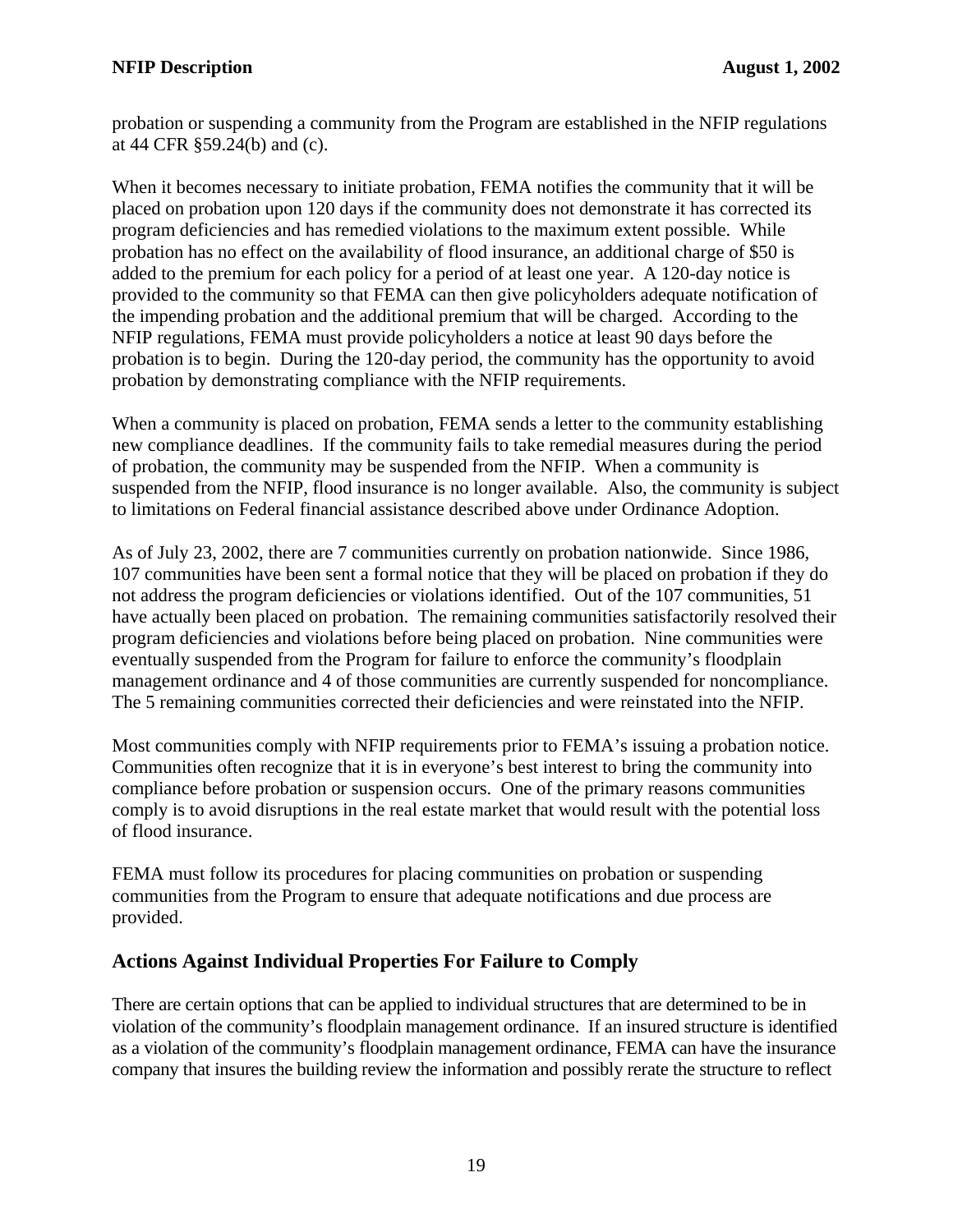<span id="page-23-0"></span>the increased risk to the structure. This can result in significantly higher flood insurance rates on the structure, which may cause the property owner to bring the building into compliance.

In addition, Section 1316 of the 1968 Act provides for the denial of flood insurance coverage for any property which the Administrator of the FIMA finds has been declared by a duly constituted State or community to be in violation of State or community floodplain management regulations. Section 1316 can only be implemented in instances when an appropriate authority in the State or community submits a declaration to the Administrator of the FIMA specifically stating that the structure is a violation. Currently, there are over 500 structures that have been denied flood insurance coverage under Section 1316.

### **State Floodplain Management Role**

States also have a role in the NFIP and many have established State floodplain management programs. Each State has designated an NFIP State Coordinating Agency as a point of contact for the NFIP. Generally, the State Coordinating Agency is the State environmental or natural resources agency or the State emergency management agency. Most States provide technical assistance to communities using FEMA funding under the Community Assistance Program (CAP) – State Support Services Element, their own funding, or a combination of the two. CAP was developed in recognition that there were not sufficient FEMA staff resources to provide technical assistance to or monitor compliance with all the participating NFIP communities (currently 19,700) and that other resources would have to be used.

Many States have adopted floodplain management statutes and regulations and have established and funded their own floodplain management programs. States must also have floodplain management regulations or executive orders in place that meet the minimum requirements of the NFIP for State-owned properties in SFHAs. Where a State requires that communities adopt more restrictive requirements than the NFIP minimum requirements, such as a more restrictive floodway or additional freeboard (requiring new construction to be elevated to a level 1 or more feet higher than the BFE), the State requirements take precedence over the NFIP minimum.

### **Post-Disaster Assessments**

The Federal Insurance and Mitigation Administration (FIMA) and the FEMA Regional Offices conduct field investigations following major flood disasters to evaluate how well the NFIP floodplain management requirements performed. During these investigations, a team of experts inspect disaster-induced damages to residential and commercial buildings and other structures and infrastructure; conduct forensic engineering analyses to determine causes of structural and building component failures and successes; and evaluate local design practices, construction methods and materials, building codes, and building inspection and code enforcement processes. In addition, the teams make recommendations of actions that State and local governments, the construction industry, building code organizations, and individual property owners can take to reduce future damages and to protect lives and property in flood hazard areas.

Lessons learned by analyzing these building performance findings are also used by FIMA to fine-tune and improve NFIP Floodplain Management Regulations related to building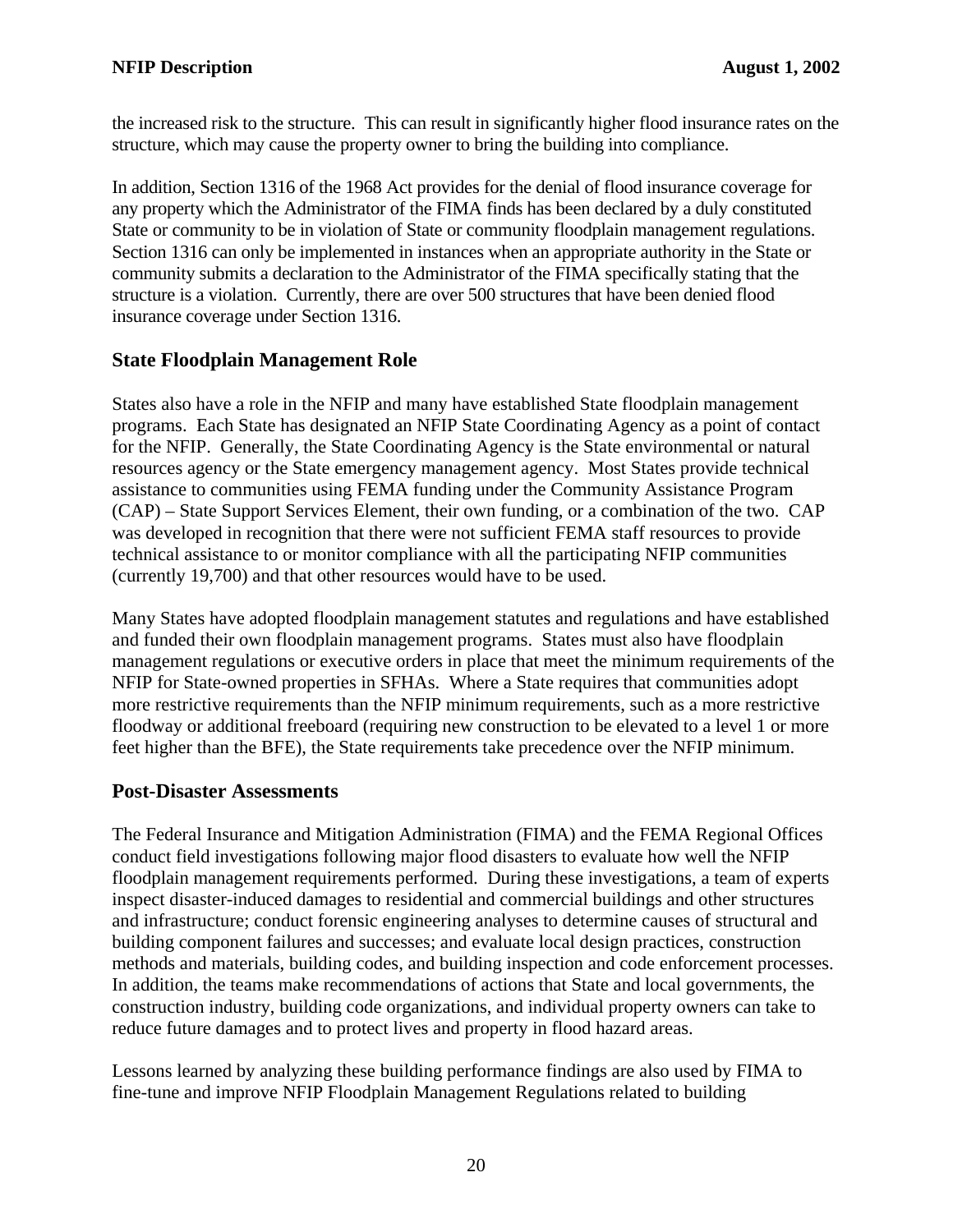<span id="page-24-0"></span>performance, designs, methods, and materials and to develop technical guidance. These assessments are documented by FIMA in Flood Damage Assessment Reports and Building Performance Assessment Team (BPAT) reports. The information and findings in these reports are distributed widely using a variety of methods including technical manuals, workshops, and the Internet, and through formal training courses.

### **Providing Technical Assistance**

In addition to technical assistance provided to communities as part of a CAV or CAC, FEMA staff provides technical and planning assistance through workshops and other contacts with community officials, property owners, builders and developers, architects and engineers, surveyors, lenders, and other NFIP constituents. Following major flood disasters, FEMA staff work closely with communities in providing technical assistance on the NFIP floodplain management requirements, particularly the substantial damage requirement, and on developing a reconstruction strategy for property impacted by floods to determine appropriate mitigation measures, such as elevation, acquisition, or relocation of flood-damaged structures.

FEMA conducts extensive training of local and State officials responsible for administering floodplain management programs. FEMA conducts a weeklong Resident Floodplain Management Course at FEMA's Emergency Management Institute (EMI) several times a year. Through this course, FEMA has trained over 1,000 State and local floodplain management officials. An Independent Study Floodplain Management Course is also offered through EMI. FEMA also offers Resident Courses at EMI on mitigation, including a course on retrofitting flood-prone residential structures and a course on coastal construction. The FEMA regional offices and States deliver field-deployed versions of the EMI Floodplain Management Course as well as conduct throughout the year a number of floodplain management workshops that they develop.

Extensive publications have been produced on the NFIP, including mitigation measures that can be undertaken to minimize or eliminate future flood damages. Examples of these publications include:

- *Homeowner's Guide to Retrofitting: Six Ways to Protect Your House from Flooding*
- *Answers to Questions about Substantially Damaged Buildings*
- *Guidance for State and Local Officials on Increased Cost of Compliance Coverage*
- *Managing Floodplain Development in Approximate Zone A Areas*
- *Coastal Construction Manual*
- *Floodplain Management Bulletin 1-98 Use of Flood Insurance Study (FIA) Data as Available Data*
- Technical Bulletin series on NFIP building criteria, such as TB 1-93, *Openings in Foundation Wall* and TB 2-93 *Flood-Resistant Materials Requirements*. (Note: there are currently 11 Technical Bulletins published.)

A complete list of publications can be found on FEMA's website at [www.FEMA.gov](http://www.fema.gov/).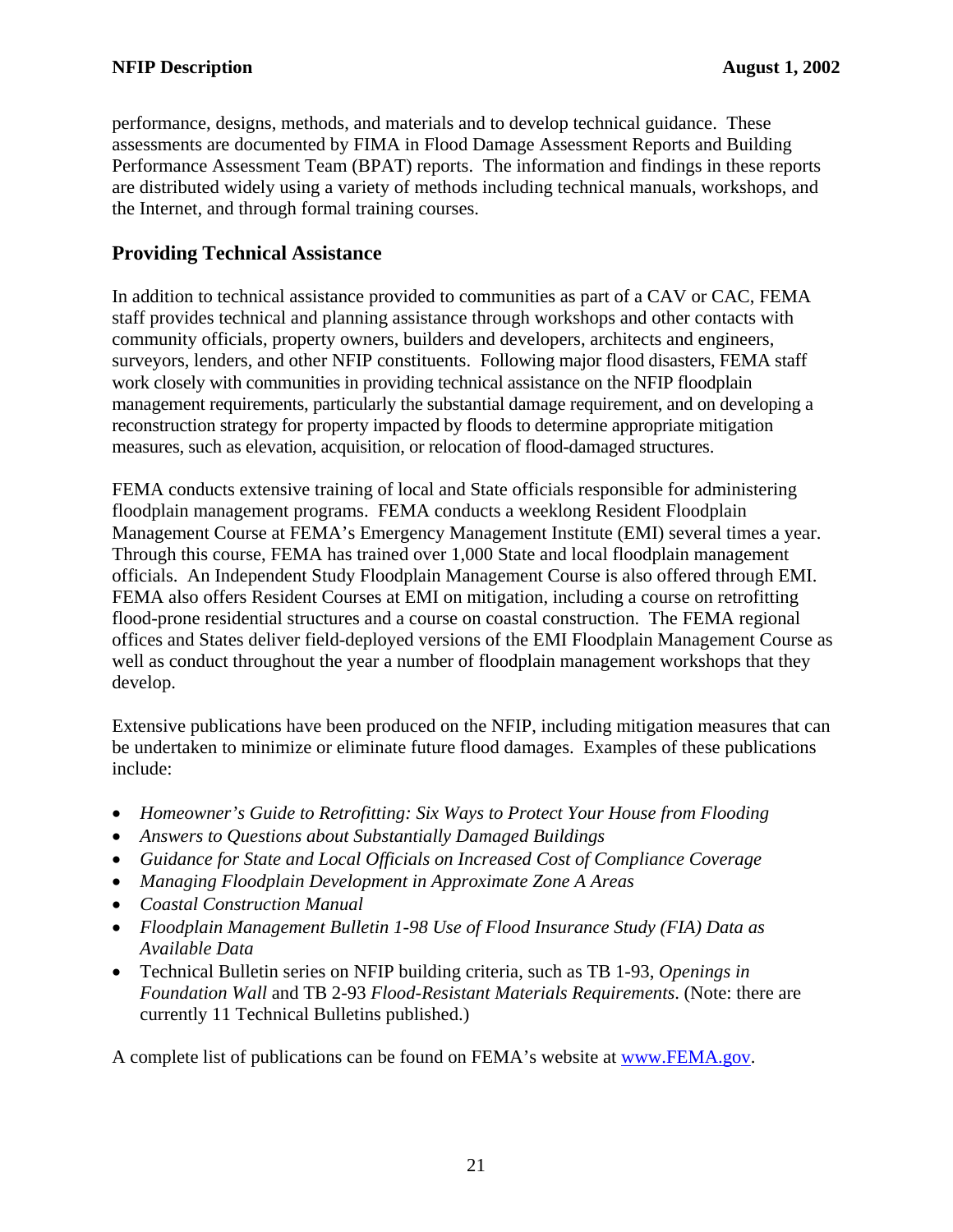<span id="page-25-0"></span>FEMA and the American Planning Association (APA) jointly developed a publication entitled *Subdivision Design in Flood Hazard Areas* that encourages use of innovative planning tools to limit development in the floodplain. This document was published in 1997 as part of their Planning Advisory Service series in an effort to use APA's distribution system to reach out to the planning community.

FEMA also promotes and coordinates governmental and non-governmental floodplain management activities and is a consulting agency to other Federal agencies on issues relating to implementation of Executive Order (E.O.) 11988, Floodplain Management. E.O. 11988 establishes a decision-making process for Federal agencies to avoid the long- and short-term adverse impacts on floodplains unless no practicable alternatives exist. If there is no practicable alternative, the Federal agency must mitigate to ensure that the action minimizes any loss of life and property and loss of natural and beneficial values.

### **Flood Insurance**

Section 1304 of the 1968 Act authorizes the Director of FEMA to establish and carry out "*a national flood insurance program which will enable interested persons to purchase insurance against loss resulting from physical damage to or loss of real property or personal property*" resulting from flood. Flood insurance provides the mechanism by which floodplain occupants are compensated for flood damages. Flood insurance also provides a way for some of the financial burden of flood losses to be removed from taxpayers, such as for Federal disaster assistance and casualty loss deductions under Federal income taxes.

The number of policies in force in the United States has increased from about 95,000 before the Flood Disaster Protection Act of 1973, to 2.2 million in 1989, to over 4.3 million currently. Any property owner of insurable property may purchase flood insurance coverage, provided that the community in which the property is located is participating in the NFIP. The amount of flood insurance coverage in force as of March 31, 2002 is over \$606 billion.

The National Flood Insurance Fund (NFIF) is the instrument through which the Federal Government fulfills its financial responsibilities for the NFIP. In fiscal year 2001, FIMA took in about \$1.5 billion in revenue, mostly from insurance premiums and a \$30 Federal Policy fee on each policy sold or renewed. Revenues from insurance premiums are used to pay losses, pay interest to the Treasury, service the policies, and pay Increased Cost of Compliance claims that provide financial resources for protecting buildings from future flood damages. Revenue from the Federal Policy Fee supports almost all the flood mapping and floodplain management activities of the Program including the Flood Mitigation Assistance program.

### **Sale of Flood Insurance**

FEMA works closely with the insurance industry to facilitate the sale and servicing of flood insurance policies. Flood insurance under the NFIP is sold to owners of property located in NFIP communities through two mechanisms: 1) through state-licensed property and casualty insurance agents and brokers who deal directly with FEMA; and 2) through private insurance companies with a program created in 1983 known as "Write Your Own" (WYO).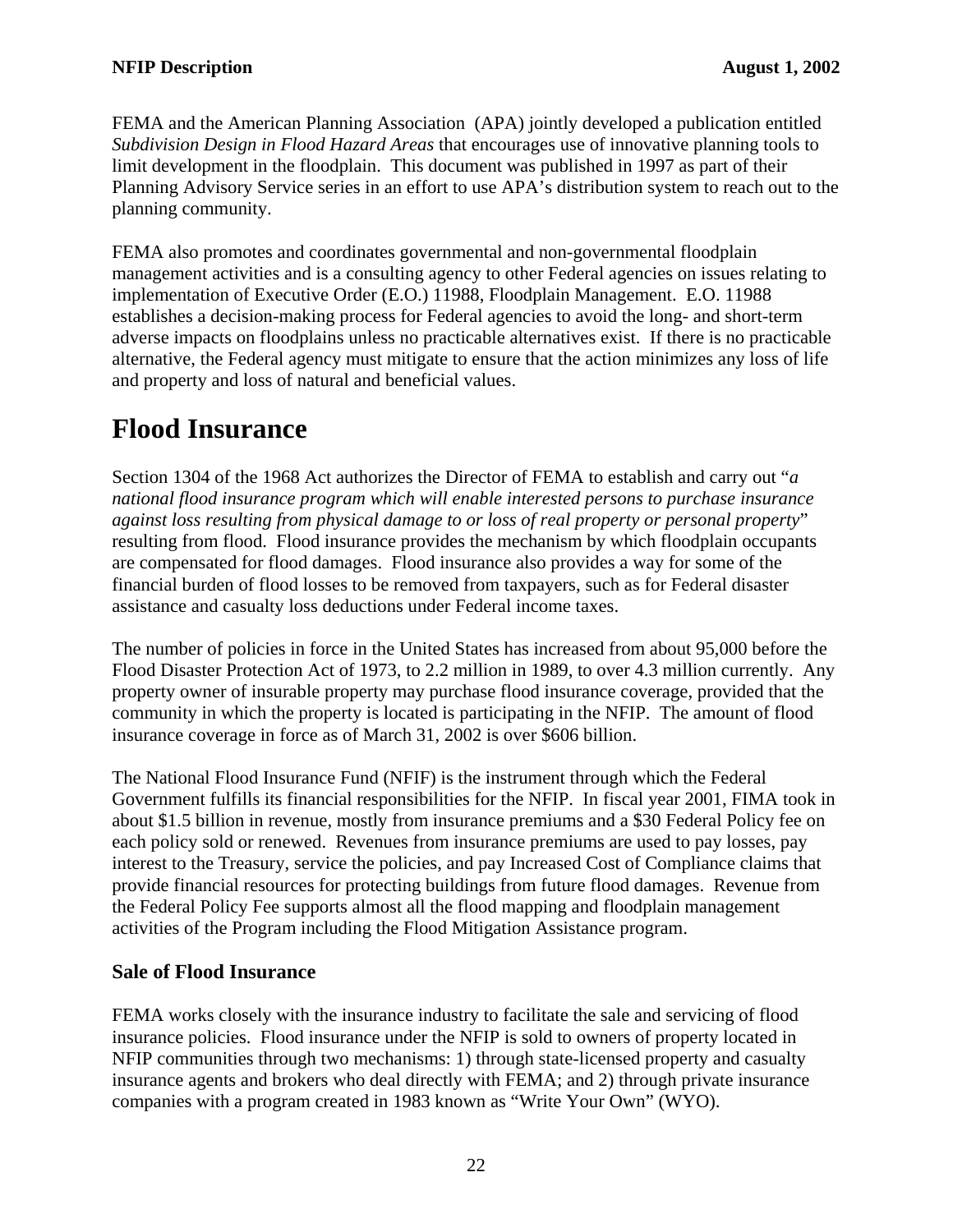<span id="page-26-0"></span>The WYO Program was started to increase the NFIP policy count and geographic distribution of policies by taking advantage of the private insurance industry's marketing channels and existing policy base to sell flood insurance. Eighty-six private insurance companies issue policies and adjust flood claims in their own names under the NFIP. The insurers receive an expense allowance and remit premium income in excess of this allowance to the Federal Government. FEMA pays losses through a letter of credit and sets the rates, coverage limitations, and eligibility requirements. The premium charged for NFIP flood coverage by a WYO Company is the same as that charged by the Federal Government through the direct program. Currently about 95% of the flood policies issued under the NFIP are written through the WYO Program.

The NFIP is not the only source of flood insurance. Businesses have been able to purchase flood insurance under Difference In Conditions policies from some insurance companies over the years. Flood coverage for residential homeowners has been more difficult to acquire from the private insurance market. The often-catastrophic nature of flooding has kept most insurers, outside of the NFIP, from writing this coverage. There are companies, such as Lloyds of London, that will, on a limited basis, provide flood insurance to some properties.

### **Flood Insurance Policy**

The Standard Flood Insurance Policy (SFIP) specifies the terms and conditions of the agreement of insurance between FEMA or a WYO company as the Insurer and the Insureds. Insureds in NFIP communities include owners, renters, builders of buildings that are in the course of construction, condominium associations, and owners of residential condominium units.

"Flood" is defined in the SFIP, in part, as:

*"A general and temporary condition of partial or complete inundation of two or more acres of normally dry land area or of two or more properties (at least one of which is your property) from overflow of inland or tidal waters, from unusual and rapid accumulation or runoff of surface waters from any source, or from mudflow."* 

The SFIP is issued on one of three available policy forms, depending on the occupancy of the building, to provide coverage for the peril of flood.

- The Dwelling Form is used to insure 1-4 family buildings and individual residential condominium units.
- The General Property Form covers residential buildings of more than 4 families as well as non-residential risks.
- The Residential Condominium Building Association Policy (RCBAP) Form insures associations under the condominium form of ownership.

### **Eligible Structures**

Sections 1305 of the 1968 Act establishes the scope of the flood insurance program for eligible structures. As a priority, the 1968 Act requires that flood insurance be made available to 1-4 family residential buildings, small businesses, and churches. It gave permission after study to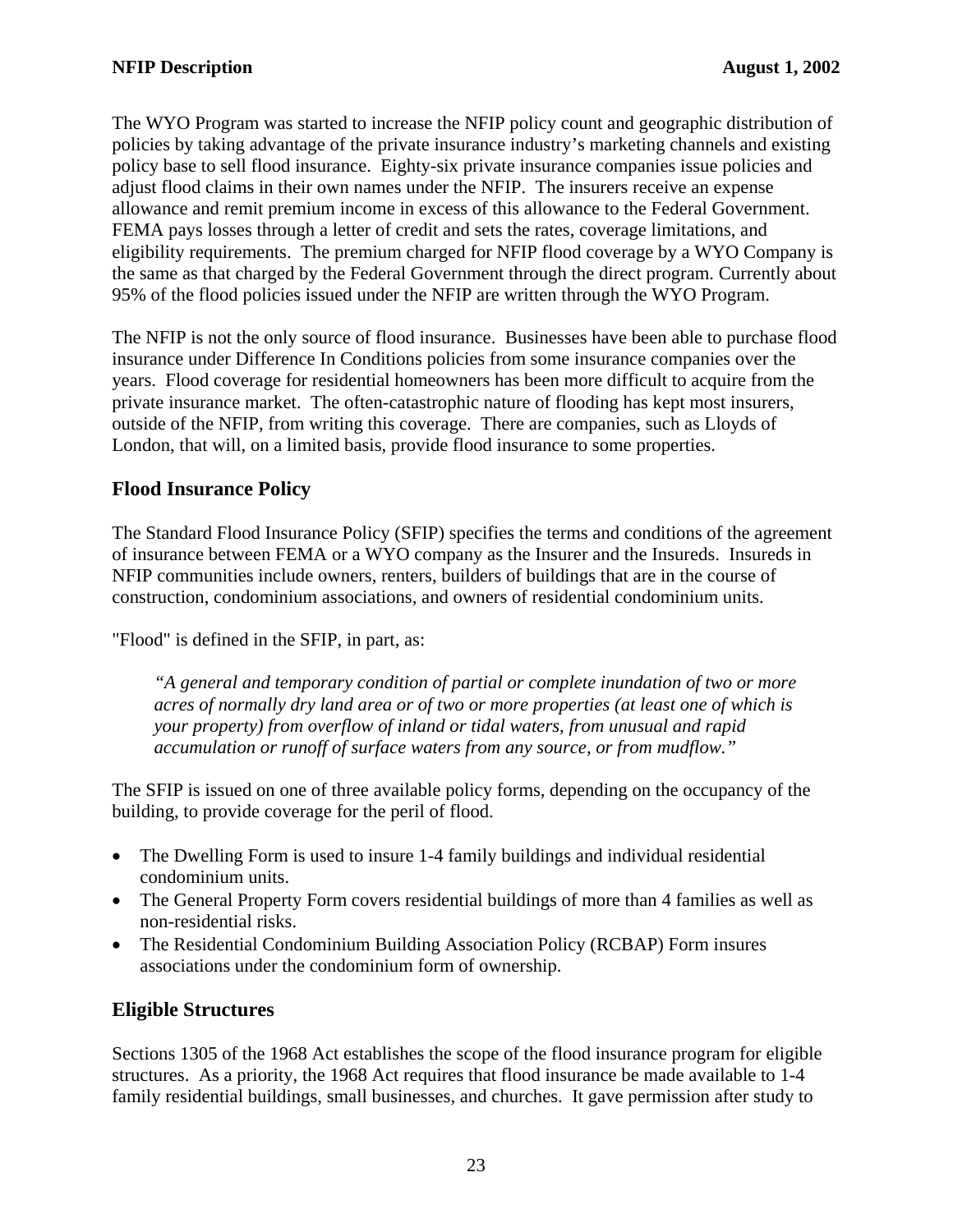<span id="page-27-0"></span>extend flood insurance to other residential properties, other business properties, agricultural properties, properties occupied by private nonprofit organizations, and properties owned by State or local governments. Currently insurance is available for all these types of properties and their contents with limited exceptions. Property owners in NFIP communities may purchase flood insurance whether the building or its contents is located in or outside the floodplain. In order to be eligible for flood insurance, a structure must have at least 2 solid walls and a roof, be principally above ground, and not entirely over water. This includes manufactured (i.e., mobile) homes that are anchored to permanent foundations and travel trailers without wheels that are anchored to permanent foundations and are regulated under the community's floodplain management and building ordinances or laws. Contents of insurable walled and roofed buildings are insurable under the policy as a separate coverage.

Buildings entirely over water or principally below ground, gas and liquid storage tanks, animals, birds, fish, aircraft, wharves, piers, bulkheads, growing crops, shrubbery, land, livestock, roads, machinery or equipment in the open, and generally motor vehicles are not insurable. Most contents and finishing building materials located in a basement are not covered. Similarly, this coverage limitation applies to enclosures below the lowest elevated floor of an elevated building constructed after the FIRM became effective.

Section 1316 of the 1968 Act authorizes FIMA to deny flood insurance *"for any property which the Director finds has been declared by a duly constituted state or local zoning authority, or other authorized public body, to be in violation of a state or local laws, regulations, or ordinances"*. Section 1316 is initiated when an appropriate authority in the State or community submits a declaration to the Administrator of the FIMA specifically stating that the structure is a violation. When the Administrator of the FIMA makes a finding of a valid declaration of a violation, flood insurance is not available and no new policy can be written to cover the building, nor can an existing policy be renewed.

### **Coastal Barrier Resources System**

The purchase of flood insurance is also limited in the Coastal Barrier Resources System. Congress passed laws limiting Federal expenditures in certain coastal areas and designating them as a part of the Coastal Barrier Resources System (CBRS) or as Otherwise Protected Areas (OPAs). In these areas, there is a prohibition for the expenditure of most Federal funds. These prohibitions refer to "any form of loan, grant, guarantee, insurance, payment, rebate, subsidy or any other form of direct or indirect Federal assistance," with specific and limited exceptions.

Older buildings constructed before dates established by the Coastal Barrier Resources Act of 1982 and the Coastal Barrier Improvement Act of 1990 remain eligible for Federal flood insurance while new construction or substantially improved structures located within these designated areas are not eligible for flood insurance. If, at the time of a loss, it is determined that a policy has been inadvertently issued on new construction or substantial improvements located in a CBRS area, any claim will be denied, the policy canceled, and the premium refunded. The CBRS areas are located in nearly 400 communities on the Atlantic and Gulf coasts and along the Great Lakes shores, and are delineated on the communities' flood maps and cover an estimated 3 million acres.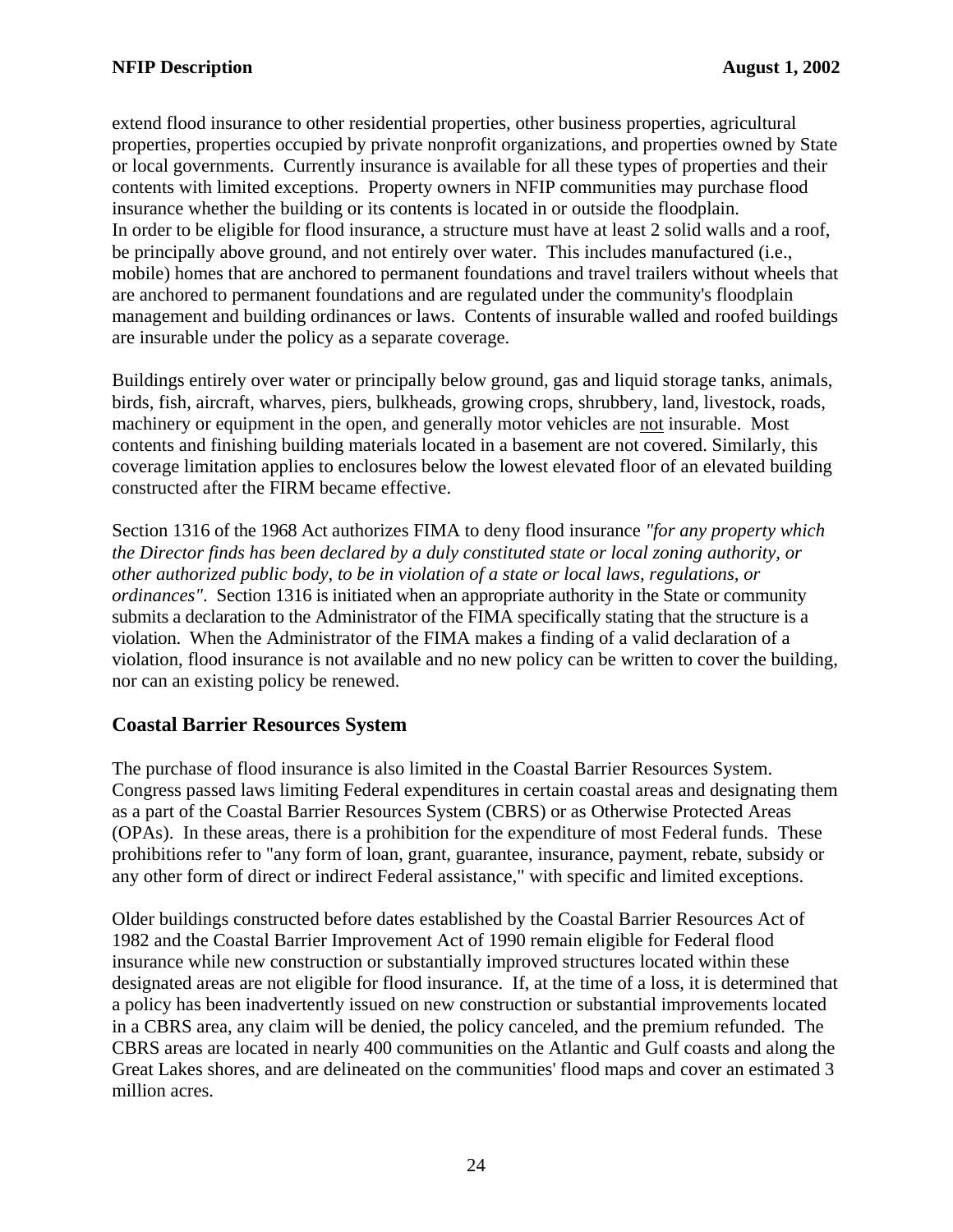### <span id="page-28-0"></span>**Waiting Period**

Unlike other property insurance, agents who write policies under the NFIP cannot "bind" coverage. A purchaser of flood insurance must wait 30 days from the date the application is completed and the premium presented before the policy becomes effective. A change in the waiting period from 5 days to 30 days was included as part of the National Flood Insurance Reform Act of 1994. This addressed a problem encountered where individuals with properties on larger rivers could wait until properties many miles upriver were flooding before purchasing coverage.

There are however a several exceptions to the 30-day waiting period. For example, the 30-day waiting period will not apply when a new flood insurance policy is required in connection with the making, increasing, extension, or renewal of a loan, such as a second mortgage. The 30-day waiting period will not apply when an additional amount of insurance is required during the 13 month period beginning on the effective date of a map revision. Also, the 30-day waiting period does not apply when a lender discovers that a loan that they have made is in a SFHA and is required to carry flood insurance under the Mandatory Flood Insurance Purchase Requirement.

### **Coverage Amounts**

Under the NFIP there are maximum amounts of coverage available under the Emergency Program and the Regular Program. Under the Emergency Program, non-actuarial, federally subsidized rates in limited amounts are available prior to completion of a community's Flood Insurance Study (FIS). Once more detailed risk data is provided to the community in the form of a FIRM and a FIS, the community is entered into the Regular Program and full limits of coverage are made available. Nearly all participating communities are in the Regular Program, and individuals can purchase flood insurance up to the following amounts.

- Residential 1-4 family unit buildings and individual residential condominium units are written under the Dwelling Form and are eligible for up to \$250,000 in building coverage and up to \$100,000 in personal property coverage.
- Residential buildings containing more than 4 units are eligible for up to \$250,000 in building coverage and up to \$100,000 on personal property.
- Non-residential buildings are eligible for up to \$500,000 in building coverage and up to \$500,000 on personal property written on the General Property Form.
- Under the RCBAP Form a condominium association can purchase coverage on a building, which includes all the units within the building and the improvements within the units, up to \$250,000 times the number of units within the residential building. Personal property coverage on the form is limited to \$100,000 per building.

The average amount of insurance coverage purchased under the NFIP is \$131,670, which includes coverage for the building and its contents.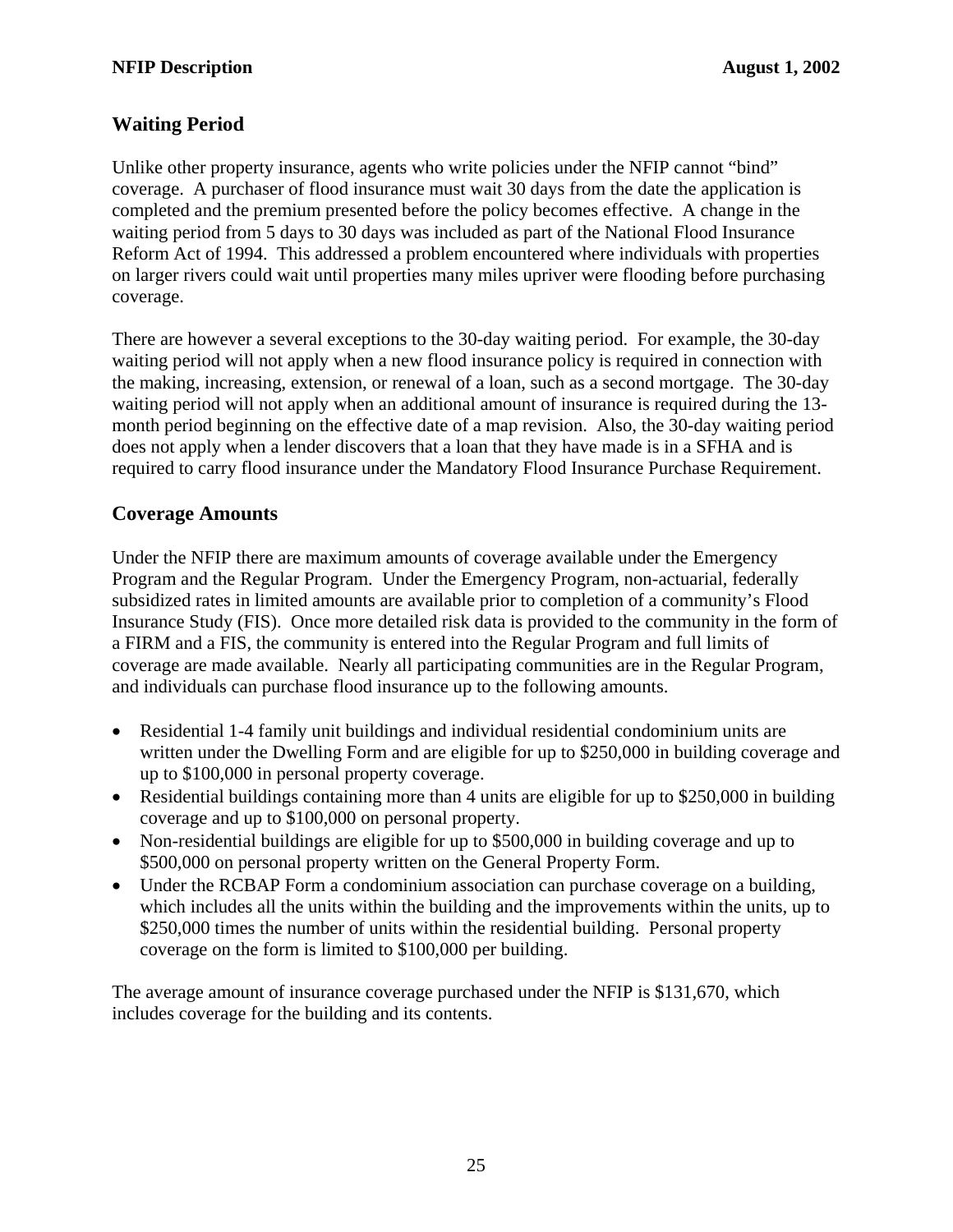### <span id="page-29-0"></span>**Other Coverages**

In addition to providing coverage for Building and Personal Property, the SFIP also provides Other Coverage for Debris Removal, Loss Avoidance Measures, and, under the Dwelling Form, coverage for Condominium Loss Assessments if the policy insures a condominium unit. The SFIP includes coverage for Pollution Damage if the damage results from a flood. All of these coverages are provided within the purchased policy limits.

All three policy forms provide Increased Cost of Compliance (ICC) coverage. ICC coverage provides for the payment of a claim to help pay for the increased costs to comply with State or community floodplain management laws or ordinances after a flood in which a building has been declared substantially damaged or repetitively damaged. When an insured building is damaged by a flood and the community declares the building to be substantially or repetitively damaged, thus triggering the requirement to comply with a community floodplain management ordinance, ICC will help pay for the cost to elevate, relocate, demolish, or floodproof (non-residential buildings only) up to a maximum of \$20,000. This coverage is in addition to the building coverage for the repair of actual physical damages from flood under the SFIP, but the total paid cannot exceed the maximum limit set by Congress for that type of building.

The maximum limit of \$20,000 will help property owners insured under the NFIP to pay for a portion or, in some cases, all of the costs of undertaking actions to protect homes and businesses from flood losses. In addition, an ICC claim payment can be used to complement and supplement funds under other mitigation programs such as the Flood Mitigation Assistance program and FEMA's Hazard Mitigation Grant Program to assist communities in implementing measures to reduce or eliminate the long-term risk of flood damage to buildings insured under the NFIP. As of November 30, 2001, approximately 689 claims have been paid under the ICC coverage to elevate, relocate, demolish, or floodproof structures for just over \$7.5 million.

### **Ratemaking**

The 1968 Act separated the flood insurance ratemaking process into two distinct categories: subsidized rates and actuarial rates. Congress authorized the NFIP to offer policies at subsidized rates (at less than full actuarial risk rates) to existing buildings constructed on or before December 31, 1974 or before the effective date of the initial FIRM, whichever is later. Congress concluded that these buildings were built without the occupants' full knowledge and understanding of the flood risk, and to rate them using the actuarial rates might make the flood insurance prohibitively expensive. FEMA estimates that risks in this class are paying on average only 35 to 40 percent of what the full risk premium should be to fund the long-term expectation of the flood losses to the building. Only such general rating factors as flood-risk zone, occupancy type, and building type are used to rate these buildings for flood insurance. Even though premiums for policies on existing buildings are subsidized, floodplain occupants pay for at least part of the cost of the insurance and no longer need most disaster assistance. (Note: Subsidized premiums mean that the insured is paying less than their full-risk premium. The difference between this full-risk premium and the amounts the insured pays is revenue that is foregone by the NFIP. There is no annual transfer from general taxpayer revenue.)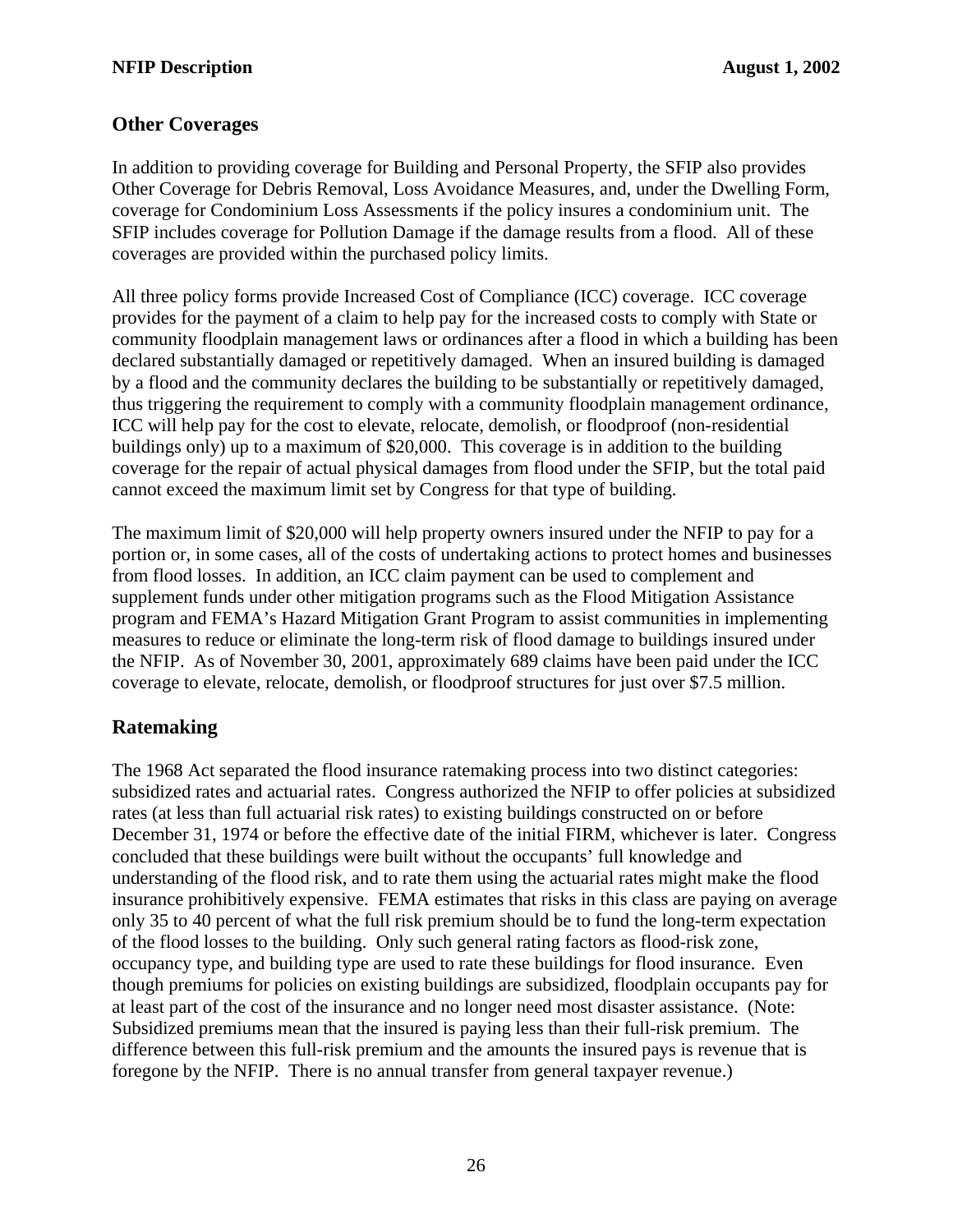<span id="page-30-0"></span>In exchange for this subsidized insurance, participating communities must require new construction and substantially improved structures to meet the minimum requirements of the NFIP. The 1968 Act requires that FEMA charge full actuarial rates reflecting the complete flood risk to buildings constructed or substantially improved on or after the effective date of the initial FIRM for the community or after December 31, 1974, whichever is later. Once FEMA identifies the flood risk and makes the information available to communities, actuarial rating assures that those located in such areas bear the full risks associated with buildings in flood-prone areas. The flood insurance rates take into account a number of different factors including the flood-risk zone shown on the FIRM, the elevation of the lowest floor above or below the BFE, the type of building, the number of floors, and the existence of a basement or an enclosure.

The flood-risk zone and the BFE are specific factors that can differentiate the flood risk in various areas of the country. For example, FEMA designates certain shallow flooding areas as AO and AH zones and some riverine areas as A and AE zones. FEMA designates areas subject to damage by waves and storm surge as V and VE zones and usually designates coastal areas landward of the V zone as A and AE zones. This difference reflects both the lower expectation of loss and our actual loss experience for these zones.

While FEMA prints rate tables showing all possible flood risk zones and uses them for the entire country, FEMA does not show the same zones on every FIRM. For example, communities in Utah or Kansas do not have V zones because they are not subject to wave action and storm surge. However, where the same zone designation is used in two different areas of the country, it is because our engineering studies have shown that the degree of risk is very similar. Policyholders in AE and VE zones in one State are paying the same rates as policyholders in another State, if the lowest floor elevation of buildings is the same in relation to the BFE. This is because their risk of flooding is statistically the same.

The insurance aspects of the NFIP have important implications for floodplain management. Buildings that comply with community floodplain management regulations pay premiums based on flood insurance rates that are in most cases significantly lower than the subsidized rates charged Pre-FIRM buildings. However, buildings constructed in violation of the community's floodplain management ordinance pay much higher rates, which can be thousands of dollars a year for buildings substantially below the required elevations. FEMA bases the flood insurance rates for Post-FIRM structures on a building's exposure to flood damage. Based on our loss experience on older structures built before establishment of NFIP minimum floodplain management requirements, FEMA can generally expect that they will suffer as much as 5 times the flood damage that compliant new structures experience. New buildings with non-compliant ground level enclosures in coastal areas can actually represent risks that are at least as poor as the average older Pre-FIRM buildings.

### **Claims**

Claims under the NFIP require, as in other insurance, that the insured file a Proof of Loss. This must be submitted within 60 days of the loss, unless waived by the Administrator of the FIMA. Claims can be adjusted using either an independent adjuster or an adjuster employed by a WYO company. Under all NFIP policies, the insured pays a portion of the loss through the application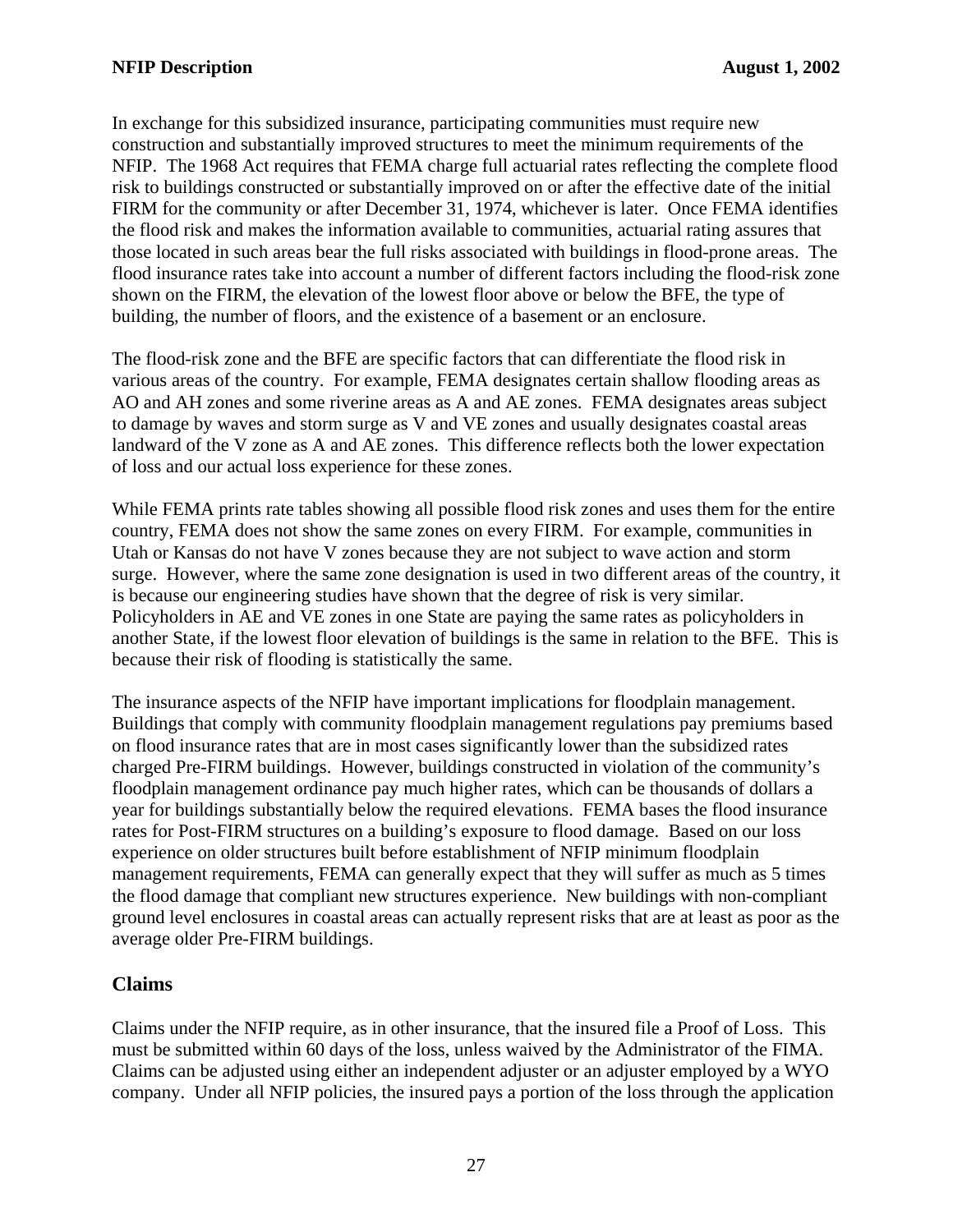of a deductible. In FY 2001, the NFIP paid 43,525 claims with an average claim payment of \$26,079.

The largest loss payout from a single flood event occurred in June 2001 as a result of Tropical Storm Allison, the NFIP's first "billion dollar storm". The second largest flood event in dollars paid was in Louisiana in May 1995 with payments totaling \$583,952,604 and the third largest flood event in dollars paid resulted from Hurricane Floyd in September 1999 with payments totaling \$433,384,943.

The long-term goal of the NFIP is to be actuarially sound, including consideration for potential catastrophic loss years. In the near term, in establishing a fiscally sound program, the NFIP overall is intended to generate premium at least sufficient to cover expenses and losses relative to what is called the "historical average loss year". Since the NFIP's underwriting experience does not include truly catastrophic loss years, the historical average is less than the true long-term average. However, the premium income to the program is made up of two distinct pieces – Pre-FIRM polices charged less than full-risk premiums and Post-FIRM (and other) policies charged full-risk premiums including catastrophic loss considerations.

The NFIP's historical average loss year is approximately \$700 million in loss payments. At this level, FIMA can maintain a Program that is self-supporting for that year. The NFIP has not been capitalized, but generates surplus during less-than-average-loss years and has borrowing authority with the U.S. Treasury to cover losses in the event that policyholder funds and investment income are inadequate. It does not use taxpayer funds to pay claims, operating expenses, or offset any shortfalls in premium from policies paying a subsidized flood insurance rate. Having twenty-six percent of policyholders paying significantly less than full-risk premiums impedes the ability to generate surplus or to repay borrowed funds, which depends on levels of annual losses that are highly variable.

However, the possibility of borrowing funds from the Treasury would be present even if all NFIP policyholders paid full-risk premiums should a catastrophic or a series of catastrophic flood events occur. When the NFIP borrows money, it pays the Treasury back with interest. The NFIP paid off the Treasury debt in June 2001 from a high of \$922 million in 1999. However, because of the extent of the flooding from Tropical Storm Allison in Texas and Louisiana resulting in over 30,000 claims, FEMA had to borrow funds from the Treasury.

Since 1969, the NFIP has paid \$11.9 billion in losses that would otherwise have been paid by taxpayers through disaster assistance or borne by home and business owners themselves. Moreover, NFIP floodplain management and hazard identification activities have significantly reduced the frequency and severity of flood damages to buildings built in compliance with NFIP standards. Structures built to NFIP criteria experience 80% less damage through reduced frequency and severity of losses. The NFIP floodplain management requirements are estimated to save \$1 billion per year.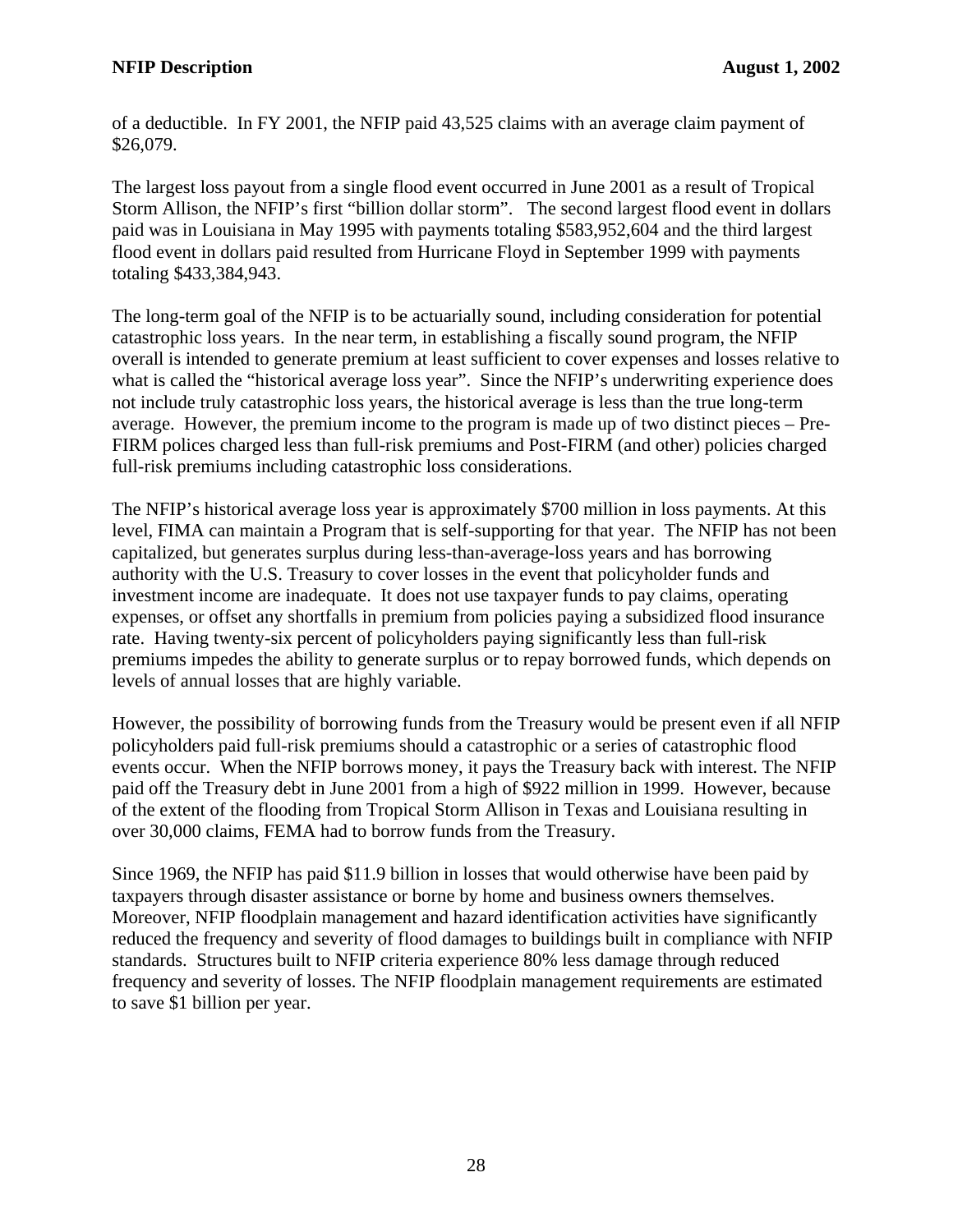### <span id="page-32-0"></span>**Marketing**

Today, many Americans are either unaware that flood damage is not covered by their homeowner's insurance policy or they are in denial about the serious flood risks to which they are exposed. Definitive figures on the potential market for flood insurance are difficult to obtain. A conservative estimate is that only one-third to one-half of those in SFHAs have coverage. For a number of flood disasters in the past few years, only 10-20% of the victims in SFHAs had flood insurance coverage. The remaining 80-90% must rely on taxpayer-funded Federal disaster assistance, which is very limited, loans which must be paid back, tax write-offs, or savings to help them recover.

The insurance industry, which has been the major mechanism for the sale of flood insurance since the Program's inception, has repeatedly stated that the key to selling flood insurance is public awareness on a national scale. Working with them, FEMA has designed and continues to refine flood insurance advertising and promotional activities to educate consumers, heighten awareness, and make the insurance agent's job easier.

FEMA's strategy for increasing the number of Americans insured against flood damage includes:

- Financial incentives for WYO insurance companies to increase and retain policyholders.
- Cover America II—a public awareness and education campaign primarily targeting consumers to stimulate interest in buying flood insurance. (The campaign also reaches insurance agents and lenders, encouraging their active involvement in flood insurance.)
- Facilitating lender compliance with statutory flood insurance requirements through training, guidance materials, and regular communication with lending regulators, government sponsored enterprises, and lender trade associations.
- NFIP training for insurance agents via live seminars and on-line training modules.
- Simplifying NFIP processes to make it easier for agents to sell and consumers to buy.
- Improving retention of policies.

### **Mandatory Flood Insurance Purchase Requirement**

From 1968 until the adoption of the Flood Disaster Protection Act of 1973, the purchase of flood insurance was voluntary. Property owners could make their own decision whether to purchase flood insurance. Unfortunately, the response nationwide to purchasing flood insurance voluntarily was less then enthusiastic. Just over 95,000 policies were in force in 1972, and very few victims from Tropical Storm Agnes that hit that same year had flood insurance.

The 1973 Act mandated flood insurance coverage for many properties. For the first time, regulated lending institutions could not make, increase, extend, or renew any loan secured by improved real estate located in a SFHA in a participating NFIP community unless the secured building and any personal property securing the loan were covered for the life of the loan by flood insurance. Congress established this requirement because, after major flood disasters, it became evident that relatively few individuals in eligible communities who sustained flood damage had purchased flood insurance.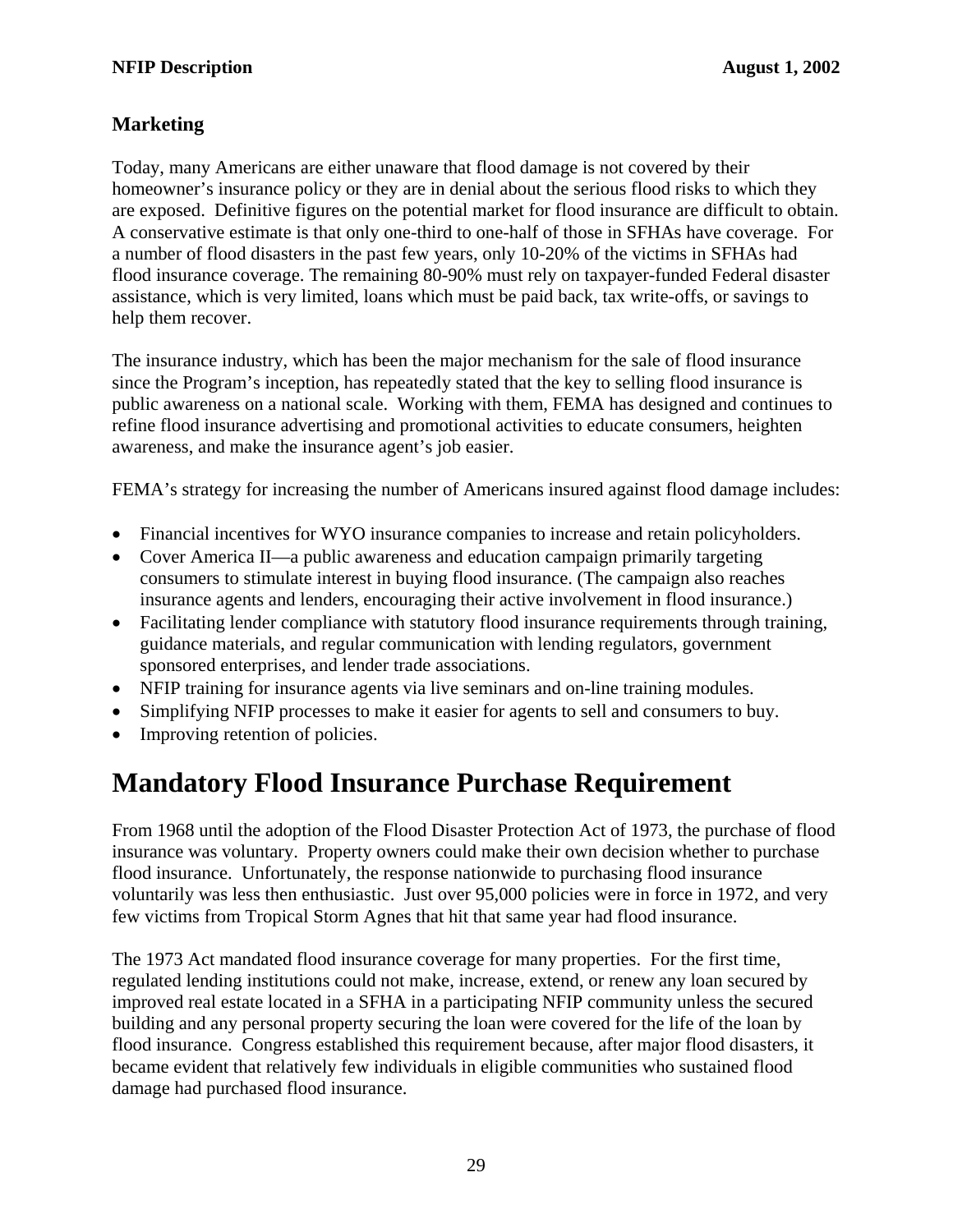Also, Federal officers or agencies could not approve any form of loan, grant, guaranty, insurance, payment, rebate, subsidy, disaster assistance loan or grant, for acquisition or construction purposes within a SFHA in a participating community unless the building and any personal property to which such financial assistance relates were covered during the life of the property.

The Housing and Community Development Act of 1977, which amended section 202(b) of the 1973 Act, permitted regulated lending institutions to make conventional loans in a SFHA of a non-participating community. It required them to notify the purchaser or lessee of improved property situated in a SFHA of a non-participating community and used to secure a loan being made, increased, extended, or renewed, whether Federal disaster assistance for flood damage will be available.

Furthermore, Section 202(a) of the 1973 Act prohibits Federal officers or agencies from approving any form of loan, grant, guaranty, insurance, payment, rebate, subsidy, disaster assistance loan or grant, for acquisition or construction purposes within SFHAs of nonparticipating communities. For example, this would prohibit mortgage loans guaranteed by the Department of Veterans Affairs, insured by the Federal Housing Administration, or secured by the Rural Economic and Community Development Services. In the case of disaster assistance under the Robert T. Stafford Disaster Relief and Emergency Assistance Act of 1988, as amended, this prohibition only applies to assistance in connection with a flood.

Following the multi-billion dollar flood disaster in the Midwest in 1993, Congress enacted the National Flood Insurance Reform Act of 1994. One of the purposes of the 1994 Act is to improve compliance with the mandatory purchase requirements of the NFIP by lenders, servicers, and secondary-market purchasers. Congress was concerned over the low level of insurance participation among eligible property owners and resulting increases in Federal disaster relief payments. While FEMA administers the NFIP, it has no responsibility or authority under either the 1973 Act or 1994 Act with respect to lender compliance with the Mandatory Flood Insurance Purchase Requirement – this responsibility falls on the Federal agency lender regulators and secondary-market purchasers though FEMA prepares guidance materials with respect to the NFIP and the Mandatory Flood Insurance Purchase Requirement.

The law requires Federal agency lender regulators to develop regulations to direct their federally regulated lenders not to make, increase, extend, or renew any loan on applicable property unless flood insurance is purchased and maintained. The law also addresses the responsibility of regulated lending institutions and Government-Sponsored Enterprises (GSEs) (i.e., Fannie Mae and Freddie Mac) in providing a notice of and requiring flood insurance coverage for the term of the loan on buildings located in any SFHA in participating NFIP communities.

The 1994 Act significantly tightens the 1973 Act by imposing important new obligations on both mortgage originators and servicers, including mandatory escrow requirements for flood insurance and mandatory provisions for "forced placement" of insurance. Specifically, the 1994 Act requires the force placement of flood insurance if a lender or servicer determines that the building securing the loan is not adequately insured. Also, the 1994 Act grants statutory authority to a lender or servicer to purchase flood insurance for the building and charge a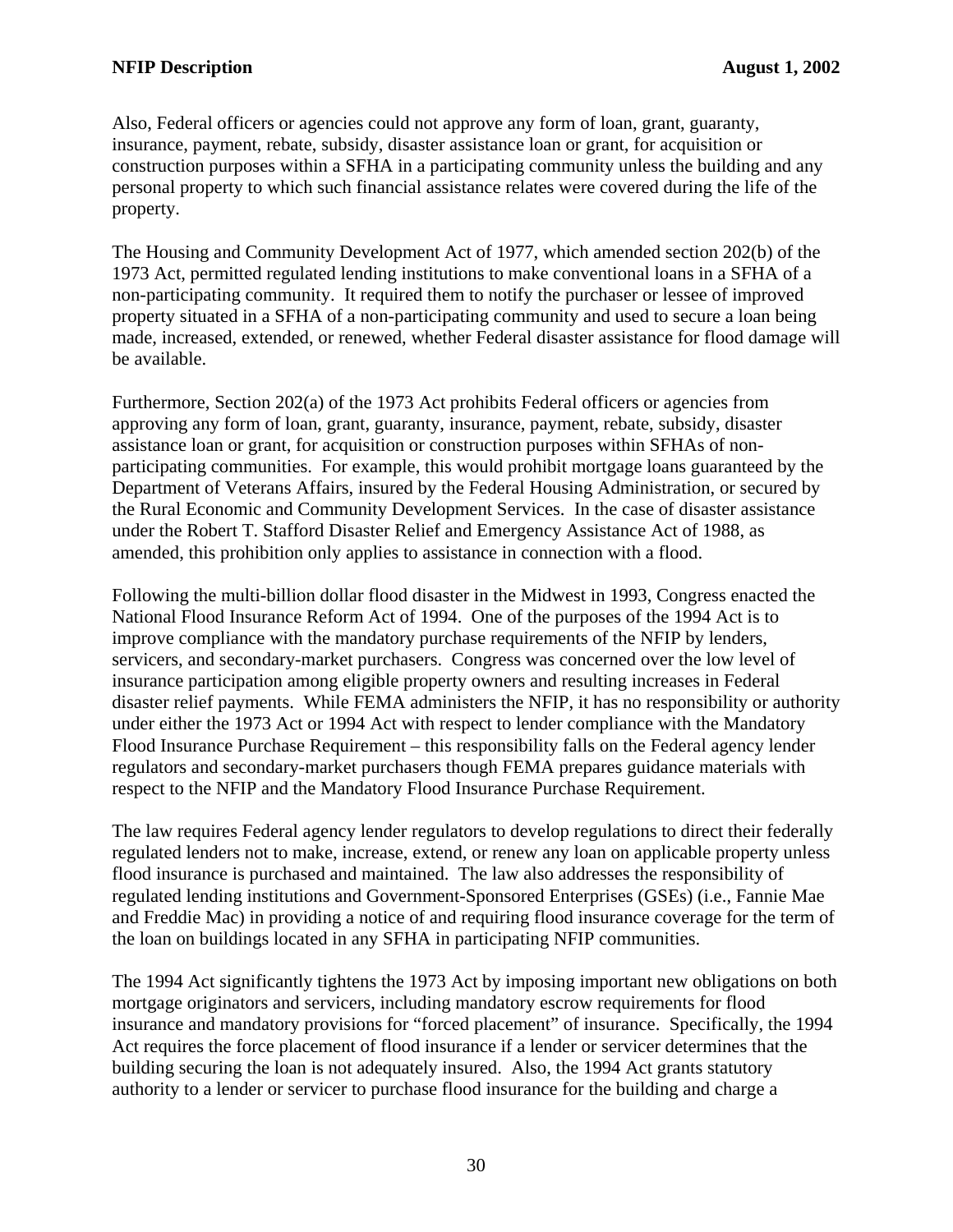<span id="page-34-0"></span>premium to the borrower if the building is in an SFHA. In addition, Congress designated for the first time in the 1994 Act a specific range of regulatory civil monetary penalties that may be imposed administratively when it is found that a "pattern or practice of committing violations" has occurred by regulated lenders.

It is the responsibility of the lender to:

- Determine whether the building offered as security for a loan is, or will be located in an SFHA;
- Document the determination using the Standard Flood Hazard Determination Form;
- Require flood insurance to the appropriate amount when necessary;
- Ensure that flood insurance is maintained during the life of the loan; and
- Ensure that flood insurance is purchased and maintained if the lender becomes aware that the building involved subsequently is located in an area that has been remapped as a SFHA.

Although the intent of the 1994 Act is to require borrowers to purchase flood insurance, the Act's directives and prohibitions are directed to federally-regulated primary lenders and to secondary market entities involved in mortgage loan transactions. The flood insurance requirement does not apply to lenders or servicers that are not federally regulated or do not sell loans to GSEs such as Fannie Mae and Freddie Mac or other GSEs.

It is a prerequisite that a designated loan have flood insurance as a condition of closing. If a borrower will not voluntarily obtain coverage and a lender is unable to force place coverage, the lender must deny the loan or exercise the sanction provisions of the loan document if the loan already has been made. A lender cannot accept a borrower's assurance that he or she will obtain insurance coverage in the future or grant the lender indemnity while seeking coverage. Closing a designated loan without flood insurance coverage in place constitutes a violation of the regulation implementing the Mandatory Purchase Requirement.

Lenders on their own initiative may require the purchase of flood insurance even if a structure is located outside the SFHA. A decision to require coverage under such circumstance is not compelled by statute. Lenders have this prerogative to require flood insurance to protect their investments.

### **Other NFIP Activities**

### **Community Rating System**

The NFIP's Community Rating System (CRS) provides discounts on flood insurance premiums in those communities that establish floodplain management programs that go beyond NFIP minimum requirements. Under the CRS, communities receive credit for more restrictive regulations, acquisition, relocation, or floodproofing of flood-prone buildings, preservation of open space, and other measures that reduce flood damages or protect the natural resources and functions of floodplains.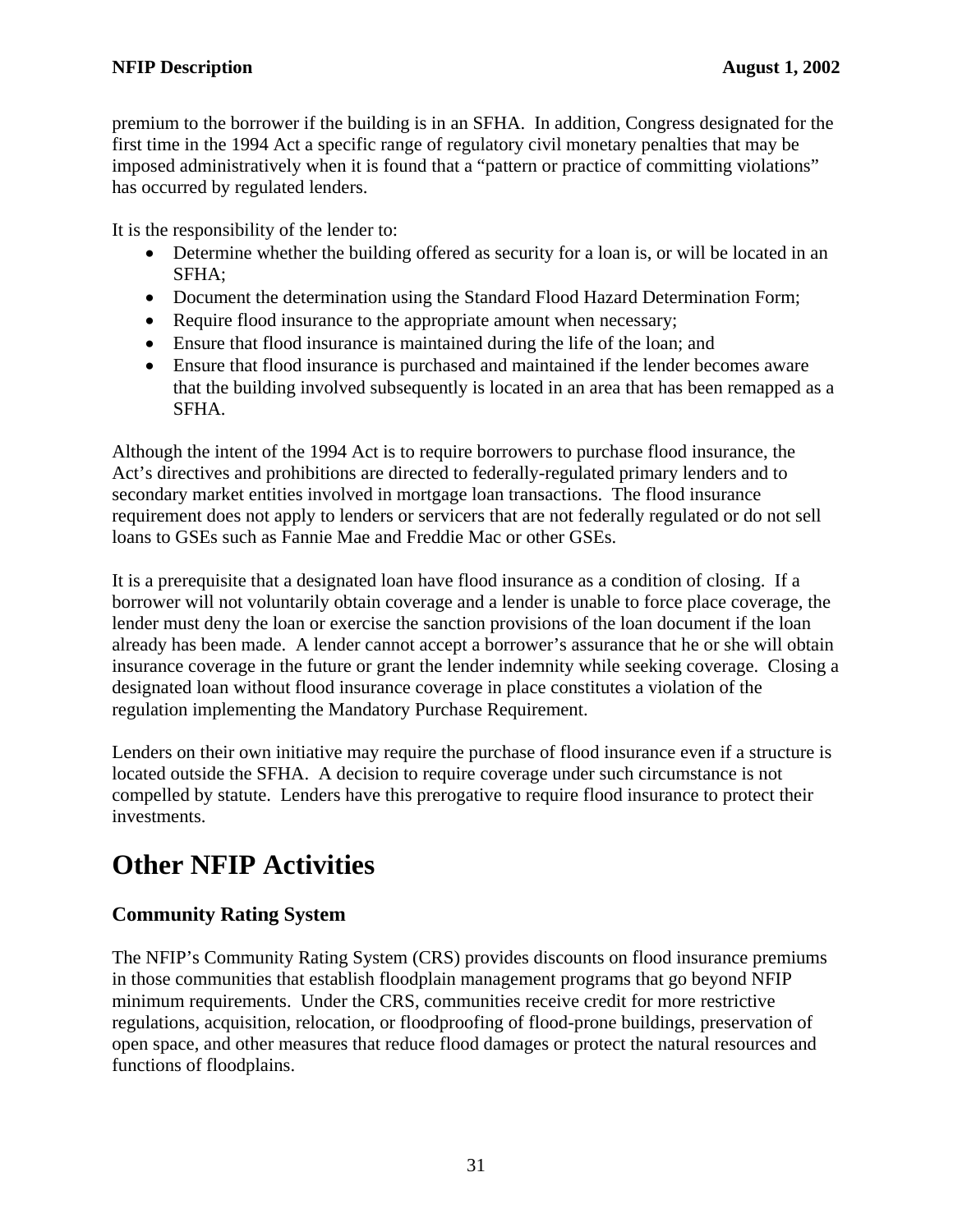The CRS was implemented in 1990 to recognize and encourage community floodplain management activities that exceed the minimum NFIP standards. Section 541 of the 1994 Act amends Section 1315 of the 1968 Act to codify the Community Rating System in the NFIP, and to expand the CRS goals to specifically include incentives for reducing the risk of flood-related erosion and for encouraging measures that protect natural and beneficial floodplain functions. These goals have been incorporated into the CRS and communities now receive credit towards premium reductions for activities that contribute to them.

Under the CRS, flood insurance premium rates are adjusted to reflect the reduced flood risk resulting from community activities that meet the three goals of the CRS:

(1) Reduce flood losses, i.e.,

- Protect public health and safety,
- Reduce damage to property,
- Prevent increases in flood damage from new construction,
- Reduce the risk of erosion damage, and
- Protect natural and beneficial floodplain functions:

(2) Facilitate accurate insurance rating; and

(3) Promote the awareness of flood insurance.

There are 10 CRS classes: Class 1 requires the most credit points and gives the largest premium reduction; Class 10 receives no premium reduction. CRS premium discounts on flood insurance range from 5 percent for Class 9 communities up to 45 percent for Class 1 communities. The CRS recognizes 18 creditable activities, organized under four categories: Public Information, Mapping and Regulations, Flood Damage Reduction, and Flood Preparedness.

For example, credits are provided for use of future conditions hydrology and more restrictive floodway standards, prohibiting fill in the floodway, and adopting compensatory storage regulations, innovative land development criteria, stormwater management regulations, other higher regulatory standards, and local floodplain management plans. Credits are also provided in the CRS for preserving open space in their natural state and for low-density zoning and for acquiring and clearing buildings from the floodplain and returning the area to open space. The 2002 *CRS Coordinator's Manual* includes a new section, "Land Development Criteria," which specifically credits community land development regulations that limit development in the floodplain or provide incentives to limit floodplain development. Communities receive credits for adopting smart growth land development criteria and for creating open space through their land development process.

There are now over 900 communities receiving flood insurance premium discounts based on their implementation of local mitigation, outreach, and educational activities that go well beyond minimum NFIP requirements. Although premium discounts are one of the benefits of participation in the CRS, these communities are carrying out important activities that save lives, reduce property damage, and protect the natural and beneficial functions of floodplains. These 900-plus communities represent a significant portion of the nation's flood risk as evidenced by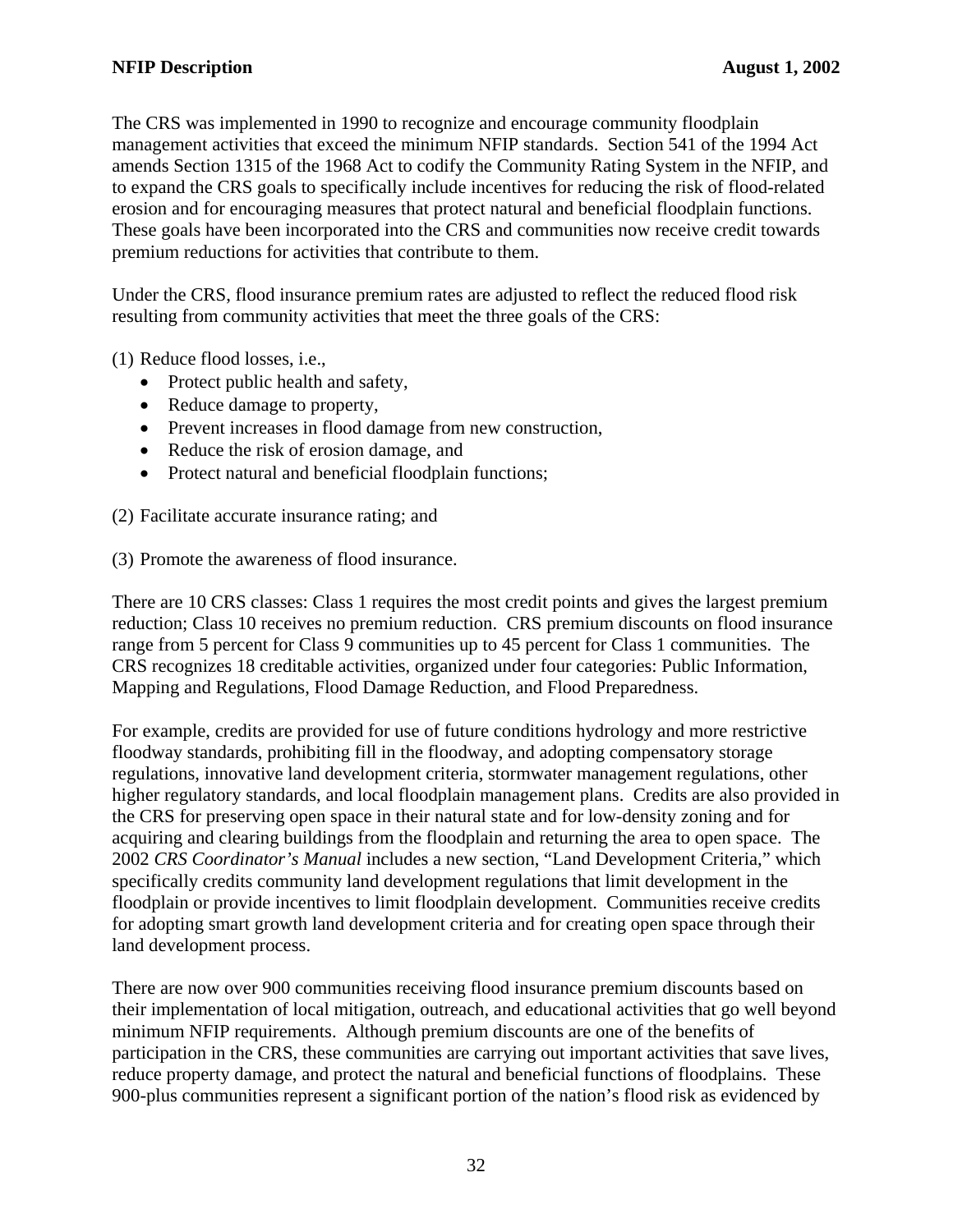<span id="page-36-0"></span>the fact that they account for over 66% of the NFIP's policy base. Communities receiving premium discounts through the CRS cover a full range of sizes from small to large, and a broad mixture of flood risks, including coastal and riverine.

The CRS – its development and implementation – has benefited from the advice and effort of Federal, State, and local officials, professionals with expertise in floodplain management and insurance, and academics. A multidisciplinary approach led to successful implementation of the program and this same approach has been employed in reviewing and refining the CRS over the last 10 years.

### **Flood Mitigation Assistance Program**

The Flood Mitigation Assistance (FMA) program provides funding to assist States and communities to accomplish flood mitigation planning and implement measures to reduce future flood damages to structures. This program is authorized under the 1994 Act. These funds can be used before disaster strikes.

The FMA program provides funding up to \$20 million a year with a 75/25 cost share. Examples of eligible activities for planning grants include conducting local planning meetings to obtain citizen input; contracting for engineering or planning technical assistance; surveying structures at risk of flooding; and assessing repetitive losses. Only projects for mitigation activities specified in an approved Flood Mitigation Plan are eligible for project grants. For example, a community may determine in its plan that acquisition of structures would be the preferred alternative for floodway areas, while elevation may be more appropriate solution in other areas of the floodplain.

The purpose of FMA project grants is to assist States and communities in implementing flood mitigation projects to reduce the risk of flood damage to NFIP-insurable structures. Examples of eligible types of projects include:

- Elevation of NFIP-insured residential structures and elevation or dry-floodproofing of nonresidential structures in accordance with 44 CFR §60.3.
- Acquisition of NFIP-insured structures and underlying real property.
- Relocation of NFIP-insured structures from acquired or restricted real property to sites not prone to flood hazards.
- Demolition of NFIP-insured structures on acquired or restricted real property.
- Beach nourishment activities that focus on facilitating natural dune replenishment through the planting of native dune vegetation and/or the installation of sand fencing. Placement of sand on beach is not eligible.
- Minor physical flood control projects that do not duplicate the flood-prevention activities of other Federal agencies that address localized flood problem areas such as stabilization of stream banks, modification of existing culverts, creation of small stormwater retention basins. Major structural flood control structures, such as levees, dams, and seawalls are not eligible.

To be eligible for funding, a project must be:

• Cost-effective;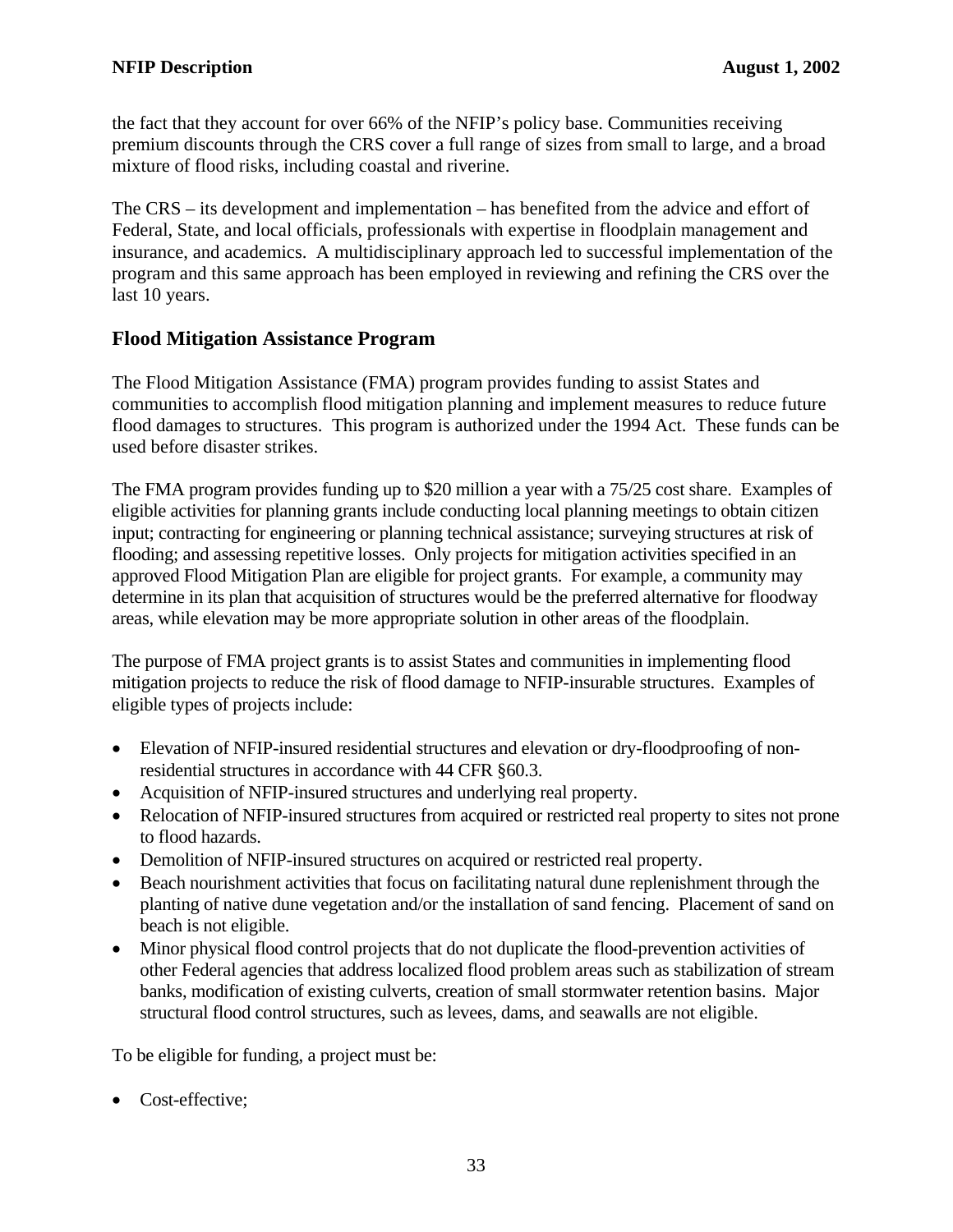- <span id="page-37-0"></span>• Conform with applicable Federal and State regulations and executive orders;
- Be technically feasible;
- Conform with the Flood Mitigation Plan; and
- Be located physically in a participating NFIP community that is not on probation.

The 1994 Act directs FEMA to "make every effort to provide mitigation assistance for mitigation plans proposing activities for repetitive loss structures and structures that have incurred substantial damage." FEMA is focusing the FMA program on repetitive loss properties. The NFIP's Repetitive Loss Strategy is to identify properties throughout the country that are most at risk for repeat flooding, and to reduce their exposure through targeted buyouts, relocation, and elevation. Approximately 45,638 repetitive loss properties are currently insured. These buildings are projected to cost the program \$200 million per year in claims. New repetitive loss properties continue to emerge each year. FEMA has identified target buildings that are currently insured and have the greatest risk. There are 8,753 buildings with four or more losses, and l,160 buildings with two or three loses that exceed building value. Most of these target buildings are single-family residences. The limited FMA program funds (\$20 million) are a key resource toward achieving this goal.

For projects that directly affect individual structures, such as elevation, acquisition, or relocation, each structure must have a flood insurance policy in force. FMA will be available to States and communities for mitigation activities that may benefit insurable properties not insured under the NFIP. For minor structural flood control projects, the effectiveness of the project can be based on benefits provided to insurable structures not insured under the NFIP.

Since 1996, FMA program funds have been used to acquire 484 flood-prone structures, relocate 16 flood-prone structures, elevate 491 flood-prone structures, and dry-floodproofed 8 floodprone non-residential structures. To date, FEMA has allocated through FMA \$97.6 million for projects; \$9 million for plans; and \$10.8 million for technical assistance.

The predecessor to the FMA program was Section 1362 of the 1968 Act, which was also intended to address existing flood-prone structures. This provision authorized the NFIP to purchase certain insured properties that had been either substantially or repetitively damaged and transfer the land to a public agency for open space. Funds were appropriated for Section 1362 annually from 1980 until 1994, when the FMA program replaced the Section 1362 program. Over the period during which funds were available, approximately 1,400 properties were purchased at a total cost of about \$51.9 million.

### **Other FEMA Programs**

The following are other FEMA programs and activities that provide mitigation assistance and planning assistance in reducing the Nation's flood losses.

### **Hazard Mitigation Grant Program**

The Hazard Mitigation Grant Program (HMGP) was created in 1988 by Section 404 of the Robert T. Stafford Disaster Relief and Emergency Assistance Act, as amended (amendments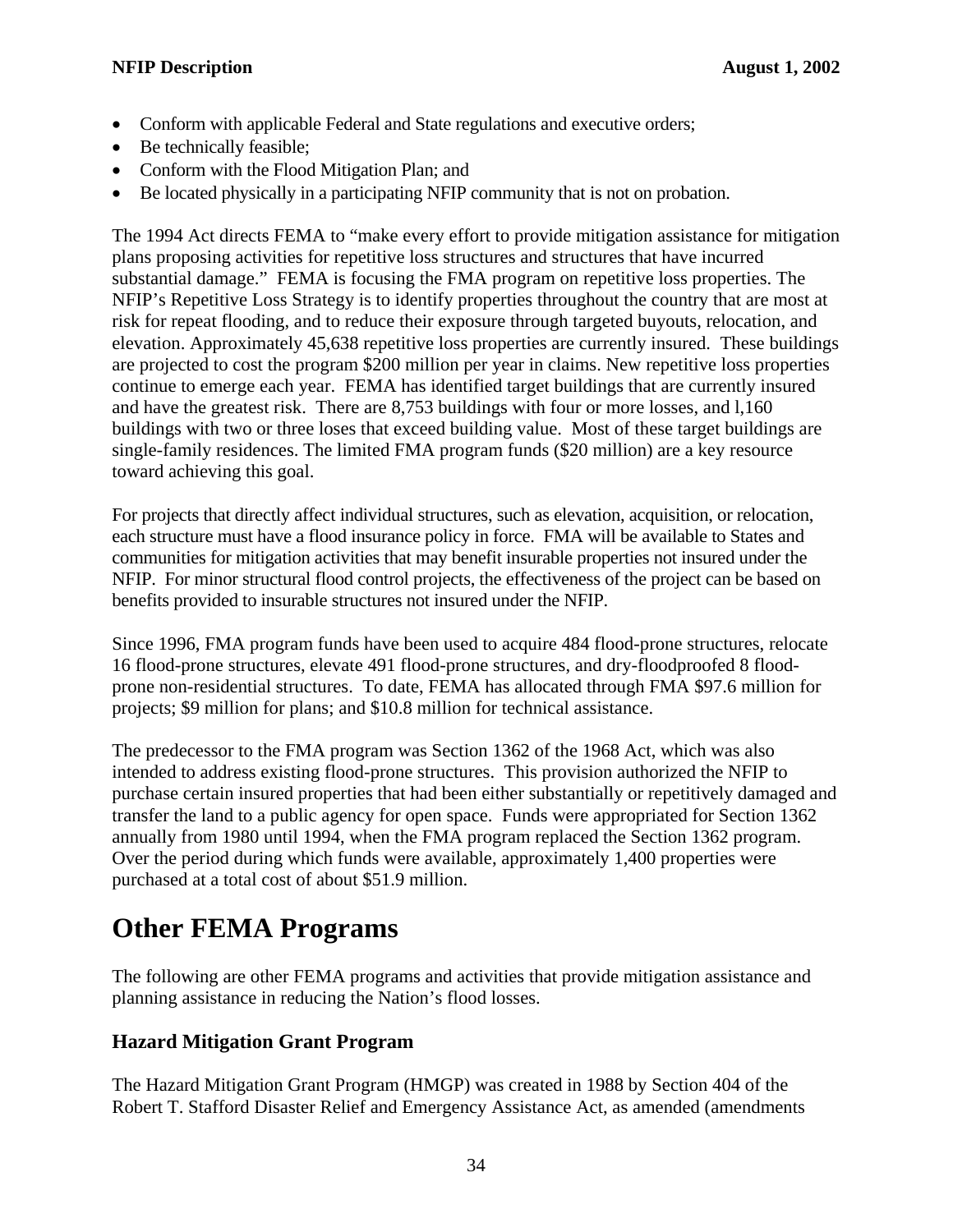<span id="page-38-0"></span>include the Hazard Mitigation and Relocation Assistance Act of 1993 and the Disaster Mitigation Act of 2000). The HMGP assists States and communities in implementing long-term hazard mitigation measures for all hazard types following a major disaster declaration. A key purpose of the HMGP is to ensure that the opportunity to take critical mitigation measures to protect life and property from future disasters is not lost during recovery and reconstruction process following a disaster.

HMGP funds are made available based on 15% of the estimated Federal funds to be spent on the Public and Individual Assistance programs (minus administrative expenses) for each disaster. States whose mitigation planning process meets enhanced criteria will be able to receive 20% funding under the regulations implementing the Disaster Mitigation Act of 2000. As of September 2001, 5,560 projects have been approved at a total Federal expenditure of approximately \$2.6 billion.

Eligible mitigation measures under the HMGP include acquisition or relocation of flood-prone structures, elevation of flood-prone structures, seismic rehabilitation of existing structures, and strengthening of existing structures against wildfire. Additionally, up to seven percent of the HMGP funds may be used to develop State and/or local mitigation plans.

The State, as grantee, is responsible for administering the HMGP. Communities develop HMGP project applications and apply for funds through the State. The State notifies potential applicants of the availability of funding, defines a project selection process, ranks and prioritizes projects for funding, and forwards projects to FEMA for approval. The applicant, or subgrantee, carries out approved projects. The State or local government must provide a 25 percent match, which can be from a combination of cash and in-kind sources.

In response to flood hazards, FEMA's primary emphasis is on nonstructural hazard mitigation measures. Nonstructural measures include the acquisition and demolition, relocation, elevation, or floodproofing of flood-damaged or flood-prone properties.

Since the program's inception to September 2001, FEMA has permanently eliminated or significantly reduced future flood damages for over 25,801 at-risk structures through nonstructural measures as follows: acquisition of 22,564 properties; relocation of 733 properties; and elevation of 2,504 properties. The total Federal expenditure for these measures was \$826,943,785.

### **Disaster Mitigation Act of 2000**

The Disaster Mitigation Act (DMA) of 2000 amended the Robert T. Stafford Disaster Relief and Emergency Assistance Act of 1988. The DMA authorizes the creation of a pre-disaster mitigation program to make grants to State, local and tribal governments. It also includes a provision that defines mitigation planning requirements for State, local and tribal governments. This new section (Section 322) establishes a new requirement for local and tribal mitigation plans; authorizes up to 7 percent of the HMGP funds available to a State to be used for development of State, local and tribal mitigation plans; and provides for States to receive an increased percentage of HMGP funds from 15 percent to 20 percent if, at the time of the disaster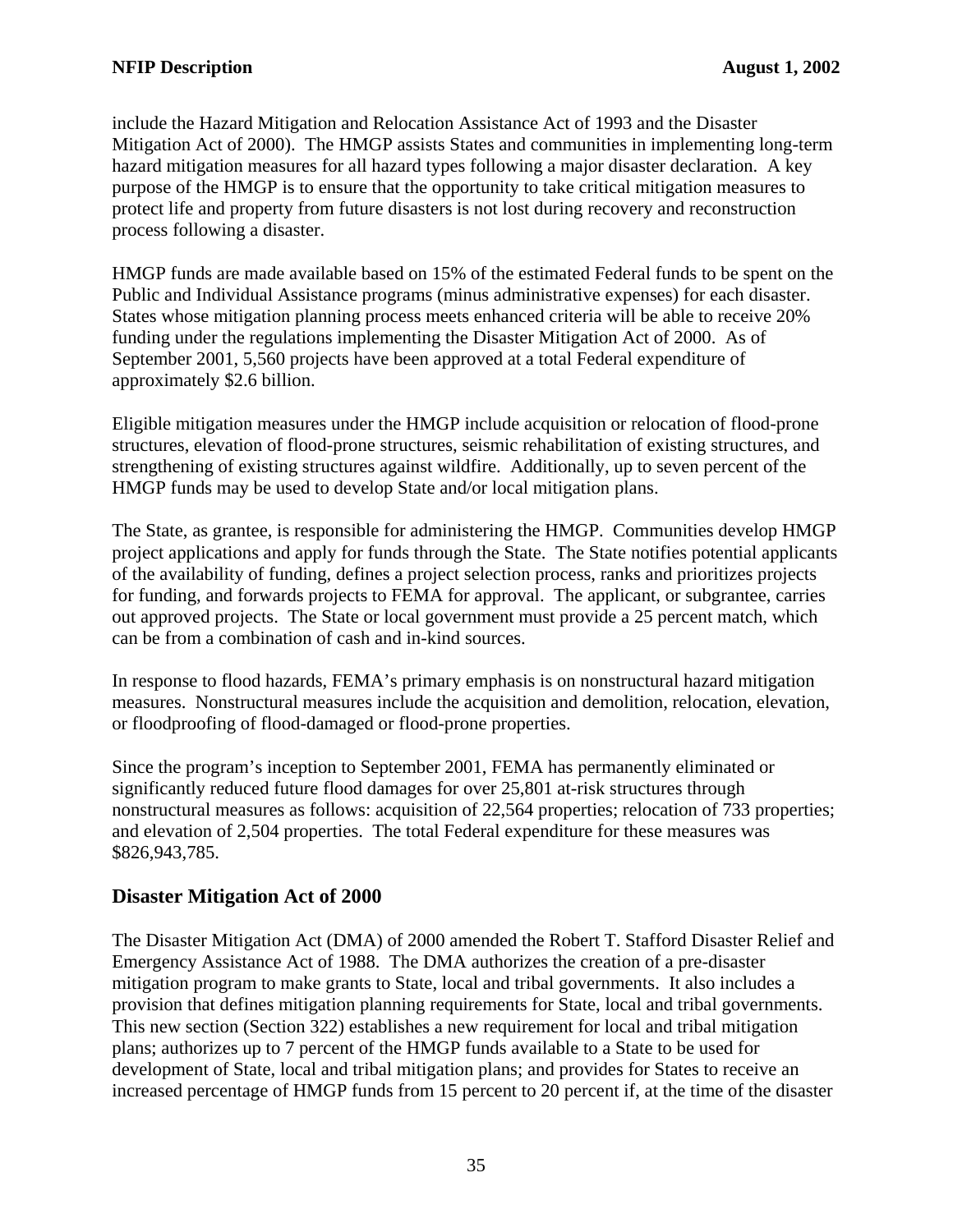<span id="page-39-0"></span>declaration, the State has in effect a FEMA approved State Mitigation Plan that meets the criteria established in regulations.

### **Planning Initiatives**

In addition to providing pre-and post-disaster planning assistance to States and communities, FEMA has undertaken a number of other initiatives to encourage communities to undertake mitigation planning and to incorporate natural hazards into their comprehensive land use planning. FEMA and the American Planning Association (APA) jointly developed a publication entitled *Planning for Post-Disaster Recovery and Reconstruction* that encourages use of planning tools to guide the rebuilding process for a safer and more sustainable community. This document was published in 1998 as part of their Planning Advisory Service series in an effort to use APA's distribution system to reach out to the planning community.

FEMA also participated in and provided financial support to HUD's *Growing Smart* initiative working with APA to develop a natural hazards element for a local comprehensive or general plan. FEMA has prepared a publication on "sustainability," *Planning for a Sustainable Future, The Link Between Hazard Mitigation and Livability. A* series of "how-to" manuals on natural hazards planning is being developed for publication in Fall 2002. One of the "how-to" manuals, *Understanding Your Risks: Identifying Hazards and Estimating Losses*, was published in August 2001. FEMA expects to encourage State and community planning through the new pre-disaster mitigation provisions of Disaster Mitigation Act of 2000. Information on mitigation planning programs and guidance can be found at [www.fema.gov/fima/planning.shtm.](http://www.fema.gov/fima/planning.shtm)